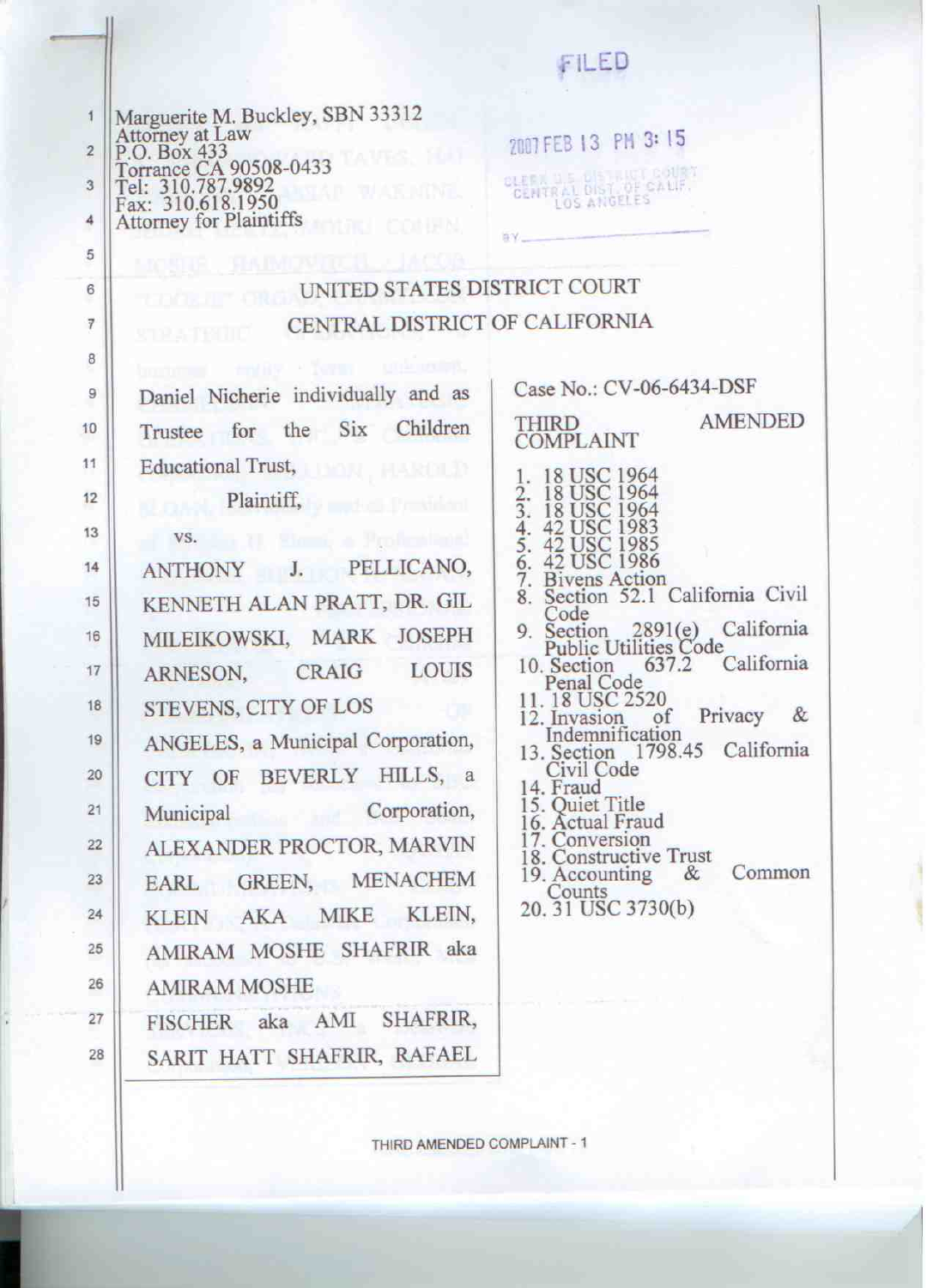COHEN aka RAFFI COHEN, KENNETH HOWARD TAVES, HAI WAKNINE, ASSAF WAKNINE, JUDAH HERTZ, MOUKI COHEN, MOSHE HAIMOVITCH, JACOB "COOKIE" ORGAD, CHAMELEON STRATEGIC OPERATIONS, a business entity form unknown, CHAMELEON STRATEGIC OPERATIONS, INC., a California Corporation, SHELDON HAROLD SLOAN, individually and as President of Sheldon H. Sloan, a Professional Corporation, SHELDON H. SLOAN, A PROFESSIONAL CORPORATION, a California corporation, AT&T COMMUNICATIONS OF CALIFORNIA, INC., a California Corporation (as successor to SBC Communications and Bell South Corporation), QWEST COMMUNICATIONS CORP-ORATION, A Delaware Corporation (as successor to U.S. West), MCI COMMUNICATIONS SERVICES, INC., a Delaware Corporation, VERIZON GLOBAL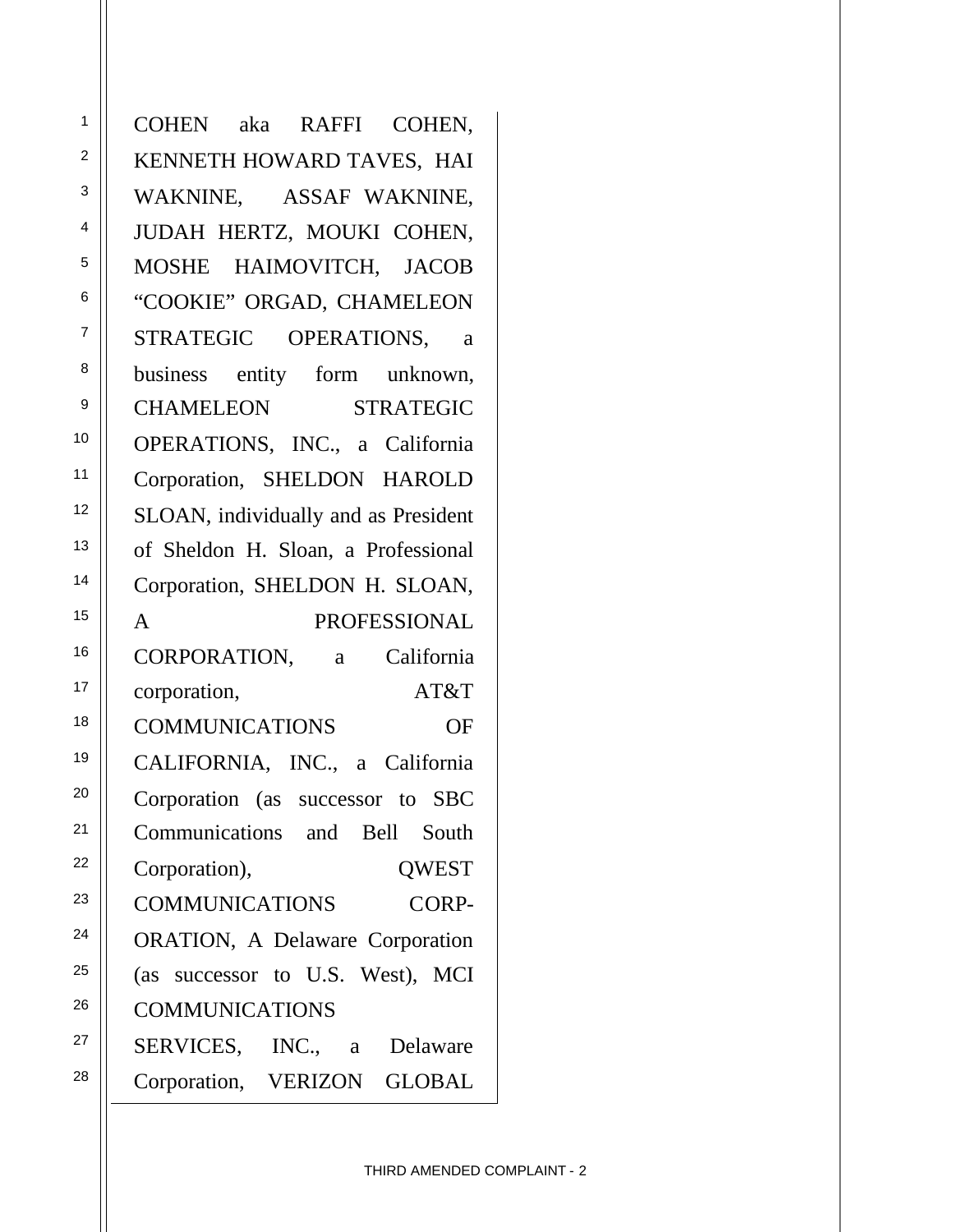NETWORKS, INC., A Delaware Corporation, JOHN HENDRICKSON, JOHN MASTERSON, RAYFORD EARL TURNER, JORGE LUIS GOMEZ, MARIA GUADELUPE OLMOS, DAVID ALI SAZEGAR, HELMUT BRUNJES aka CHARLES OBERMAN, ALEXANDER TASSOFF, ESTATE OF IRVING DAVID RUBIN aka IRVING SEYMOUR RUBIN, a deceased individual, ESTATE OF BARRY KRUGEL, a deceased individual, ESTATE OF EARL LESLIE KRUGEL, a deceased individual, JEWISH DEFENSE LEAGUE, an unincorporated association, TRAFFIX, INC., a Delaware corporation, MERCANTILE CAPITAL, LLC, a Pennsylvania limited liability company, GOINTERNET.NET, INC., a Delaware corporation, Neal Saferstein, and Does 1-200, inclusive,

**Defendants**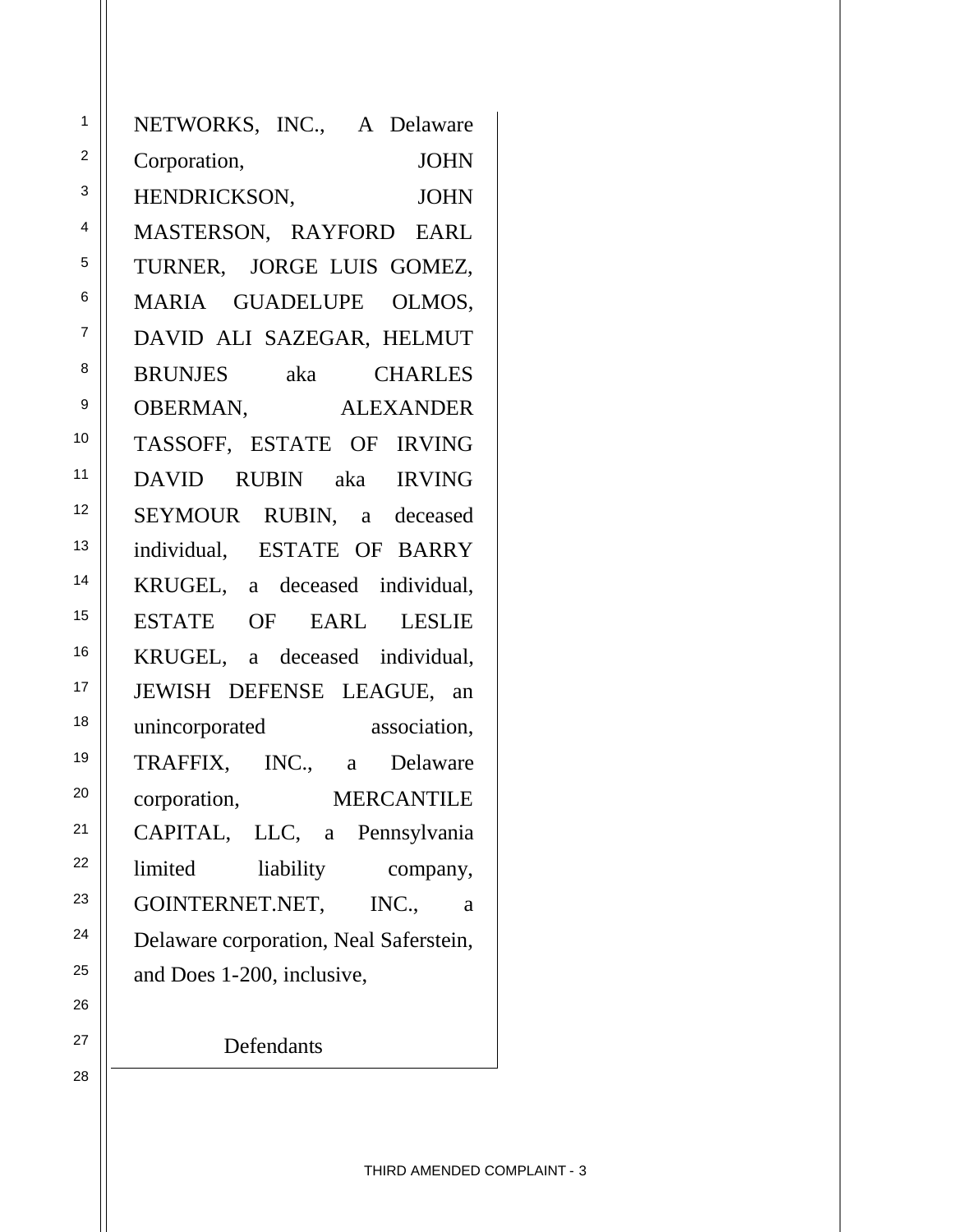Plaintiff DANIEL NICHERIE, individually and as Trustee for the SIX CHILDREN EDUCATIONAL TRUST, alleges:

1. Plaintiff DANIEL NICHERIE is an inmate in the Metropolitan Detention Center Los Angeles (MDC-LA), City of Los Angeles, County of Los Angeles, State of California in the custody of the United States Bureau of Prisons. Plaintiff is trustee for Six Children Educational Trust. Plaintiff at all relevant times herein was the President and CEO of Federal TransTel Inc., an Alabama corporation. (herein sometimes referred to as FTT).

2. Plaintiff SIX CHILDREN EDUCATIONAL TRUST, has a legal and equitable ownership interest in Federal Transtel Inc., including legal and equitable interests in rents and profits from three residential real estate investments more particularly described as follows (1) 5502 Drover Drive San Diego CA 92115, APN #461-471-12-00, (2) 2015 Mount Olympus Los Angeles CA 90046 and (3) 1400 Laurel Way, Beverly Hills CA 90210.

3. Defendant Anthony J. Pellicano, (herein sometimes referred to as "Pellicano") is currently an inmate in Metropolitan Detention Center (MDC-LA) in Los Angeles, County of Los Angeles, California. Pellicano was formerly a private investigator licensed by the State of California and did business under several names, including as Pellicano Investigative Agency, Ltd., Anthony J. Pellicano Negotiations, Forensic Audio Lab, and Syllogistic Research Group at 9200 Sunset Blvd., Ste 322, Beverly Hills CA 90210 and other locations. Plaintiff is informed and believes and thereon alleges that prior to becoming licensed in California, Pellicano was licensed as a private investigator by authorities in Illinois and that his licensure had been revoked in that jurisdiction.

4. Defendant Kenneth Alan Pratt (herein sometimes referred to as Pratt) is an attorney licensed by the California State Bar Association who is a resident of the City of Novato, County of Marin, State of California.

1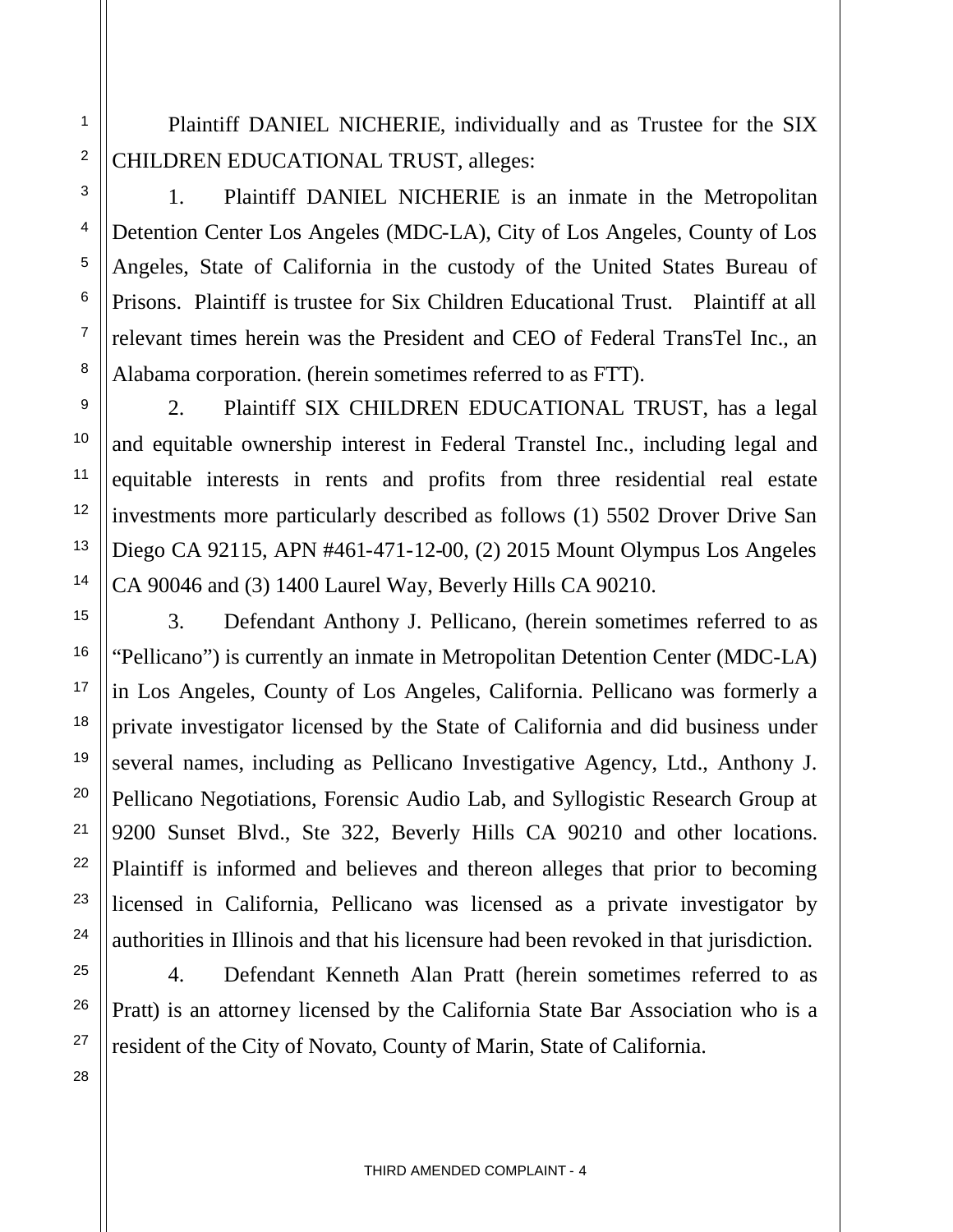5. Defendant Dr. Gil Mileikowsky (heretofore incorrectly spelled as Mileikowski and hereby amended and is herein sometimes referred to as Mileikowsky) is a resident of the County of Los Angeles, State of California.

6. Defendant Mark Joseph Arneson (herein sometimes referred to as Arneson) was a peace officer of the State of California employed by the Los Angeles Police Department at all relevant times herein. Arneson resides in the County of Los Angeles, State of California

7. Defendant Craig Louis Stevens (herein sometimes referred to as Stevens) was a peace officer of the State of California employed by the Beverly Hills Police Department at all relevant times herein. Plaintiff is informed and believes and thereon alleges that Stevens resides in the County of San Diego, State of California.

8. Defendant City of Los Angeles (herein sometimes referred to as Los Angeles) is a municipal corporation of the State of California which at all times relevant herein was the employer of defendant Arneson.

9. Defendant City of Beverly Hills (herein sometimes referred to as Beverly Hills) is a municipal corporation of the State of California which at all times relevant herein was the employer of defendant Stevens.

10. Defendant Alexander Proctor (herein sometimes referred to as Proctor) is a resident of the Federal Correctional Institute, in Jesup, County of Wayne, the State of Georgia.

11. Plaintiff is informed and believes and thereon alleges that defendant Marvin Earl Green (herein sometimes referred to as Green) is a resident of the County of Los Angeles, State of California.

12. Defendant Menachem Klein aka Mike Klein (herein sometimes referred to as Klein) is a resident of Bell Canyon in the County of Los Angeles, State of California.

28

1

2

3

4

5

6

7

8

9

10

11

12

13

14

15

16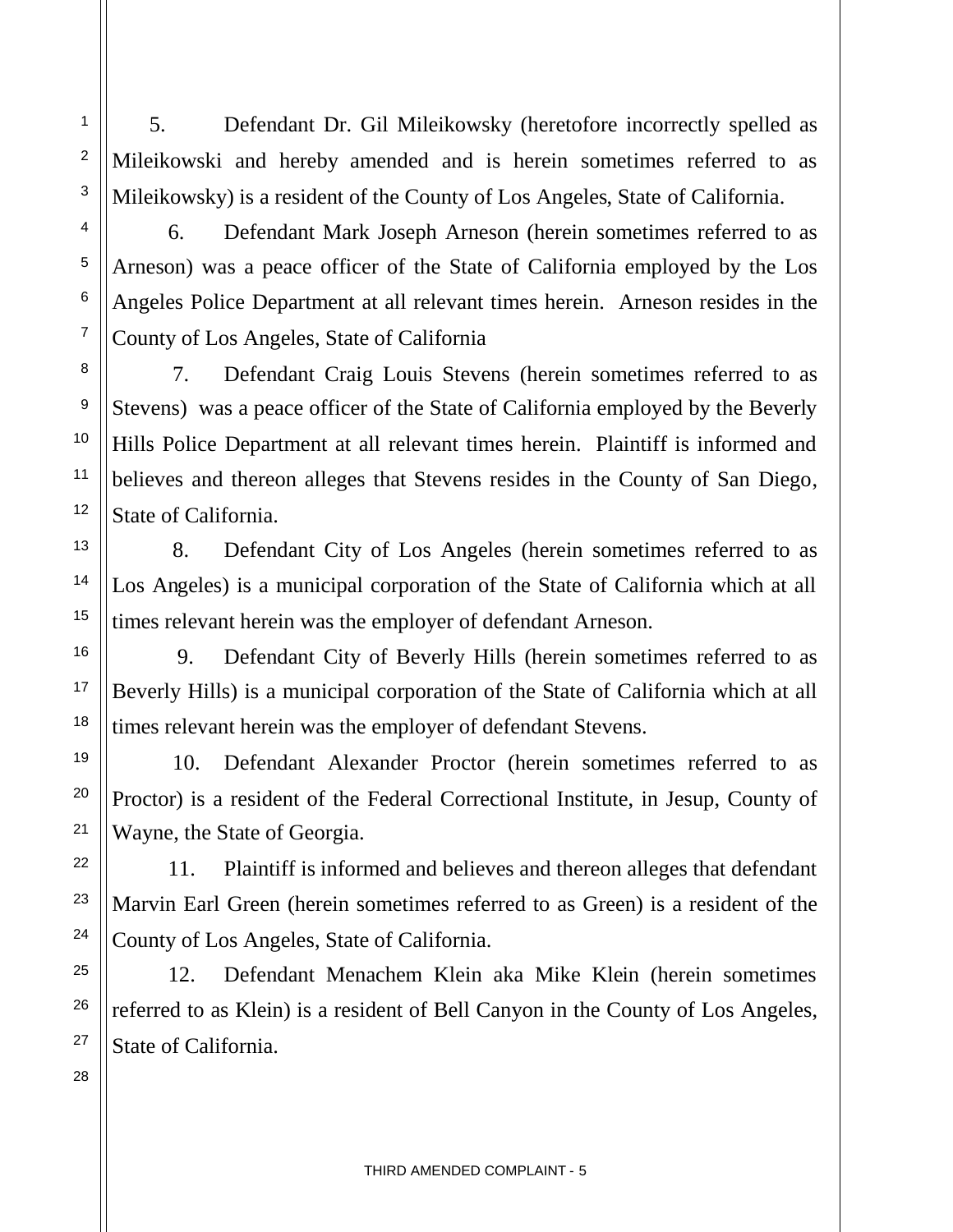13. Defendant Amiram Moshe Shafrir aka Amiram Moshe Fischer aka Ami Shafrir (herein sometimes referred to as Ami Shafrir) is a resident of the County of Los Angeles, State of California.

1

2

3

4

5

6

7

8

9

10

11

12

13

14

15

16

17

18

19

20

21

22

23

24

25

26

27

28

14. Defendant Sarit Hatt Shafrir (herein sometimes referred to as Sarit Shafrir) is a resident of the County of Los Angeles and of the State of California.

15. Defendant Rafael Cohen aka Raffi Cohen (herein sometimes referred to as Raffi Cohen) is a resident of the County of Los Angeles, State of California.

16. Defendant Kenneth Howard Taves (herein sometimes referred to as Taves) is an inmate in the Correctional Institution Taft in the County of Kern, State of California.

17. Defendant Hai Waknine is an inmate in Metropolitan Detention Center- LA (MDC-LA) in the County of Los Angeles, State of California.

18. Plaintiff is informed and believes and thereon alleges that defendant Assaf Waknine is a resident of the County of Los Angeles, State of California, last known to reside in Encino, California.

19. Defendant Judah Hertz (herein sometimes referred to as Hertz) is a resident of the City of Beverly Hills, County of Los Angeles, State of California.

20. Defendant Mouki Cohen (herein sometimes referred to as Mouki Cohen) is a resident of the County of Los Angeles and of the State of California. Defendant Mouki Cohen is the de facto director of Chameleon Strategic Operations, (herein sometimes referred to as Chameleon) which has been licensed as a California private detective agency as both a fictitious business name and as a California Corporation.

21. Plaintiff is informed and believes and thereon alleges that Defendant Moshe Haimovitch (herein sometimes referred to as Haimovitch) is a resident of the County of Los Angeles, State of California and is de jure owner and "qualified manager" of Chameleon Strategic Operations.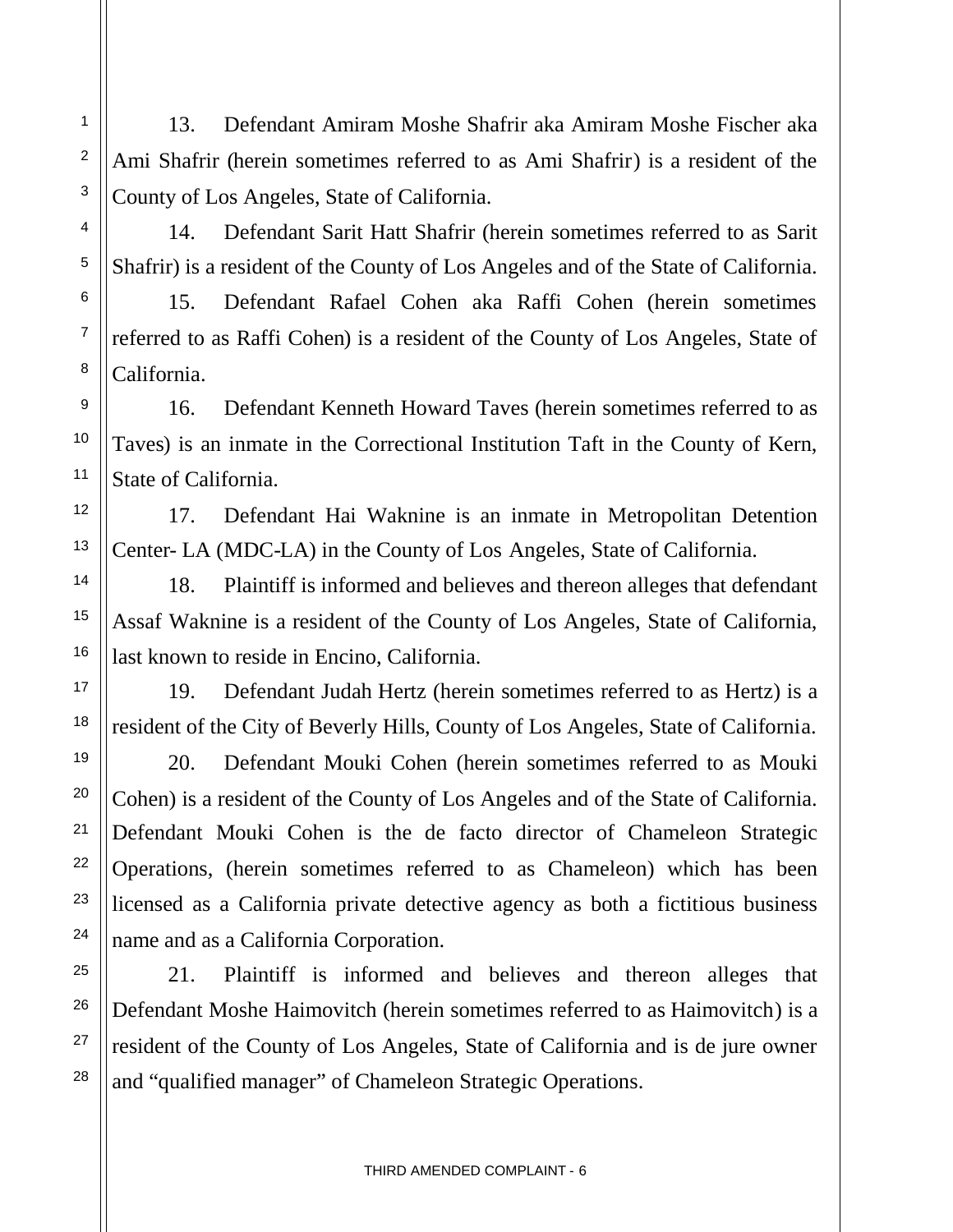22. Plaintiff is informed and believes and thereon alleges that at all times relevant herein, Jacob "Cookie" Orgad (herein sometimes referred to as Orgad) is a de facto owner and/or financier of Chameleon Strategic Operations. Defendant Orgad's whereabouts are unknown to Plaintiff.

23. Defendant Chameleon Strategic Operations (herein sometimes referred to as Chameleon) is a detective agency formerly licensed by the California Bureau of Security & Investigative Services (BSIS) under license number PI-24643, a business entity form unknown, which was headquartered in the County of Los Angeles, State of California.

24. Defendant Chameleon Strategic Operations, Inc. (herein sometimes referred to as Chameleon, Inc.) is a detective agency formerly licensed by the California Bureau of Security & Investigative Services (BSIS) under license number PI-25042, a California corporation, which was headquartered in the County of Los Angeles, State of California, which is the successor entity to Chameleon Strategic Operations.

25. Defendant Sheldon Harold Sloan, (herein sometimes referred to as Sloan), individually and as President of Sheldon H. Sloan, a Professional Corporation, is a resident of the County of Los Angeles, State of California.

26. Defendant Sheldon H. Sloan, A Professional Corporation, (herein sometimes referred to as Sloan, Inc.) is a California corporation headquartered in the County of Los Angeles, State of California.

27. Defendant AT&T communications of California, Inc., a California Corporation (as successor to SBC Communications and Bell South Corporation) (herein sometimes referred to as AT&T) is headquartered in Somerset County, State of New Jersey.

28. Defendant QWEST Communications Corporation, a Delaware Corporation (as successor to U.S. West), (herein sometimes referred to as QWEST) is headquartered in Denver County, Colorado.

1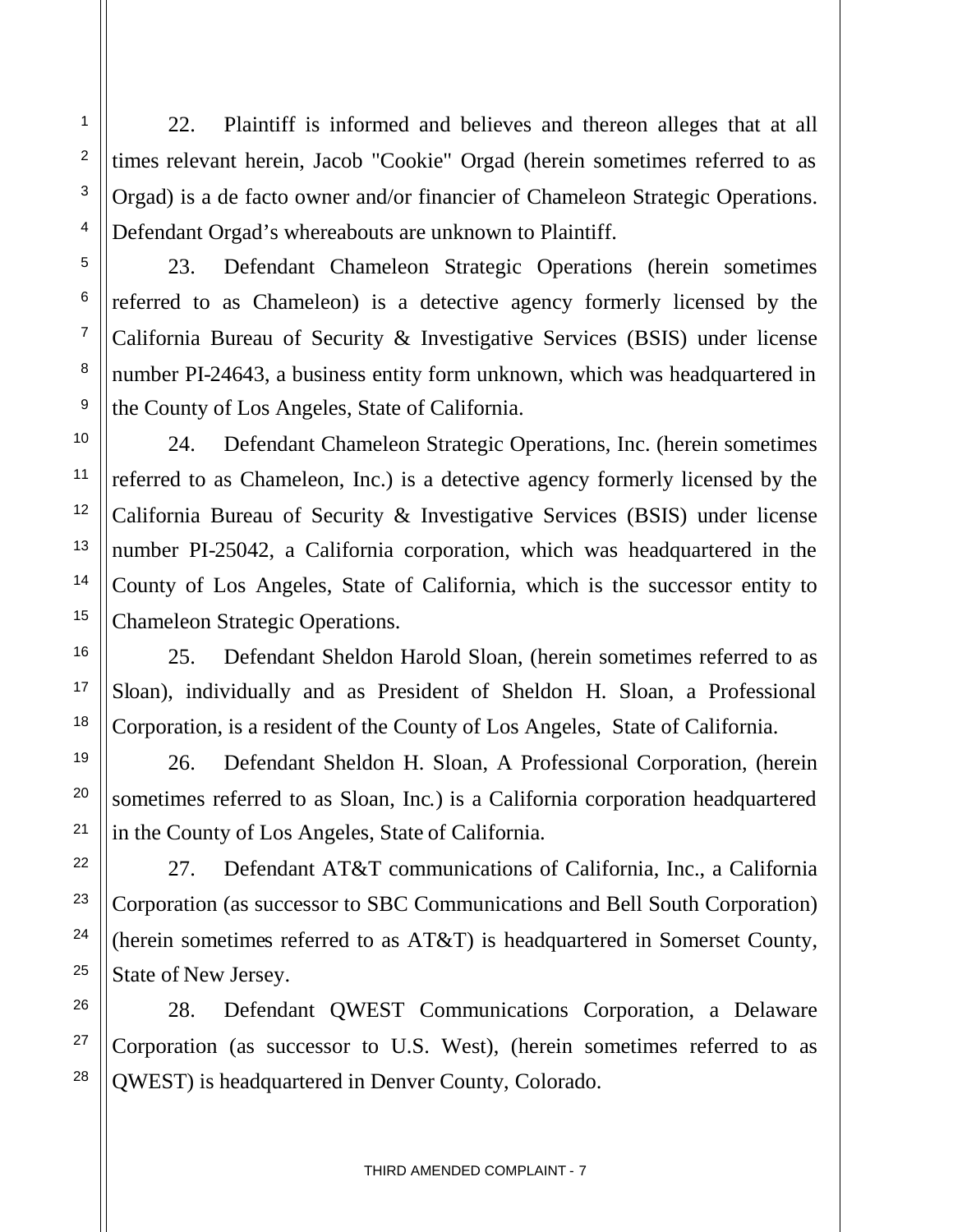29. Defendant MCI Communications Services, Inc. a Delaware Corporation, (herein sometimes referred to as MCI) is headquartered in Loudoun County, Virginia.

30. Defendant Verizon Global Networks, Inc., a Delaware Corporation, (herein sometimes referred to as Verizon) is headquartered in Arlington, Virginia.

31. Plaintiff is informed and believes and thereon alleges that Defendant John Hendrickson (herein sometimes referred to as Hendrickson) is an employee or former employee of defendant AT&T and/or its predecessor SBC Communications in the asset management department.

32. Plaintiff is informed and believes and thereon alleges that Defendant John Masterson (herein sometimes referred to as Masterson) is an employee or former employee of defendant MCI Communication Services, Inc in the asset management department.

33. Defendant Rayford Earl Turner (herein sometimes referred to as Turner) is a resident of the County of Los Angeles, State of California who was formerly employed by SBC Communications, the predecessor of defendant  $AT&T$ .

34. Defendant Jorge Luis Gomez (herein sometimes referred to as Gomez) is a resident of the County of Los Angeles, State of California.

35. Defendant Maria Guadelupe Olmos (herein sometimes referred to as Olmos) is a resident of the County of Los Angeles, State of California.

36. Defendant David Ali Sazegar (herein sometimes referred to as Sazegar) is a resident of the County of Los Angeles and of the State of California.

37. Plaintiff is informed and believes and thereon alleges that defendant Helmut Brunjes aka Charles Oberman (herein sometimes referred to as Brunjes) is a resident of the Federal Republic of Germany.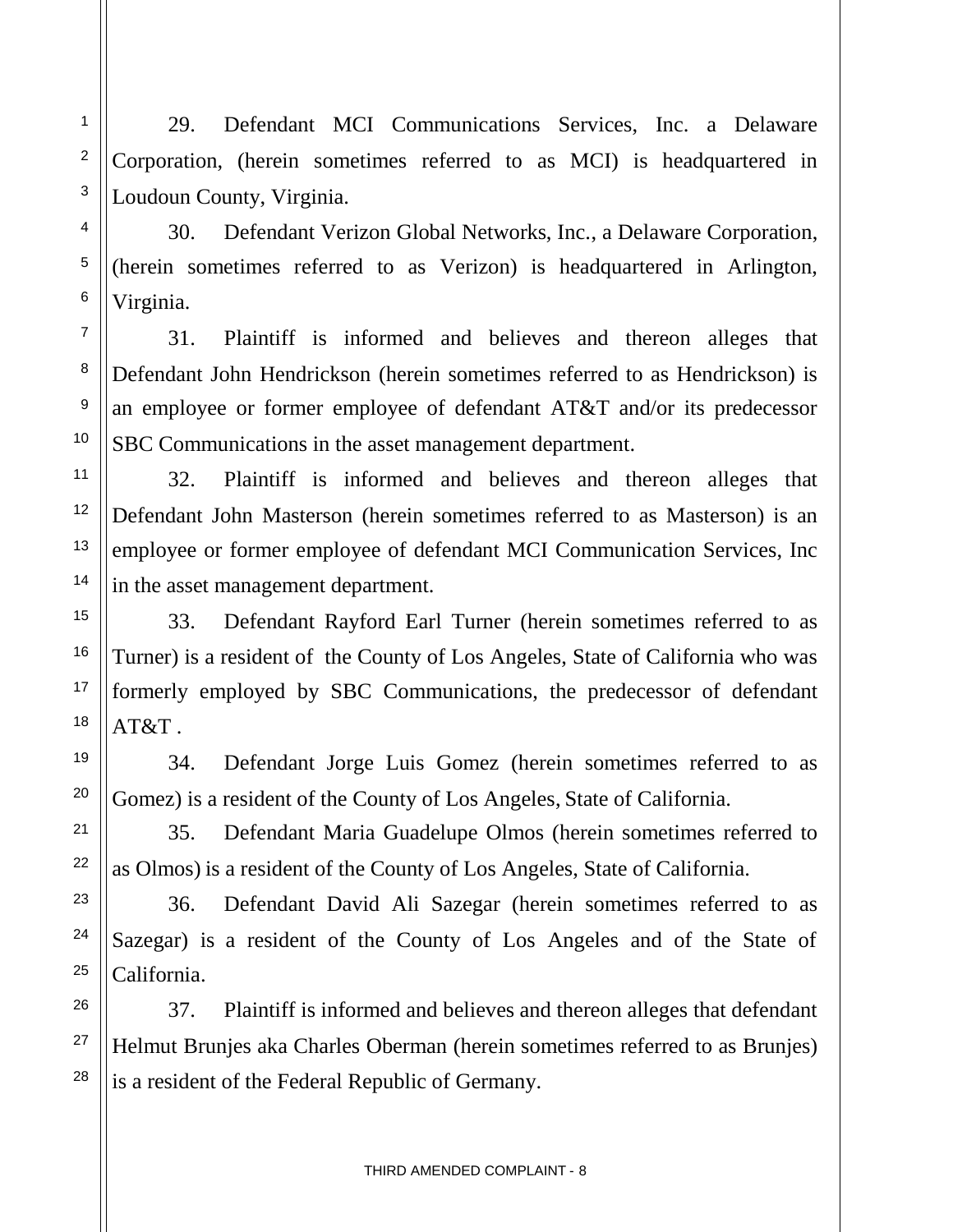38. Plaintiff is informed and believes and thereon alleges that defendant Alexander Tassoff (herein sometimes referred to as Tassoff) is a resident of either the Federal Republic of Germany or of the State of Israel.

39. Defendant Estate of Irving David Rubin aka Irving Seymour Rubin, a deceased individual, (herein sometimes referred to as Rubin) is the estate of the now deceased leader of the Jewish Defense League, an unincorporated association. At all times relevant herein, Rubin acted within the course and scope of his duties as leader of the Jewish Defense League and resided in the County of Los Angeles, State of California.

40. Defendant Estate of Barry Krugel, a deceased individual, is the estate of an individual (herein sometimes referred to as Barry Krugel) who formerly resided in the County of Los Angeles, State of California. At all times relevant herein, Barry Krugel was a de facto member and/or affiliate of the Jewish Defense League (herein sometimes referred to as JDL) and acted within the course and scope of its activities.

41. Defendant Estate of Earl Leslie Krugel, a deceased individual (herein sometimes referred to as Earl Krugel), is the estate of the now deceased number two leader of the JDL, an unincorporated association. At all times relevant herein, Earl Krugel acted within the course and scope of his duties as number two leader of the JDL and resided in the County of Los Angeles, State of California. Barry Krugel and Earl Krugel are twin brothers who were distinguished between the clean shaven (Barry) and having the nickname or moniker within the JDL of "Apeshit," while Earl Krugel maintained a mustache and was known by the nickname or moniker within the JDL as "the Munchkin."

42. Defendant Jewish Defense League, an unincorporated association, (herein sometimes referred to as JDL) is headquartered in the County of Los Angeles, State of California. At all times relevant herein the JDL constituted a

1

2

3

4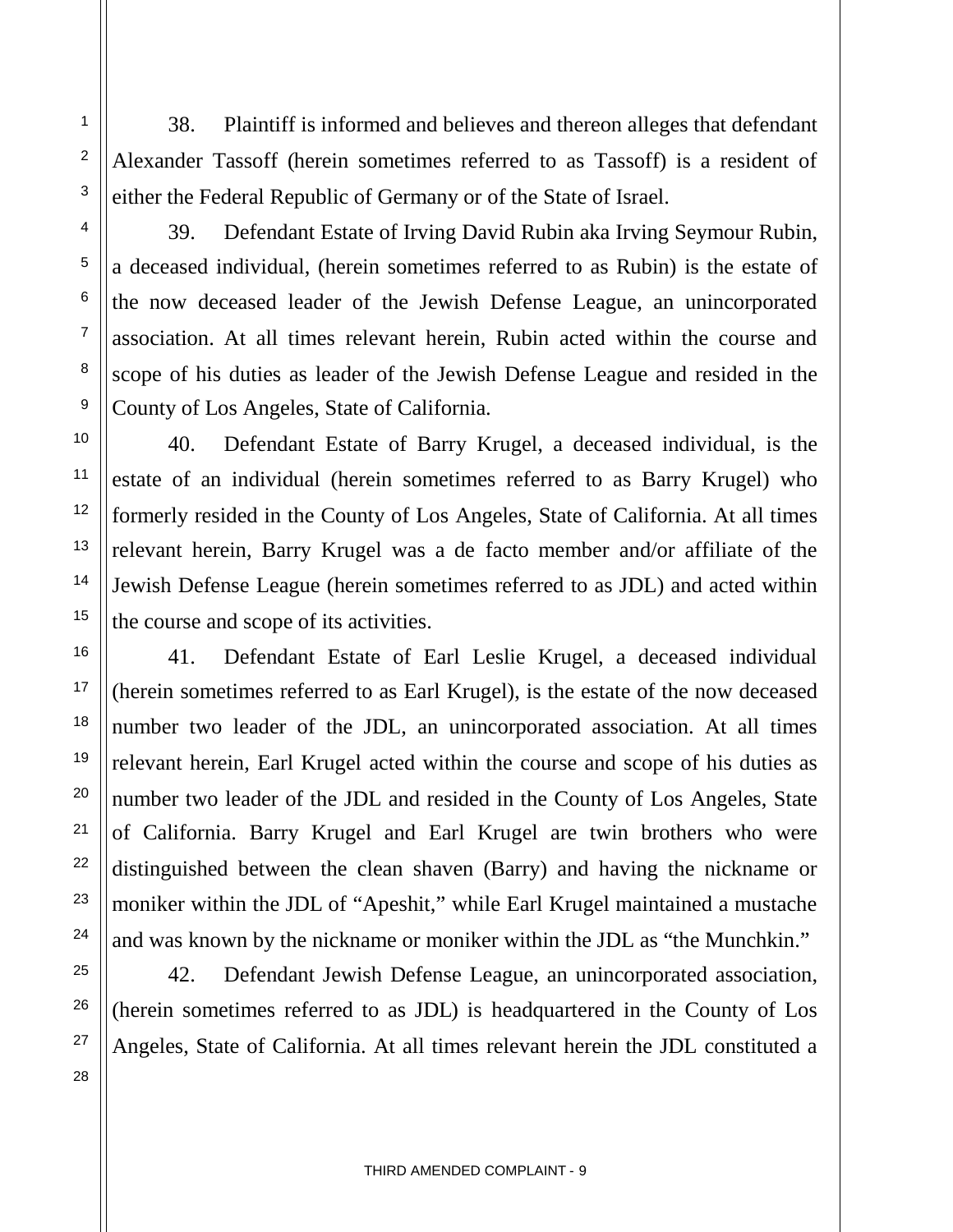2 Racketeering Influenced Corrupt Organization (RICO) or RICO enterprise as defined in 18 USC 1961 et seq.

43. Defendant Traffix, Inc., a Delaware corporation, (herein sometimes referred to as Traffix) is headquartered in Pearl River, Rockland County, State of New York. Plaintiff is informed and believes and thereon alleges that said entity is a *de facto* "RICO Enterprise" which is operated and controlled by the "Bonanno Crime Family" of the Mafia or *La Cosa Nostra.*

44 Defendant Mercantile Capital, LLC (herein sometimes referred to as Mercantile Capital) is a Pennsylvania limited liability company headquartered in Montgomery County, State of Pennsylvania.

45. Plaintiff is informed and believes that Defendant GoInternet.net, Inc. (herein sometimes referred to as GoInternet) is a Delaware corporation headquartered in the State of Pennsylvania.

46. Defendant Neal Saferstein (herein sometimes referred to as Saferstein) is a resident of the County of Philadelphia, State of Pennsylvania.

47. Defendant Marco Garibaldi initially designated as Doe 31 (herein sometimes referred to as Garibaldi) is a resident of the County of Los Angeles, State of California.

48. Defendant Priscilla Beaulieu Presley initially designated as Doe 32 (herein sometimes referred to as Presley) is a resident of the County of Los Angeles, State of California.

49. Defendants Does 1-200, inclusive are any and all individuals and/or entities whose true full names and capacities are unknown or not fully known to Plaintiff who elects to sue these defendants under the fictitious name of Doe until such time as he can amend this pleading under the provisions of Section 474 of the California Code of Civil Procedure.

27 ////

1

3

4

5

6

7

8

9

10

11

12

13

14

15

16

17

18

19

20

21

22

23

24

25

26

28 ////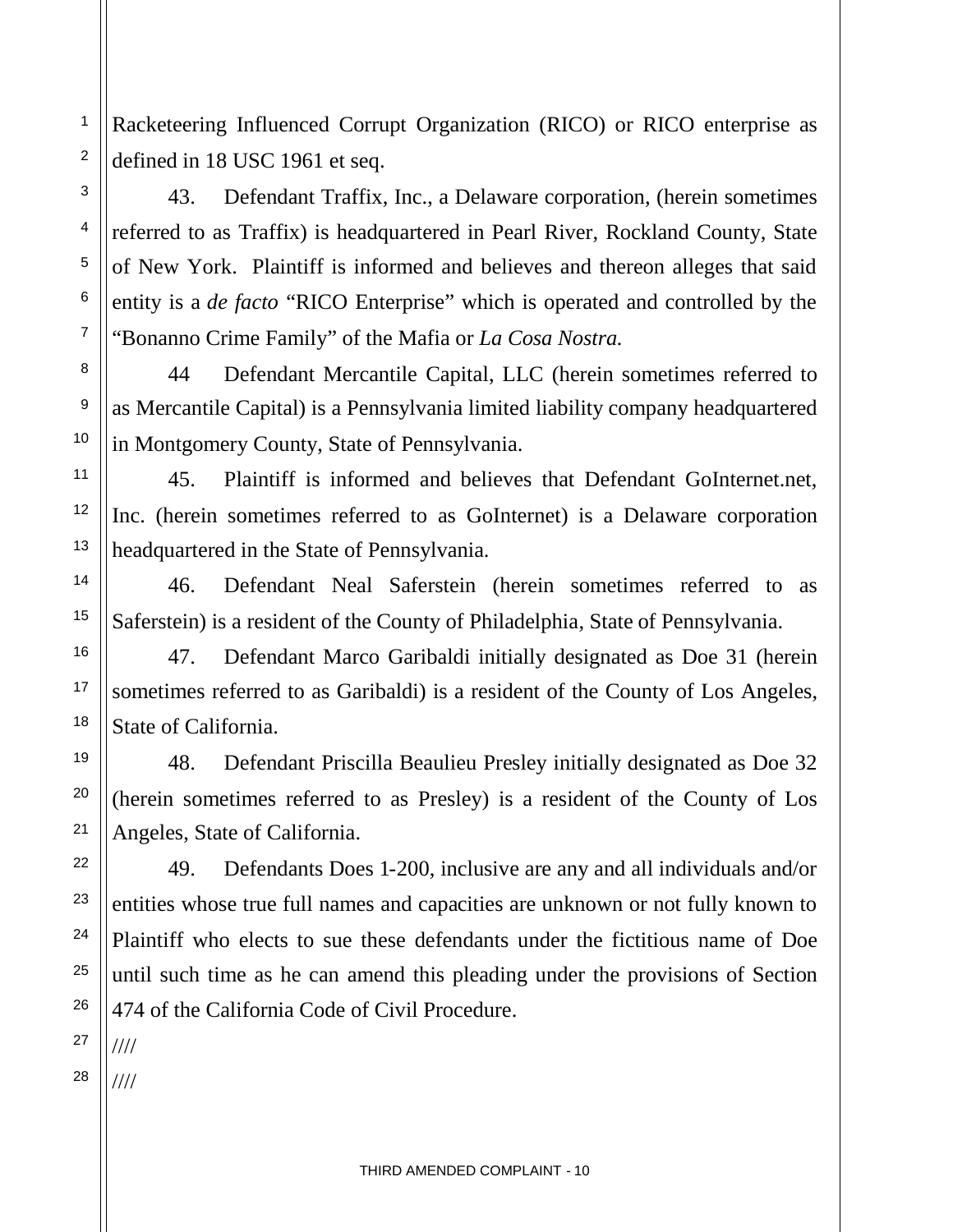# RICO CAUSES OF ACTION 18 USC 1964(c) [RICO] THE CONTINUING CRIMINAL ENTERPRISE AND PATTERN OF RACKETEER INFLUENCED CORRUPT ORGANIZATION ENTERPRISES

1

2

3

4

5

6

7

8

9

10

11

12

13

14

15

16

17

18

19

20

21

22

23

24

25

26

27

28

50. Each of the Racketeer Influenced Corrupt Organization (RICO) causes of action stated herein are inter-related by the nexus of the participation of Defendant Anthony J. Pellicano. Pellicano's modus operandi involved conducting investigations of persons such as Plaintiff Daniel Nicherie, his family and his businesses, through lawful and unlawful means including but not limited to illegal wiretapping and other invasions of privacy. When Pellicano discovered by any means, lawful or unlawful, that Plaintiff Nicherie or persons like him had adversarial or potentially adversarial relations with anybody, Pellicano would in turn approach them and solicit them to become his clients and sell them information and services relating to the information he had garnered concerning Plaintiff Nicherie or such person in violation of Section 7539(a) of the California Business & Professions Code. Defendant Pellicano in turn would begin to spy on these new clients and if he determined that there was information which he could sell to others, including but not limited to Plaintiff Nicherie, he then proceeded to profit by soliciting Nicherie and/or others with adversarial relations to his new clients in a never ending and constantly expanding web.

51. Plaintiff is informed and believes and thereon alleges that at all times relevant herein, defendants were a part of criminal organizations including but were not limited to "The Jerusalem Network" of the Israeli Mafia, the "Bonanno crime family," the "Klein crime family" headed by Menachem "Mike" Klein composed of Jews and Israelis of Hungarian descent or origin, the "Red Mafiya" aka "Organizatzion" and the Jewish Defense League ("JDL"),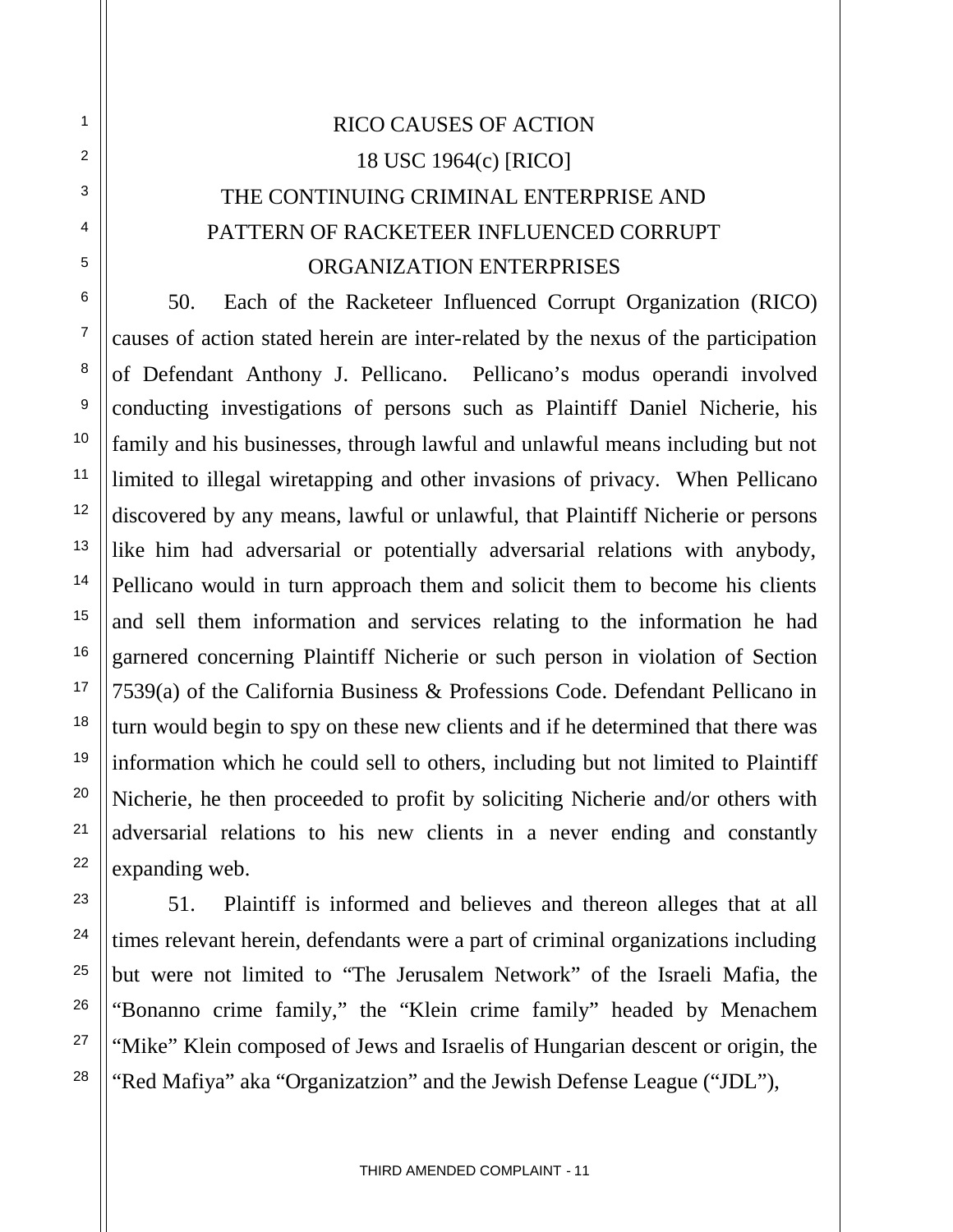52. The following activities and actions are included in the past and ongoing schemes constituting the pattern of racketeering activity of these allied organizations include but are not limited to:

A. The sale of controlled substances and the laundering of the proceeds of that money;

B. The guarding of a drug shipment from Mexico by members of JDL;

C. Bunco extortion schemes in which lawyers (including a former Deputy District Attorney), investigators (both licensed and unlicensed investigators operating unlawfully), and recording industry producers would convince their own clients and/or business associates (including a series of schemes directed against African-American "rap" recording artists) that they were the targets of purported hit men and thereafter extort money from them by claiming they were merely the conduits to pay off the hit men to make the problem go away;

D. The attempted takeover of United Business Exchange in an internecine squabble between elements of the "Hungarian Mafia" (Laszlo Grabecz in alliance with the brother of a DEA agent, Peter Tripp aka Trippichino) and the Klein Crime Family aligned with JDL leaders (Irving David Rubin aka Irving Seymour Rubin, Earl Leslie Krugel, and Barry Krugel);

E. The fraudulent billing of 17,000 clients by the Shafrirs which was uncovered by accountants working for Ami and Sarit Shafrir who insisted on writing refund checks to some of these defrauded victims. This scheme has left a contingent liability for un-cashed checks totaling millions of dollars;

F. The evasion of IRS and California Franchise Tax Board tax consequences via transfers of stock and real estate to Cook Islands trusts.

G. Repeated "Ponzi" or "bustout" schemes,

1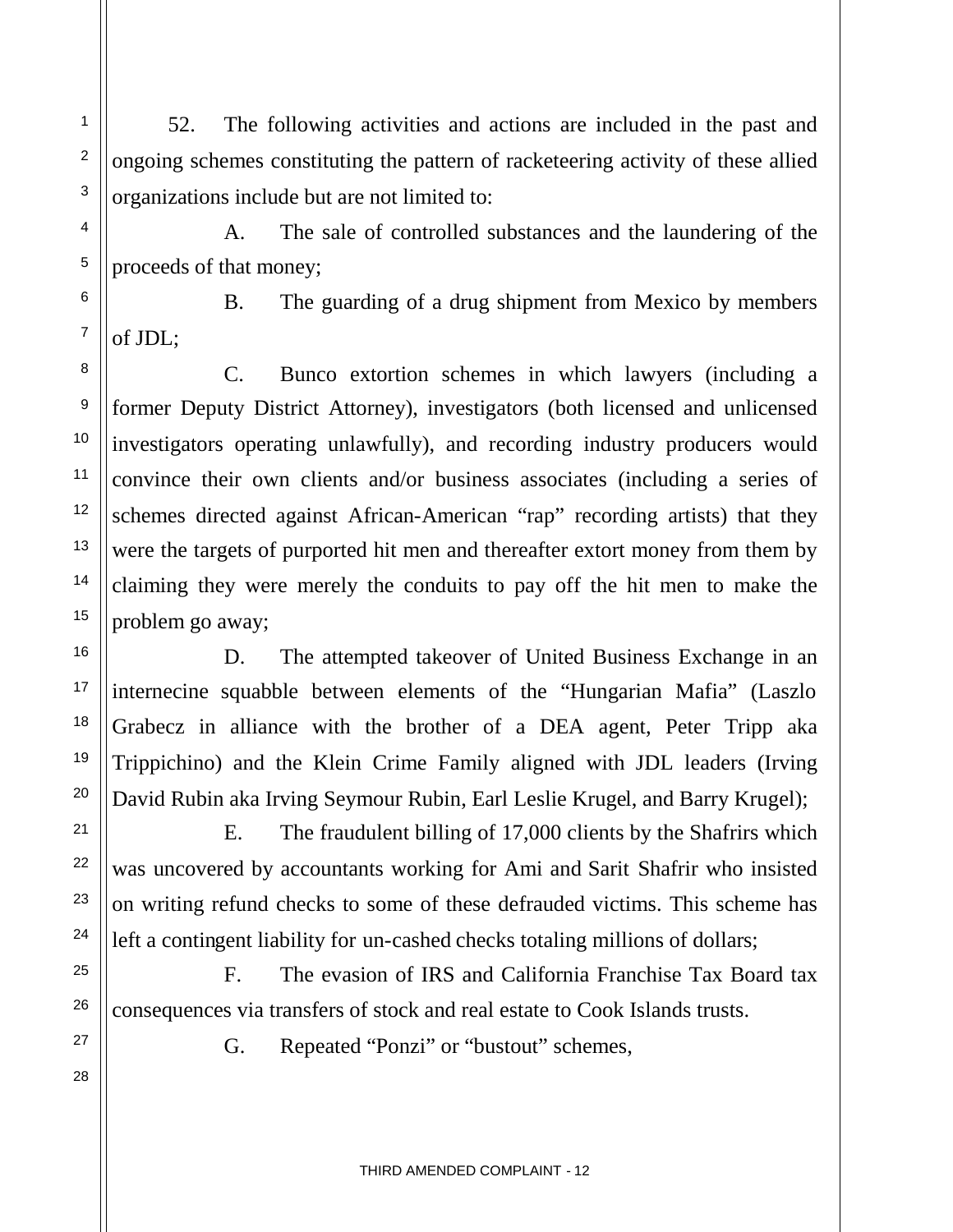H. Schemes involving the solicitation of bribes by at least two (2) law enforcement officers,

J. "Small billing fraud" and identity theft schemes perpetrated through Federal Transtel Inc. and other telephone billing company contractors and through related criminal enterprises (including but not limited to Traffix, Inc. which conspired with Defendant Ami Shafrir to defraud the creditors and billed clients for bogus or non existent charges) on approximately 17,000 customers in one such scheme alone, and

K. A scheme to defraud and extort Plaintiffs out of real estate, their interests in real estate, and to defraud government agencies out of business and other taxes due and owing from said real estate transactions.

#### ONGOING CONSPIRACY

53. The acts and omissions of the conspirators alleged herein are continuing and will not be voluntarily remitted, wherein, all statutes of limitations are tolled as the overt acts are continuing. In doing the acts and omissions herein, at all times herein mentioned, each of the defendants sued herein was the agent and employee of each of the remaining defendants and was at all times acting within the purpose and scope of such agency and employment, and each of them did the acts and things herein alleged pursuant to, and in furtherance of, the conspiracy and above-alleged agreement.

## RICO PREDICATE ACTS

## AND RELATED CRIMINAL ACTIVITIES

54. In doing the acts and omissions alleged herein, the defendants and each of them engaged in a series of acts which is generally but not fully or accurately described in the Indictments issued in United States District Court Case No. CR-05-1046-DSF, United States vs. Anthony Pellicano et al, including the following which caused actual damage to plaintiff:

1

2

3

4

5

6

7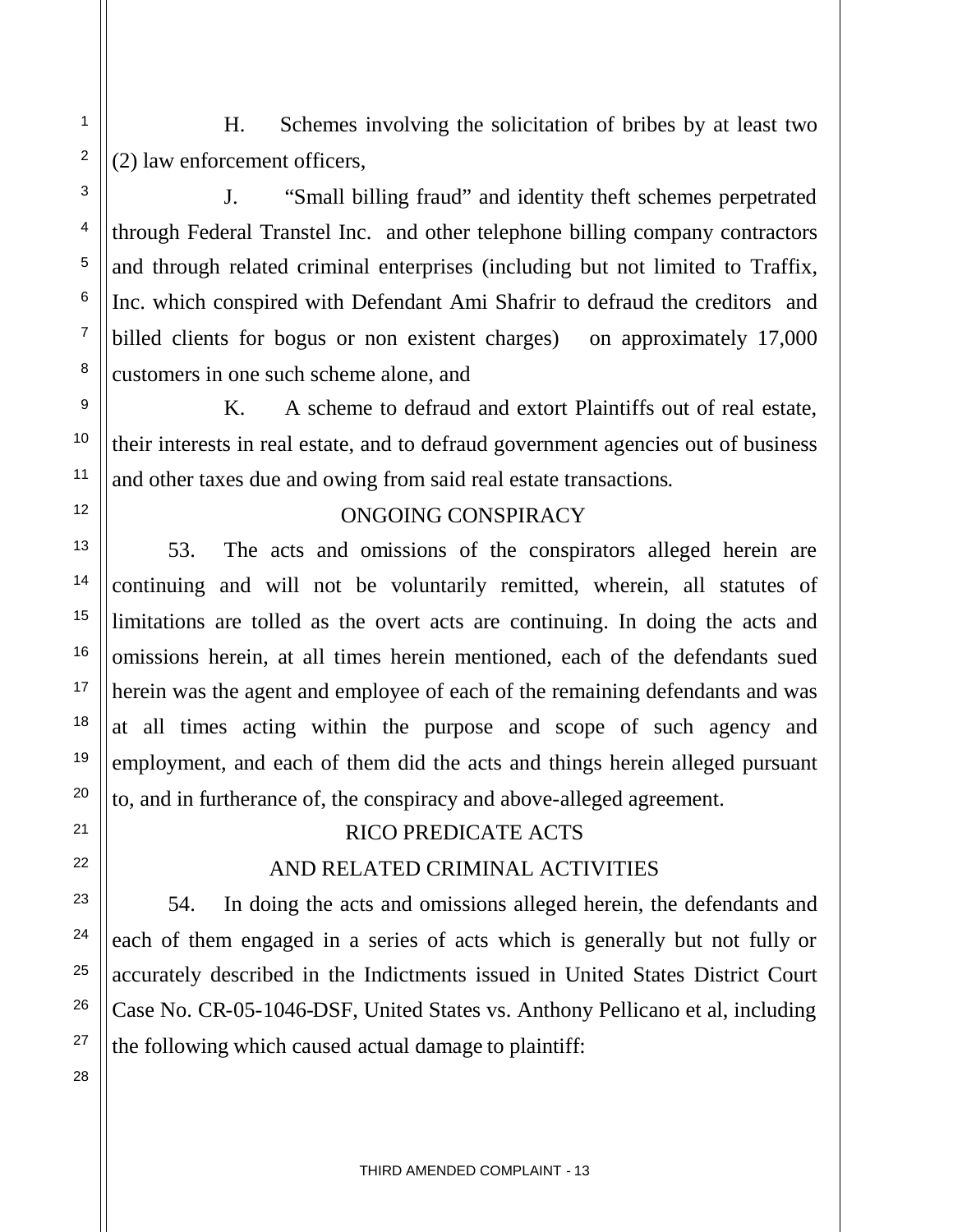A. Unlawfully accessing Los Angeles Police Department and Beverly Hills Police Department computer systems to obtain information (defendants Arneson and Stevens) on behalf of defendant Anthony Pellicano in violation of the California Information Practices Act, Article One, Section One of the California Constitution, and other laws designed to protect the privacy of the public and of Plaintiff;

B. Unlawfully accessing proprietary information of SBC Communications in violation of Section 2891 of the California Public Utility Code (defendants Pellicano and Turner);

C. Burglarizing Plaintiff's homes in Mill Valley and San Diego (defendants Pellicano, Pratt and Mileikowsky);

D. Violation of Sections 631, 632, 632.5, 632.6, and 632.7 of the California Penal Code at locations in Mill Valley, County of Marin, and San Diego, County of San Diego, California and potentially other locations and jurisdictions (defendants Pellicano, Pratt, Mileikowski, Ami and Sarit Shafrir);

E. Violation of 18 USC 2511 at locations in Mill Valley, County of Marin, and San Diego, County of San Diego, California and potentially other locations and jurisdictions (defendants Pellicano, Pratt, Mileikowski, Ami and Sarit Shafrir);

F. Money laundering in violation of 18 USC 1956 (defendants Pellicano, Ami and Sarit Shafrir, Tassoff, Brunjes, Rafael, Taves, Hai and Assaf Waknine, Judah Hertz, Mouki, Haimovitch, Sloan, Chameleon, Sheldon H. Sloan a Professional Corporation, Gomez, Olmos, and Sazegar), bribing federal officials in violation of 18 USC 201 (defendants Sloan, Ami Shafrir, Does 91 and 92 );

G. Defendants Pellicano, Arneson, and Stevens conspiring to commit bribery;

28

1

2

3

4

5

6

7

8

9

10

11

12

13

14

15

16

17

18

19

20

21

22

23

24

25

26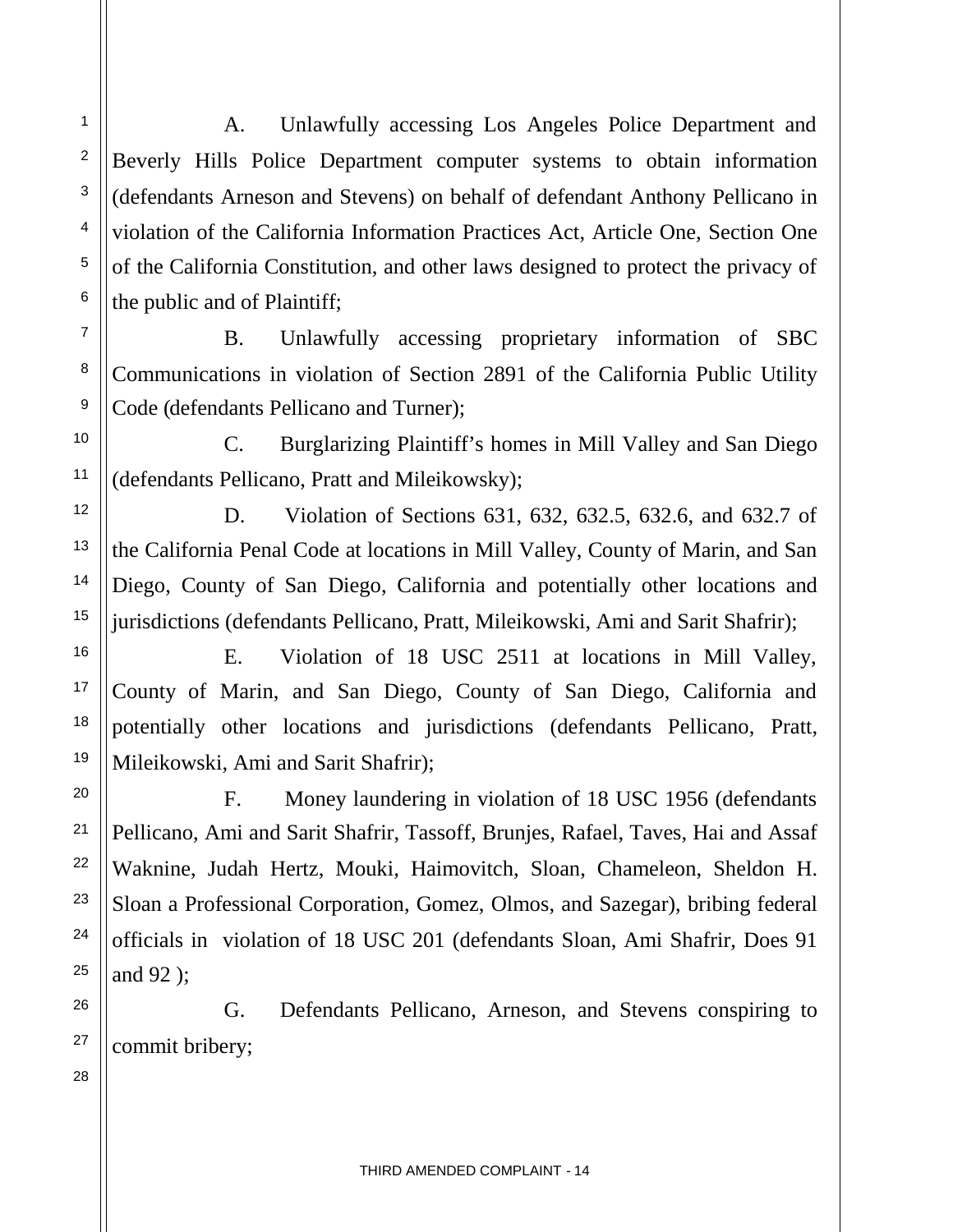H. Defendants Pellicano, Arneson, Stevens, Pratt, Mileikowski, Proctor, Green, Klein, Ami, Rafael, Hai and Assaf Waknine, Hertz, Mouki, Orgad, Haimovitch, Chameleon Strategic Operations (both entities), Sloan, Rubin, Barry and Earl Krugel, and JDL threatening Plaintiff or causing Plaintiff and his family to be threatened with violence in the commission of extortion regarding Plaintiff's business dealings, including but not limited to the conducting of physical raids of 8335 Sunset Boulevard, Los Angeles and 8670 Wilshire Boulevard, Beverly Hills in which attorneys and private investigators were used to convince responding police officers that these burglaries, trespasses, robberies and extortions being committed in their presence were merely "civil disputes;" and including but not limited to defendants Proctor and Green engaging in unlawful surveillance of Plaintiff and his family acting as independent contractors in violation of the California Private Investigator Act, Section 7520 et seq Business & Professions Code; Defendant Klein demanding a payment of \$200,000.00 under threat of death to Plaintiff which forced Plaintiff to agree to remain quiet while Gus Aguilar of Chicago Title processed and paid that sum out of escrow funds to satisfy an obviously phony and fabricated deed of trust. In these real estate closings \$13,000,000 in real estate was sold to third parties (8670 Wilshire sold for \$9,500,000.00 and 8335 Sunset sold for \$3,200,000.00).

(i) The true gain on the properties not disclosed by defendants Ami and Sarit Shafrir was \$13,000,000 - meaning that 30% of the proceeds were owed as capital gains to the California Franchise Tax Board and the Internal Revenue Service. However, Defendants Ami and Sarit Shafrir conspired to defraud the IRS and FTB by allowing phony structured loans to be paid rather than money due in taxes forwarded to the taxing authorities;

(ii) Defendants Ami and Sarit Shafrir created false tax returns with bogus "cash basis" accounting entries on their shell corporations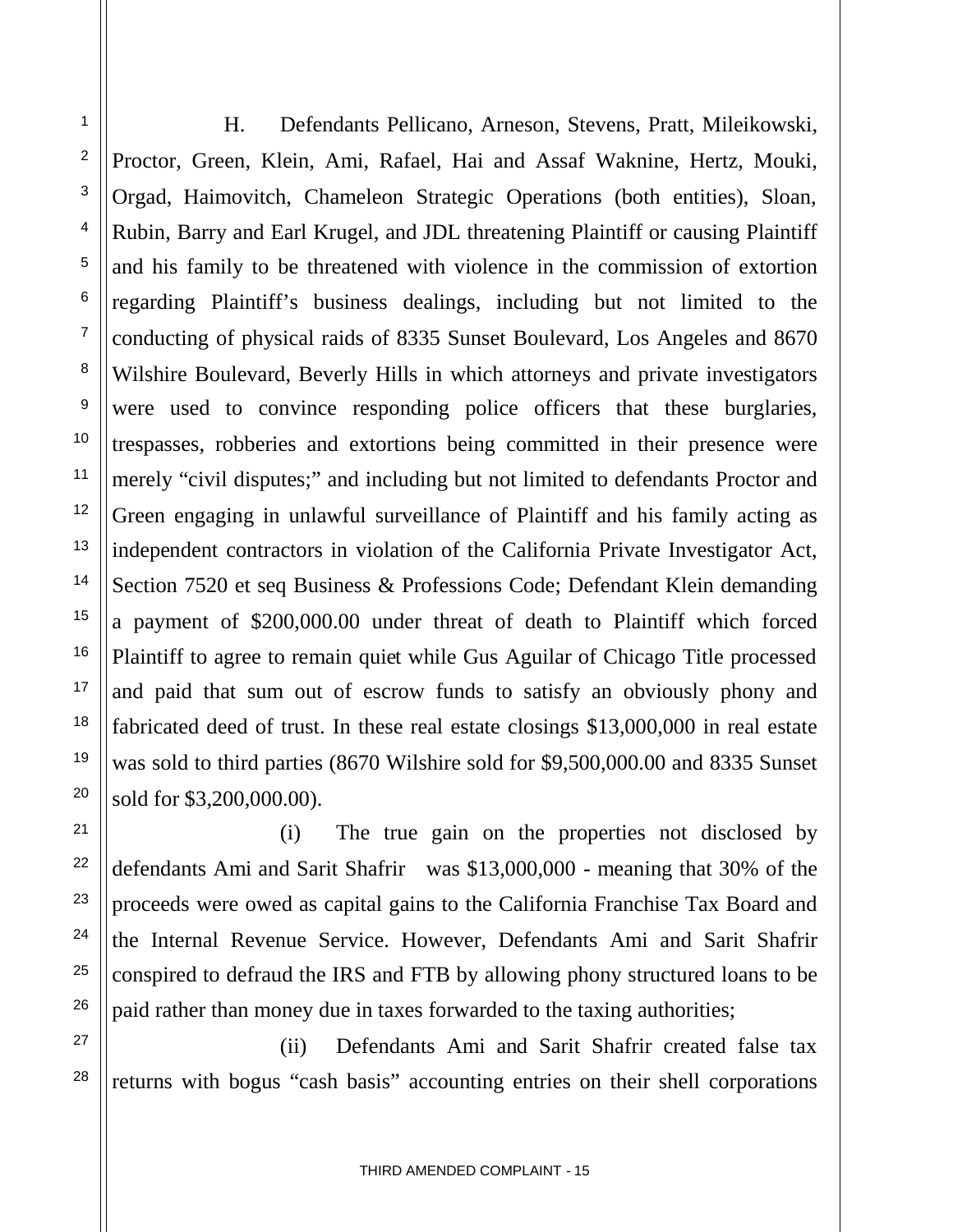which reflected a "cash basis" that they knew was untrue. They did this to minimize their taxes and capital gains.

1

2

3

4

5

6

7

8

9

10

11

12

13

14

15

16

17

18

19

20

21

22

23

24

25

26

27

28

(iii) Plaintiff disclosed this scheme to the Criminal Investigation Division agents of the IRS and described the scheme as follows in paragraphs iv - x:

(iv) Defendants Ami and Sarit Shafrir borrowed money from the accounts of Amtec Audio Text, Inc. in 1994 and paid Dino De Laurentiis \$4.5 million for the building at 8670 Wilshire Boulevard. Instead of putting a trust deed in the name of Amtec, or putting the building in the corporate name, defendants Ami and Sarit Shafrir created an offshore asset protection veil to avoid capital gains taxes and business taxes to the City of Beverly Hills.

(v) Defendants Ami and Sarit Shafrir created a partnership in which an offshore trust in the Cook Islands held a 99% interest. The limited partnership was a California vehicle with no assets or value to it other than the 8670 Wilshire building which was placed in the partnership. Thus, defendants Ami and Sarit Shafrir were giving tax collecting authorities the impression the California partnership was going to pay taxes on its rental income to the City of Beverly Hills, and capital gains taxes to the State of California

(vi) Defendants Ami and Sarit Shafrir then filed tax returns showing a cash basis of \$4.5 million. However, the owner of the building never paid debt service on this "loan" nor treated this property as anything other than a "gift." Defendants Ami and Sarit Shafrir, in turn, who had borrowed the money from Amtec did not pay interest or treat the loan as anything other than a "bonus" - but refused to issue themselves a 1099 Miscellaneous Income Statement to the IRS.

(vii) When defendants Ami and Sarit Shafrir sold the building in 2003 to a third party, they filed forms with the IRS and California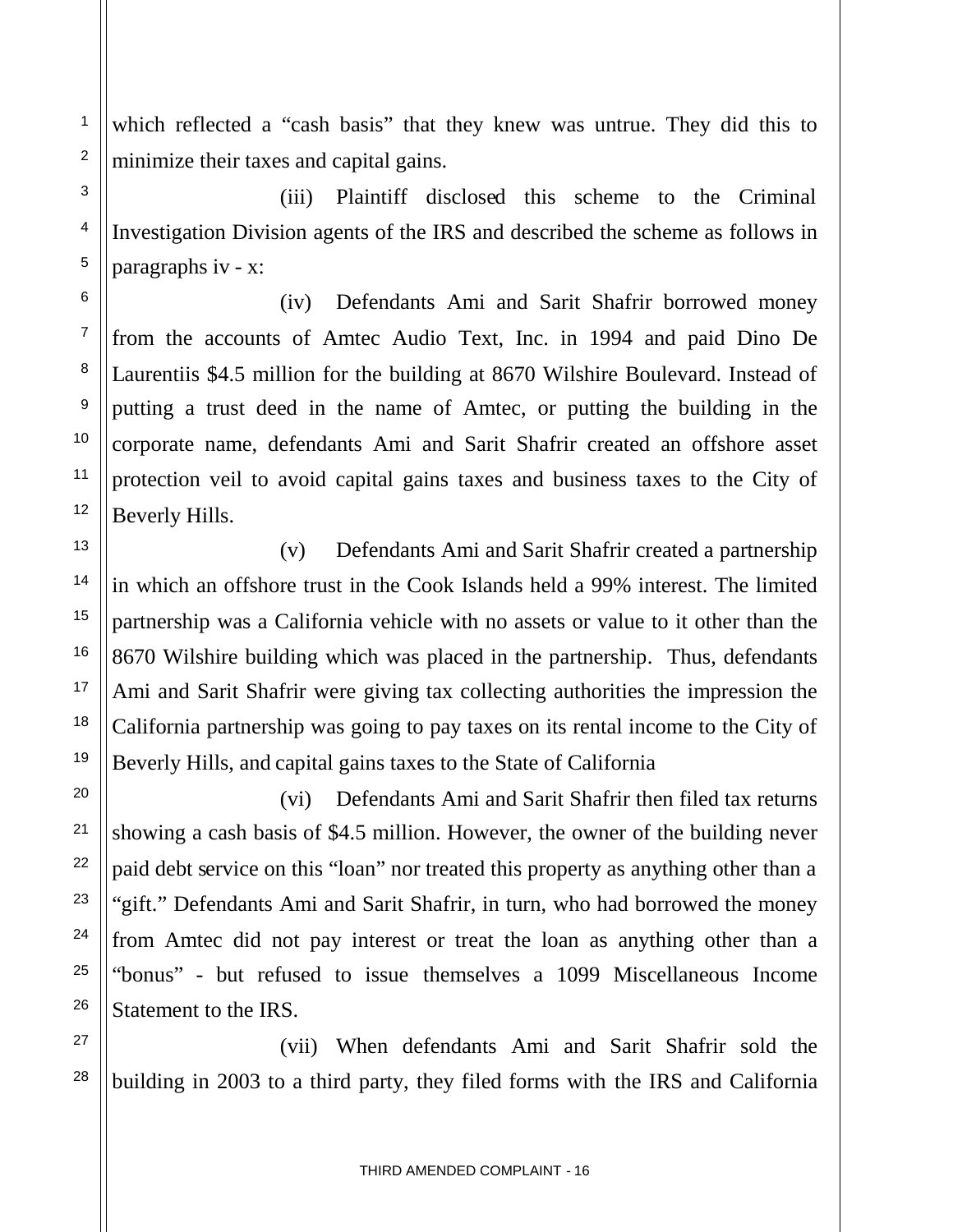Franchise Tax Board [FTB] claiming their entity was exempt from withholding of capital gains taxes despite the fact that they knew the entity was controlled by a foreign trust and they were insolvent and would never pay the capital gains taxes on the "gain" of \$9,500,000.

(viii) Since defendants Ami and Sarit Shafrir treated all their entities as Subchapter "S". all the "gains" and "losses" inure to them. Defendants Ami and Sarit Shafrir refused to reconcile their consolidated returns to reflect the debt and credits which would show they had a "cash basis" in 8670 Wilshire building of "0." Defendants Ami and Sarit Shafrir continued to reflect that the partnership paid \$4,500,000 instead of reflecting a forgiveness of a loan at the time of purchase of \$4,500,000 on which the partnership should have paid taxes.

(ix) Despite alleged audits by the IRS and FTB and State of Michigan the capital gains taxes due on the sale of only these two properties have not been paid to the IRS or FTB since the two IRS liens totaling \$1,400,000.00 are still outstanding and unpaid. Plaintiff, who was certified as a whistle to the taxing authorities by filing a 211 Reward for Information and disclosing these tax evasion schemes to federal agents, has not been contacted about his reward or additional information needed for a thorough audit.

(x) Other material witnesses and accountants who provided the raw material utilized in the proffer and confession of Sarit Shafrir to federal investigators relating to these schemes have not been contacted by the tax auditors reviewing the tax returns of defendants Ami and Sarit Shafrir tax returns between 1995 to the present.

I. Attempted murder (Section 664/187 California Penal Code) of a private investigator and aiding and abetting the attempted murder of a private investigator (defendants Rafael, Pellicano, Stevens, Ami Shafrir), followed by the stalking of the same private investigator and the investigator's

1

2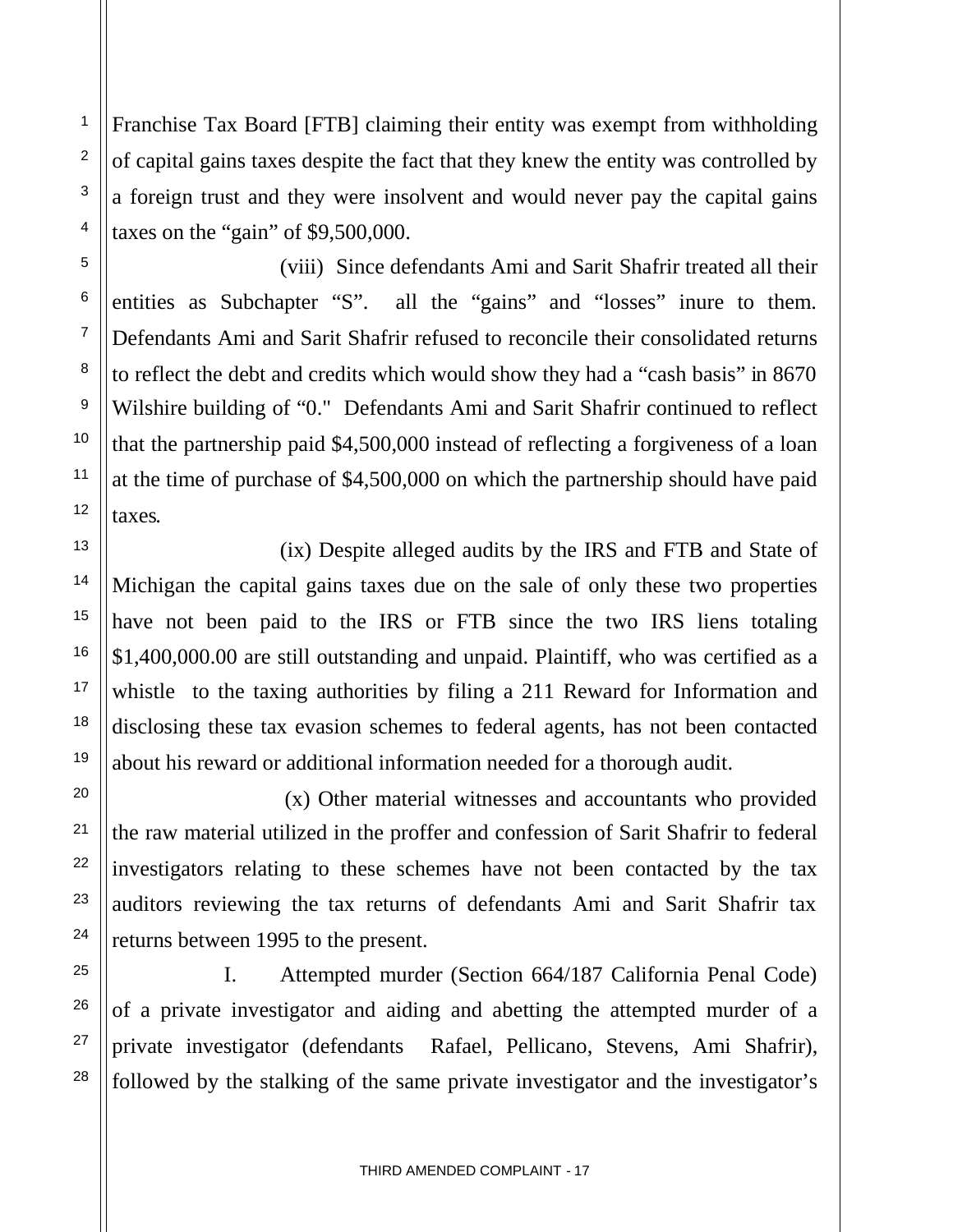children to intimidate the private investigator for participating in the legal defense of Plaintiff's rights,

1

2

3

4

5

6

7

8

9

10

11

12

13

14

15

16

17

18

19

20

21

22

23

24

25

26

27

28

- J. Violations of 18 USC 1512 (all Defendants),
- K. Violations of 18 USC 1513 (all Defendants),

L. Violation of 18 USC 1518 by defendant Sarit Shafrir, acting on behalf of herself and all other defendants obtaining from an agent or agents of law enforcement the private cellular phone number of Plaintiff's Food & Drug Administration "handler" in connection with Plaintiff's undercover activities on behalf of the FDA, United States Department of Defense and other federal agencies, and telephoning Plaintiff's handler to obstruct Plaintiff's investigation of criminal activities of the Defendants;

M. Engaging in a pattern and practice of extorting gay and lesbian military personnel and/or extorting heterosexual military personnel by threatening false accusations that they were gay/lesbian; and by engaging in a pattern and practice of targetting primarily gay/lesbian, African-American, Latino, and other minority communities for identity theft, fraud, and the sale of illicit pharmaceutical drugs;

N. Violation of 18 USC 1542 by defendant Sarit Shafrir obtaining a passport under false pretenses in violation of a court ordered injunction and utilizing it to transport data used for identity theft, extortion and fraud against members of the American armed services and others to Israel, where she was searched by the Mishmar Hagvuel (Israel Border Police) who disclosed and uncovered the transportation of these databases which led to an undercover sting investigation of the participants who were partners with the Shafrirs on a porn website known as: www.dreamfaktory.com. This undercover sting operation conducted through the Inspector General of the Department of Defense was revealed to clients of Federal Transtel, Inc. to discourage them from sending billings through Federal Transtel, Inc. The retaliation by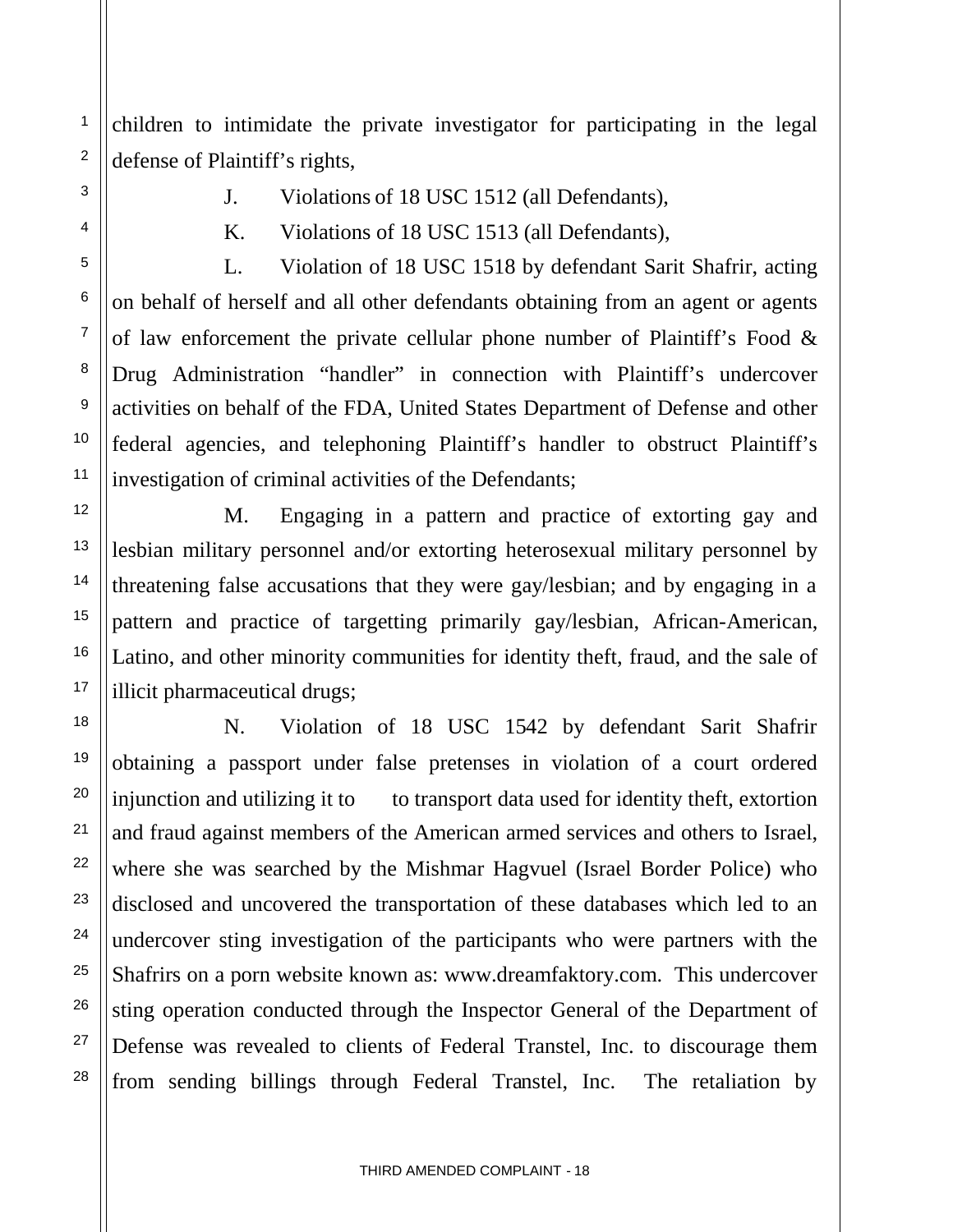defendants Ami and Sarit Shafrir included inducement and encouragement to the clients of FTT, Inc. to file an involuntary bankruptcy against FTT, Inc. which caused the phone companies to withhold payments to FTT, Inc. and segregate all payments in the Evergreen Reserves accounts maintained by the phone companies. Defendants Ami and Sarit Shafrir have since been assigned all rights to over \$10,000,000.00 in reserves belonging to FTT, Inc. which are to flow to them and their creditors, including IRS, FTB, State of Michigan use tax investigators and the tens of thousands of consumers who are entitled to a refund. Through communications in response to www.freenicherie.com it has been learned that the Shafrirs are attempting to evade payment to their creditors by directing funds into their attorney's client-trust accounts to shield it from inspection.

O. Violation of 18 USC 1957 (defendants Pellicano, Pratt, Mileikowski, Klein, Ami and Sarit Shafrir, Rafael, Taves, Hai and Assaf Waknine, Judah Hertz, Sloan, Gomez, Olmos, Sazegar, Brunjes, Tassoff, Does 1-90),

1

2

3

4

5

6

7

8

9

10

11

12

13

14

15

16

17

18

19

20

21

22

23

24

25

26

27

28

P. Other acts and omissions not yet fully known to Plaintiff.

55. Other acts and omissions engaged in by the defendants in violating the above statutes include but are not limited to the following:

A. When Plaintiff received death threats while at the premises of 8335 Sunset Blvd. Los Angeles and at 8670 Wilshire Blvd. Beverly Hills, Plaintiff as a reasonable and prudent person dialed "911." The responding officer from the Beverly Hills Police Department, defendant Stevens, proceeded to aid and abet the extortionate threats of violence by covering up the crimes;

B Defendant Turner obtained telephone toll information to enable defendant Pellicano to seek out new potential clients who were involved in business or personal disputes with Plaintiff enabling him to peddle information to them concerning Plaintiff and provide them with a collateral advantage in their dealings and transactions with Plaintiff, as well as expose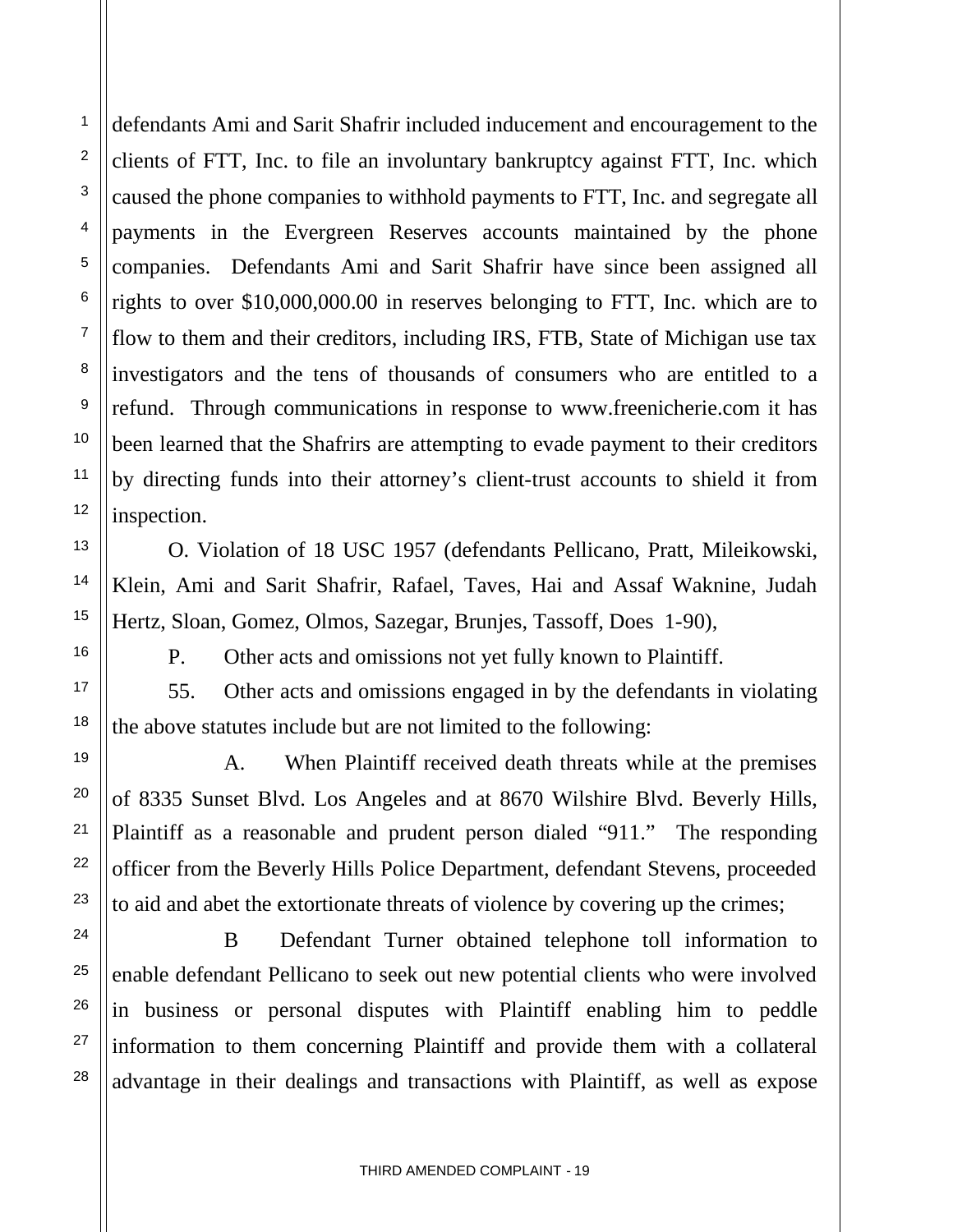Plaintiff's activities as a federal and local law enforcement whistle blower to them;

1

2

3

4

5

6

7

8

9

10

11

12

13

14

15

16

17

18

19

20

21

22

23

24

25

26

27

28

C Defendant Mileikowsky hired defendant Pratt who in turn hired defendant Pellicano to install illegal wiretapping devices to spy on Plaintiff and his family at his home in Mill Valley, where defendant Pratt had established an office on the premises. Defendant Pratt gave defendant Pellicano access to the premises for the purpose of committing felonies on the premises in violation of Section 459 of the California Penal Code, burglary. Subsequently, Pellicano installed wiretapping devices at Plaintiff's home in San Diego by illegally gaining entry in violation of Section 459 of the California Penal Code; Defendant Pratt, in violation of California State Bar Rules of Professional Conduct Rule 3-310, failed and concealed from Plaintiff his failure to make full disclosure of his conflict of interest to Plaintiff and to receive informed written consent before continuing his representation of Defendant Mileikowsky at the point where the interests of Plaintiff and of Mileikowsky became adversarial. In violation of his fiduciary duties to Plaintiff, Pratt told Mileikowsky information which he had received within the confines of attorney-client privilege from Plaintiff, including but not limited to the fact that FTT (Federal TransTel) had learned that Defendant Traffix, Inc. was running fraudulent billings through its billing system.

D Defendant Pellicano installed illegal wiretapping devices in Mill Valley and San Diego and other areas on behalf of other defendants in violation of state law;

E Defendant Pellicano installed illegal wiretapping devices in Mill Valley and San Diego and other areas on behalf of other defendants in violation of federal law;

F Defendants Pellicano, Ami and Sarit Shafrir, Tassoff, Brunjes, Raffi Cohen, Taves, Hai and Assaf Waknine, Hertz, Mouki Cohen,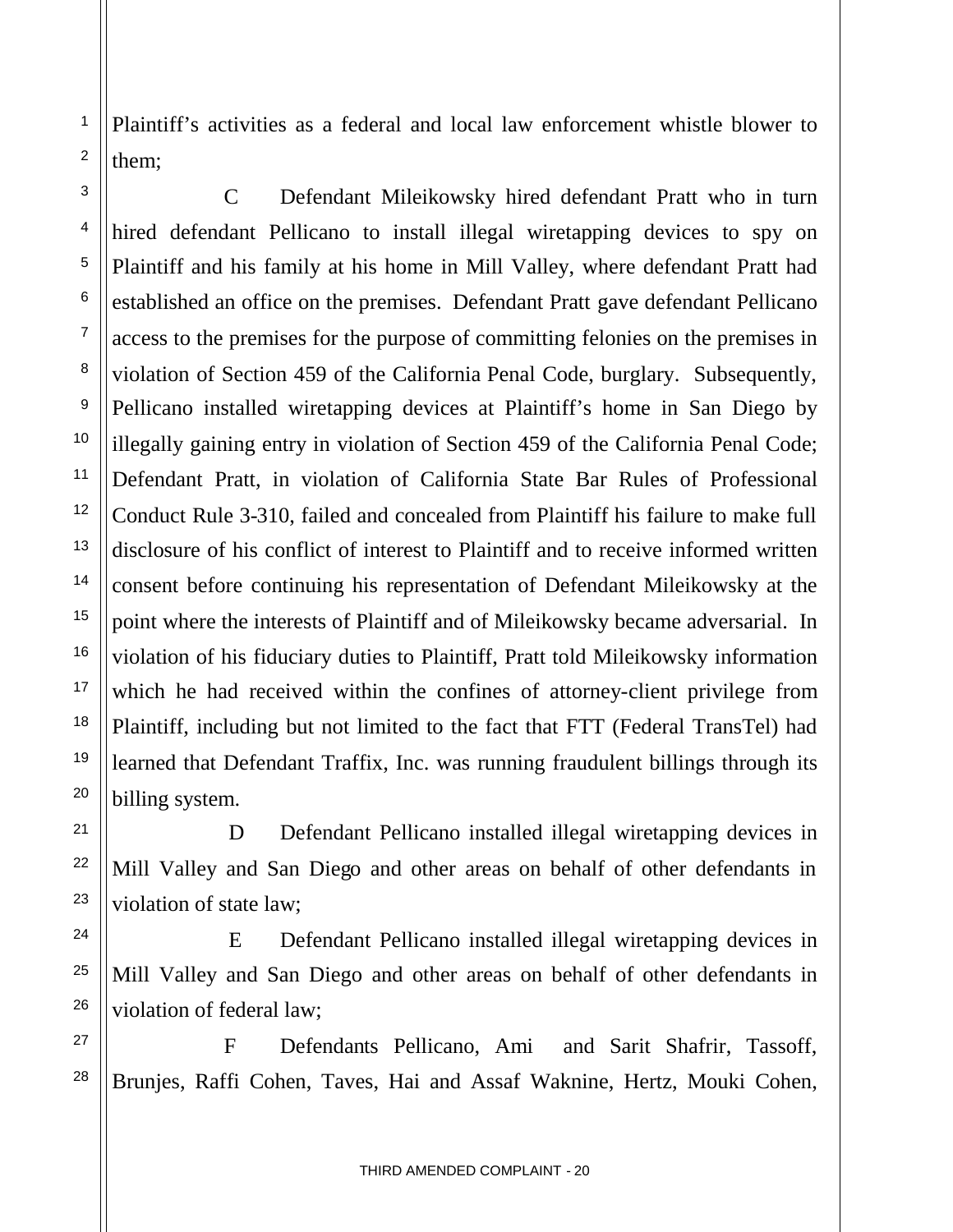Haimovitch, Sloan, Chameleon, Sheldon H. Sloan a Professional Corporation, Gomez, Olmos, and Sazegar engaging in or aiding and abetting transfer of money to a variety of offshore accounts and RICO enterprises including but not limited to Rockport Investments (Cook Islands), Hungarian Broadcasting Company and its subsidiaries (Hungary and the Netherlands), as well as to locations in Vanuatu and the Cayman Islands; and, embezzling through fraudulent misrepresentation to effect the transfer of ownership of Plaintiff's assets, including but not limited to his home in San Diego; these defendants along with defendants Raffi Cohen and Klein also invented bogus business entities to create non-existent debts, liens, and other encumbrances for the purpose of evading taxes and effecting fraudulent transfers, arranged phony sublets at 8335 Sunset Blvd. Los Angeles and 8670 Wilshire Blvd. Beverly Hills for the purpose of defrauding the cities of Los Angeles and Beverly Hills out of business taxes and other revenues through accounting fraud, which were expressly aided and abetted as to 8670 Wilshire Blvd by defendant Stevens. Another method of cheating cities out of taxes was by transferring the buildings to non-existent third parties created solely for the transaction itself who then transferred the property to the real owner, concealing the actual capital gains by never filing a tax return for the purported third party entities

G Defendants Pellicano, Arneson, and Stevens conspiring to commit bribery;

H. Defendant Rafael Cohen attempting to run down a licensed private investigator with his vehicle in violation of Sections 664/187 of the California Penal Code because she had served him with legal process on behalf of Plaintiff, in further violation of Section 241(b) of the California Penal Code, a crime that was purportedly investigated by, and in fact aided and abetted, by defendants Stevens and Pellicano;

28

1

2

3

4

5

6

7

8

9

10

11

12

13

14

15

16

17

18

19

20

21

22

23

24

<sup>26</sup> 27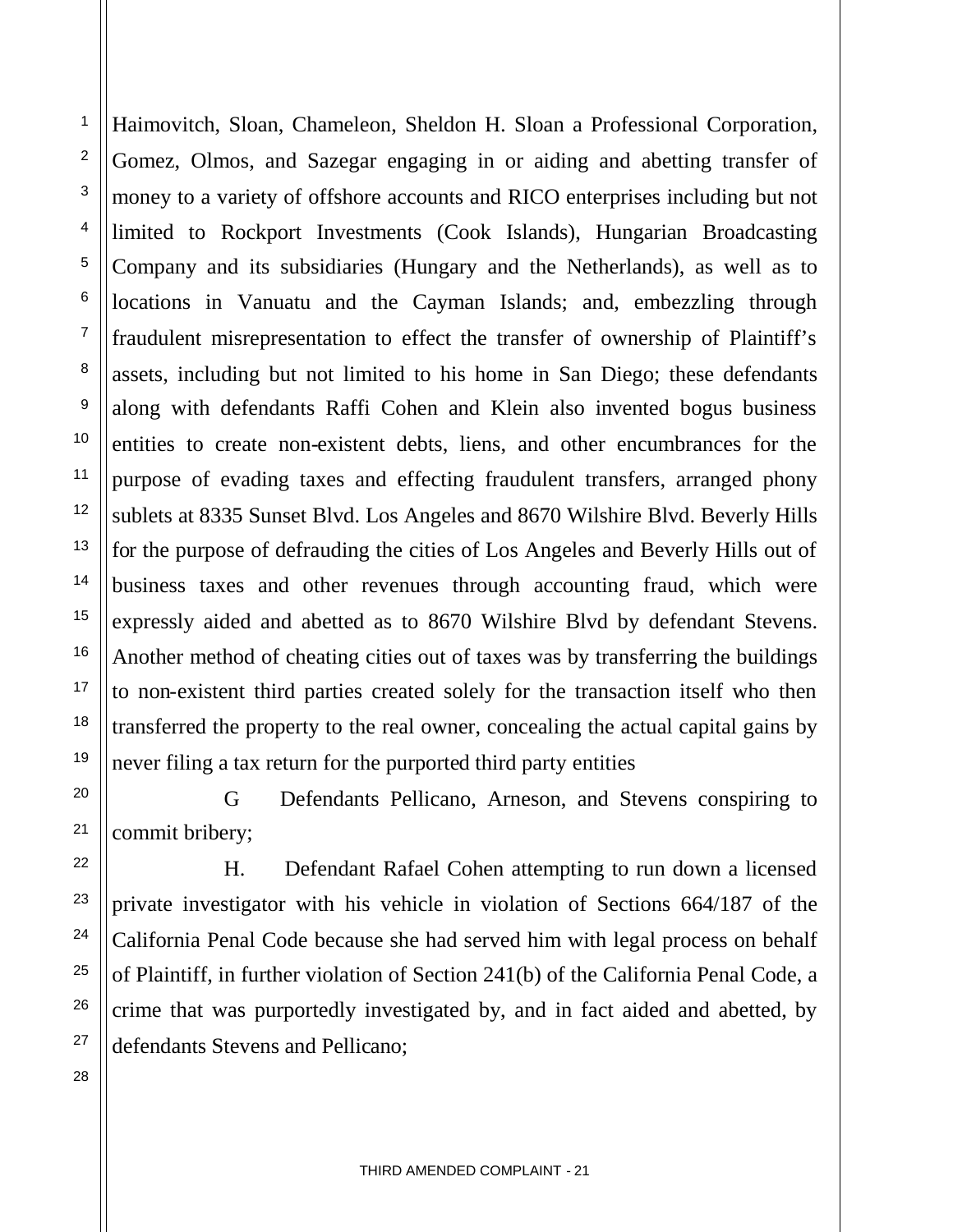I. All Defendants Violating 18 USC 1513 by repeatedly threatening and harassing Plaintiff when his whistle blowing activities were discovered by defendant Pellicano's illegal wiretapping investigation, thus forcing the dismissal by duress, intimidation and coercion of Case No. BC 284007 on December 24, 2002 through threats of death by defendants Klein, Waknine, and Shafrir.

J. Defendants Pellicano, Arneson, Stevens, Ami Shafrir, Mouki Cohen, Orgad, Haimovitch, both Chameleon entities, Sloan, Klein, Rubin, both Krugels, and JDL participating in raids on 8335 Sunset Boulevard, Los Angeles and 8670 Wilshire Boulevard, Beverly Hills for the purpose of stealing computers and computer data relevant to federal corruption investigations;

K. Violation of 18 USC 1952 by defendants Pellicano, Ami and Sarit Shafrir, Taves, Hai and Assaf Waknine, Judah Hertz, Sloan, Gomez, Olmos, Sazegar, Brunjes, and Tassoff by engaging in foreign travel to arrange various money laundering activities, including but not limited to the illicit travel by defendant Brunjes, a wanted fugitive under the name "Charles Oberman," in and out of the United States;

L. Violation of 18 USC 1957 by defendants Pellicano, Pratt, Mileikowsky, Klein, Ami and Sarit Shafrir, Raffi Cohen, Taves, Hai and Assaf Waknine, Judah Hertz, Sloan, Gomez, Olmos, Sazegar, Brunjes, Tassoff, Does 1-90 through a series of briberies, extortions, and money laundering activities including but not limited to transfers of funds to Rockport Trust, Hungarian Broadcasting Company and its subsidiaries.

# FIRST CAUSE OF ACTION 18 USC 1964(c) [RICO]

AGAINST DEFENDANTS ANTHONY J. PELLICANO, KENNETH ALAN PRATT, DR. GIL MILEIKOWSKY AND DOES 1-30

1

2

3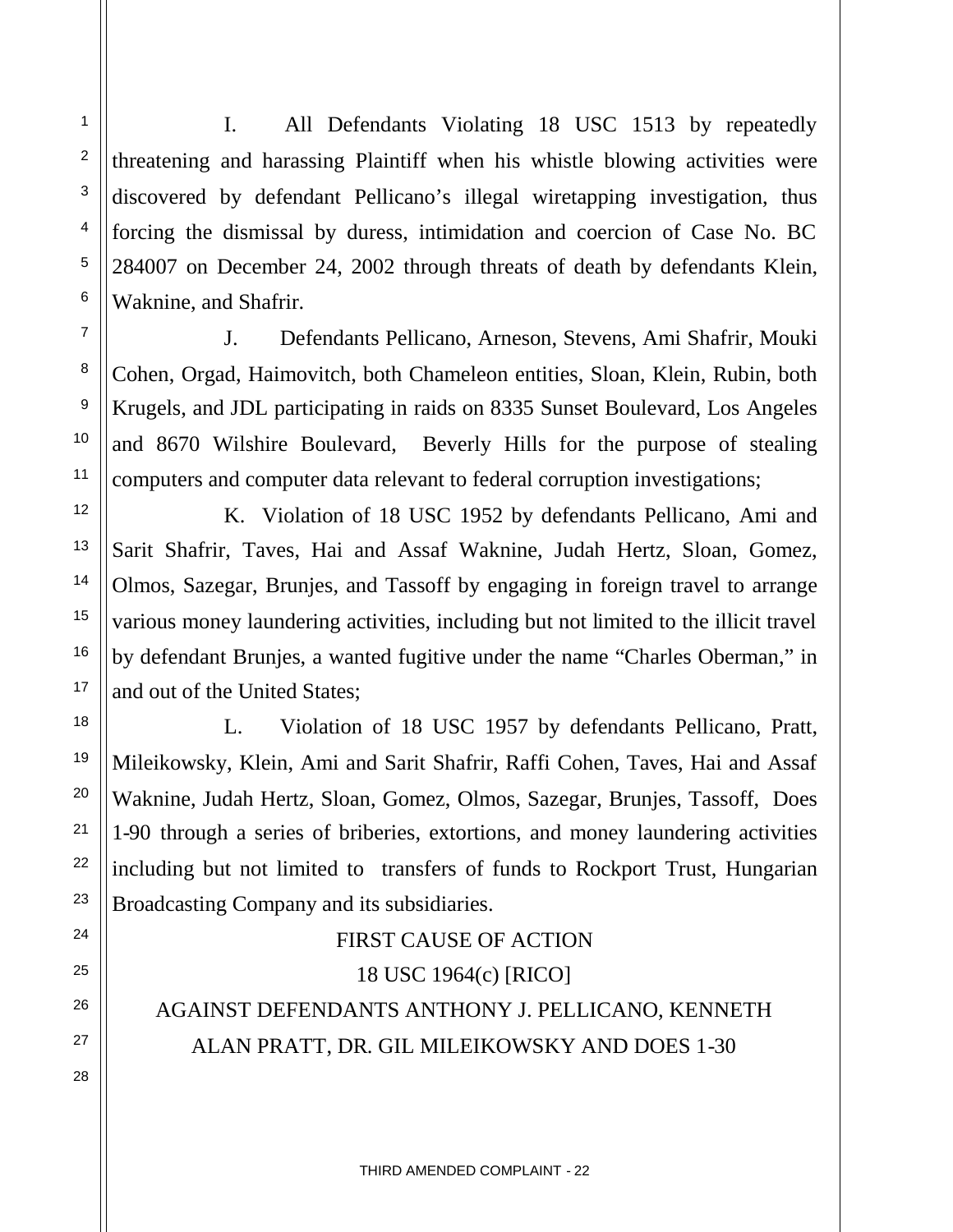56. Within the First Cause of Action under the Racketeer Influenced Corrupt Organization Act (RICO) Plaintiff reincorporates and re-alleges as though fully set forth herein each and every allegation contained within the preceding paragraphs 1 through 55 inclusive.

57. Defendants Pellicano, Pratt, Mileikowsky and Does 1-30 constituted members of an alliance of RICO enterprises within the meaning of 18 USC 1961 et seq.

58. In late 2001, Plaintiff was living in Mill Valley, California. He was personally represented by defendant Kenneth Alan Pratt, who was an attorney and member of the California State Bar Plaintiff provided defendant Pratt with an office on the premises of plaintiff's home in Mill Valley. Defendant Pratt was representing various familial and business interests on behalf of plaintiff.

59. In his capacity as President and CEO of Federal TransTel. Inc. (FTT), Plaintiff Nicherie obtained the business of Defendant Dr. Gil Mileikowsky to have FTT perform medical billing services on behalf of Mileikowsky's medical practice.

60. In the course and scope of performing those billing services, Plaintiff Nicherie determined that numerous billings by defendant Mileikowsky directed to Cedars Sinai Medical Center and Encino Tarzana Medical Center (a subsidiary of Tenet Healthcare) were fraudulent and were being done in violation of 18 USC 1341 and 18 USC 1343 and potentially other "RICO predicate act" statutes. Plaintiff therefore advised defendant Mileikowsky that those services could not be billed by FTT on behalf of defendant

61. Defendant Mileikowsky became enraged that Plaintiff Nicherie refused to allow these billing practices to continue through FTT. Defendant Mileikowsky then hired defendant Kenneth Alan Pratt to engage the services of defendant Pellicano to investigate plaintiff with the "investigation" to include illegal wiretapping of plaintiff's telephones. Defendant Pratt allowed Pellicano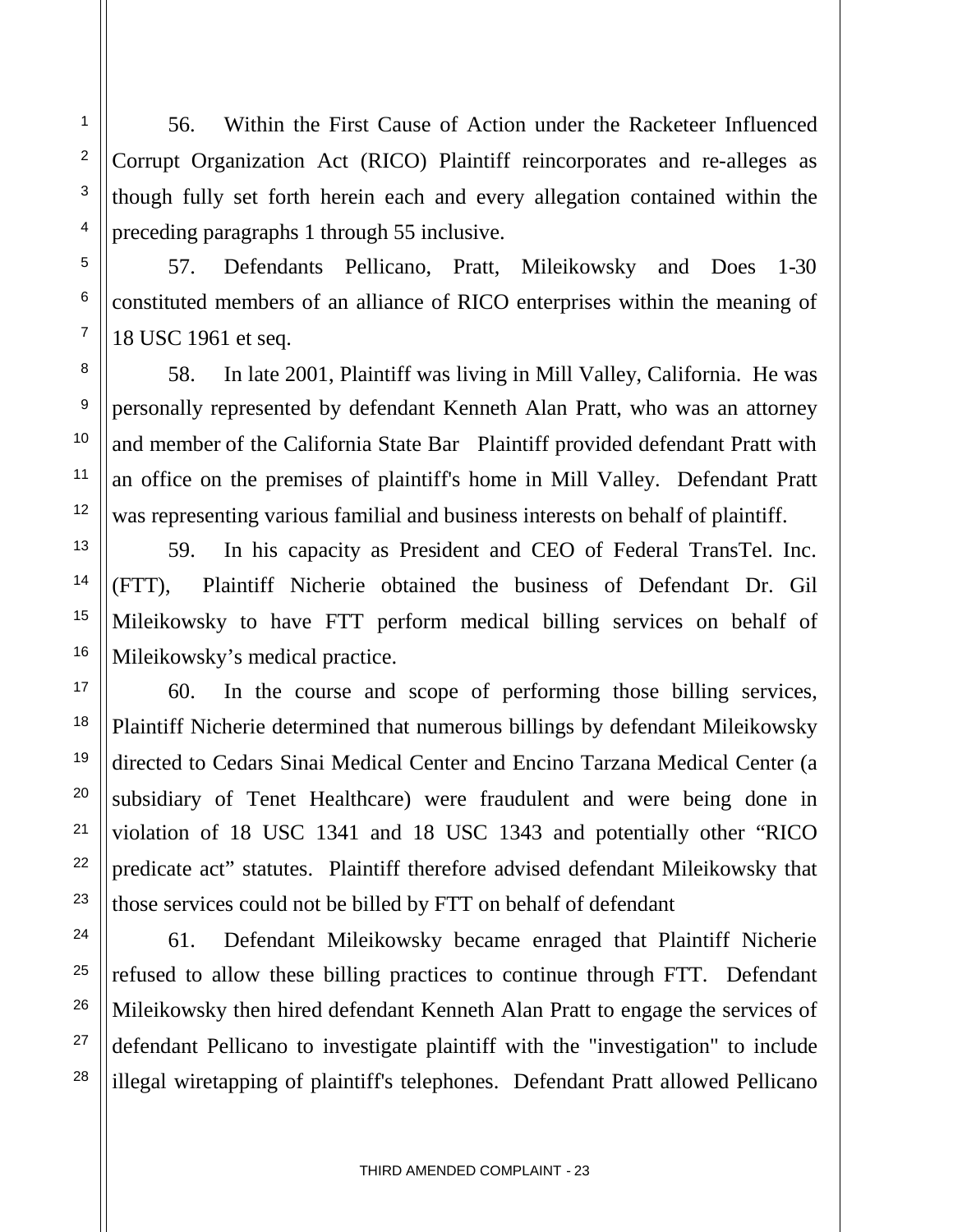access to plaintiff's home in order to install the illegal wiretaps. Defendant Pratt, in violation of California State Bar Rules of Professional Conduct Rule 3-310, failed and concealed from Plaintiff his failure to make full disclosure of his conflict of interest to Plaintiff and to receive informed written consent before continuing his representation of Defendant Mileikowsky at the point where the interests of Plaintiff and of Mileikowsky became adversarial. In violation of his fiduciary duties to Plaintiff Nicherie, Pratt told Mileikowsky information which he had received within the confines of attorney-client privilege from Plaintiff Nicherie, including but not limited to the fact that Plaintiff had discovered that FTT (Federal TransTel) was being used as a conduit by Defendant Traffix, Inc. by running fraudulent billings through FTT's billing system.

62. As a proximate result of the wiretaps of plaintiff's home in Mill Valley, a subsequent wiretap by Pellicano at plaintiff's home in San Diego, and through wire taps of his businesses, defendant Pellicano learned of various disputes in which plaintiff was embroiled, including disputes with defendant Ami Shafrir, actor Johnny Depp and others, and approached these persons with information that he had gleaned from the wiretaps to enable him to take them on as clients.

63. At all times relevant herein, defendant Pellicano's modus operandi was to sell information and take actions for and against his own clients' interests and those of their adversaries without any regard for ethical standards against such conflicts of interests.

64. The installing of said wiretaps in plaintiff's home in Mill Valley, in his home in Sand Diego and in his businesses were violations of both state and federal law.

65. In the course and scope of his illegal wiretapping of Plaintiff, Pellicano learned that Plaintiff was a federal whistle blower regarding a variety of illegal activities, including but not limited to the trafficking of expired and/or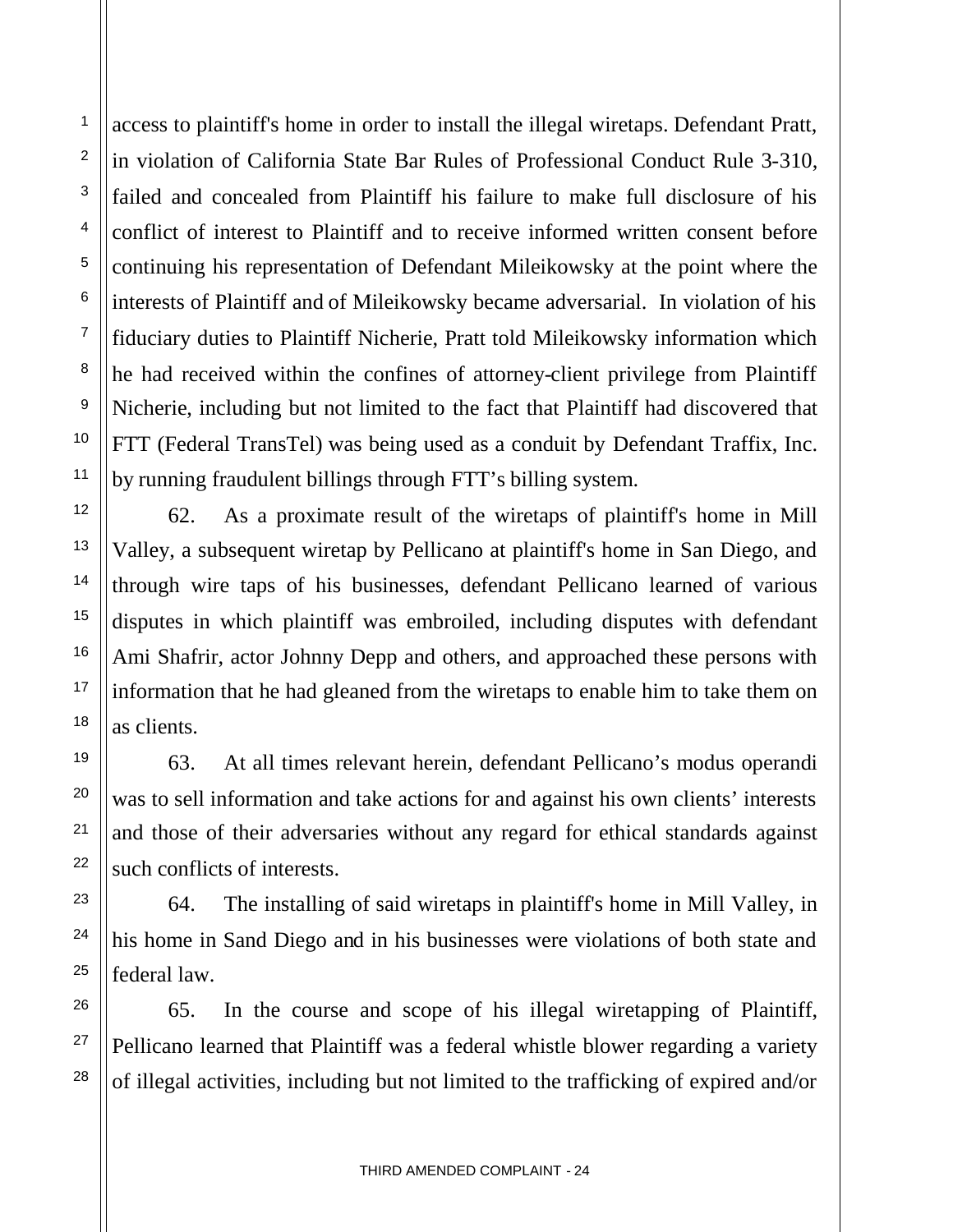stolen pharmaceutical drugs that were sold at purported "discounts" to unscrupulous pharmacies in low-income and primarily minority group neighborhoods (e.g., African-American, Hispanic, and Asian-American); "Small billing fraud" and identity theft schemes perpetrated through Federal Transtel Inc. and other telephone billing company contractors and through related criminal enterprises (including but not limited to Traffix, Inc. which conspired with Defendant Ami Shafrir to defraud the creditors and billed clients for bogus or non existent charges) on approximately 17,000 customers in one such scheme alone, and massive identity theft and small billing increment frauds; and other illegal activities. Pellicano made various people aware of these undercover activities by Plaintiff, including officials of the telecommunications companies, illegal pharmaceutical traffickers, members of the Bonanno crime family, the Jerusalem Network, the Klein crime family and others so that they could take punitive steps against Plaintiff to discredit and destroy him.

66. Plaintiff has been damaged in an amount exceeding the jurisdictional minimum of the court, wherefore, Plaintiff brings suit on this cause of action for damages in an amount according to proof, to be trebled pursuant to 18 USC 1964(c) and reasonable attorney fees and costs under 18 USC 1964(c), and wherein, the Defendant's acts and omissions were fraudulent, malicious, and oppressive, for punitive damages in an amount to be proven at trial as to defendants Anthony J. Pellicano, Kenneth Alan Pratt, Dr. Gil Mileikowsky and does 1-30. Plaintiff also seeks imposition of a constructive trust over the assets of the Defendants derived from their unlawful activities.

## SECOND CAUSE OF ACTION 18 USC 1964(c) [RICO]

AGAINST DEFENDANTS ANTHONY J. PELLICANO, KENNETH ALAN PRATT, DR. GIL MILIESKOWSKY, MARK JOSEPH ARNESON, CRAIG LOUIS STEVENS, CITY OF LOS ANGELES, a Municipal Corporation, CITY

1

2

3

4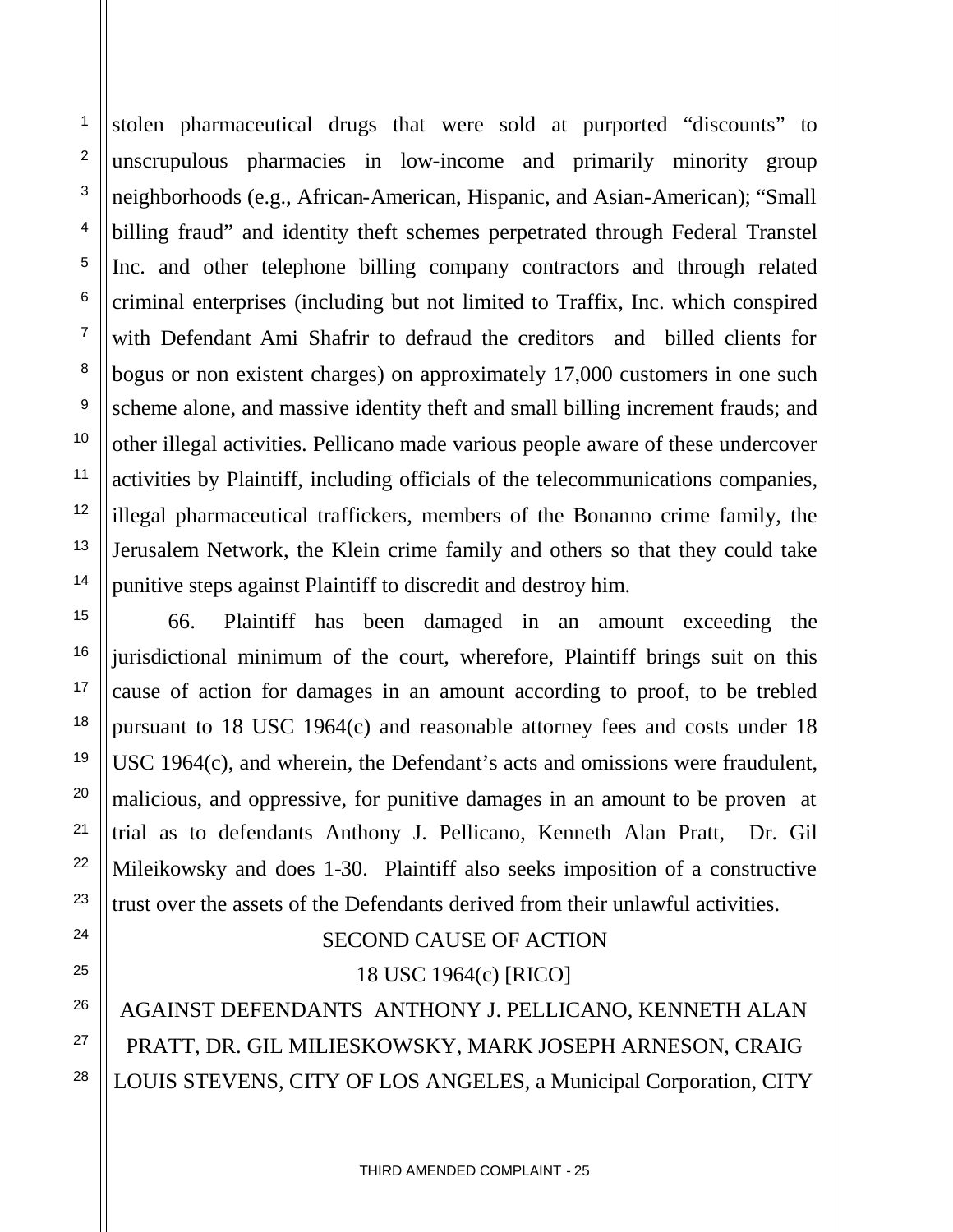OF BEVERLY HILLS, a Municipal Corporation, ALEXANDER PROCTOR MARVIN EARL GREEN, MENACHEM KLEIN AKA MIKE KLEIN, AMIRAM MOSHE SHAFRIR aka AMIRAM MOSHE FISCHER aka AMI SHAFRIR, SARIT HATT SHAFRIR, RAFAEL COHEN aka RAFFI COHEN, KENNETH HOWARD TAVES, HAI WAKNINE, ASSAF WAKNINE, JUDAH HERTZ, MOUKI COHEN, MOSHE HAIMOVITCH, JACOB "COOKIE" ORGAD, CHAMELEON STRATEGIC OPERATIONS, a business entity form unknown, CHAMELEON STRATEGIC OPERATIONS, INC., a California Corporation, SHELDON HAROLD SLOAN, individually and as President of Sheldon H. Sloan, a Professional Corporation, SHELDON H. SLOAN, A PROFESSIONAL CORPORATION, a California corporation, RAYFORD EARL TURNER, JORGE LUIS GOMEZ, MARIA GUADELUPE OLMOS, DAVID ALI SAZEGAR, HELMUT BRUNJES aka CHARLES OBERMAN, ALEXANDER TASSOFF, ESTATE OF IRVING DAVID RUBIN aka IRVING SEYMOUR RUBIN, a deceased individual, ESTATE OF BARRY KRUGEL, a deceased individual, ESTATE OF EARL LESLIE KRUGEL, a deceased individual, JEWISH DEFENSE LEAGUE, an unincorporated association, MARCO GARIBALDI (DOE 31), PRISCILLA BEAULIEU PRESLEY (DOE 32), Neal Saferstein, and Does 33-60, inclusive,

67. Within the Second Cause of Action under the Racketeer Influenced Corrupt Organization Act (RICO) Plaintiff reincorporates and re-alleges as though fully set forth herein each and every allegation contained within the preceding paragraphs 1-55 and paragraphs 57-65 inclusive

68. Defendants Anthony J. Pellicano, Kenneth Alan Pratt, Dr. Gil Mileikowsky, Mark Joseph Arneson as an employee of the City of Los Angeles, Craig Louis Stevens as an employee of the City of Beverly Hills, City of Los Angeles, a Municipal corporation, City of Beverly Hills, a Municipal corporation, Alexander Proctor, Marvin Earl Green, Menachem Klein AKA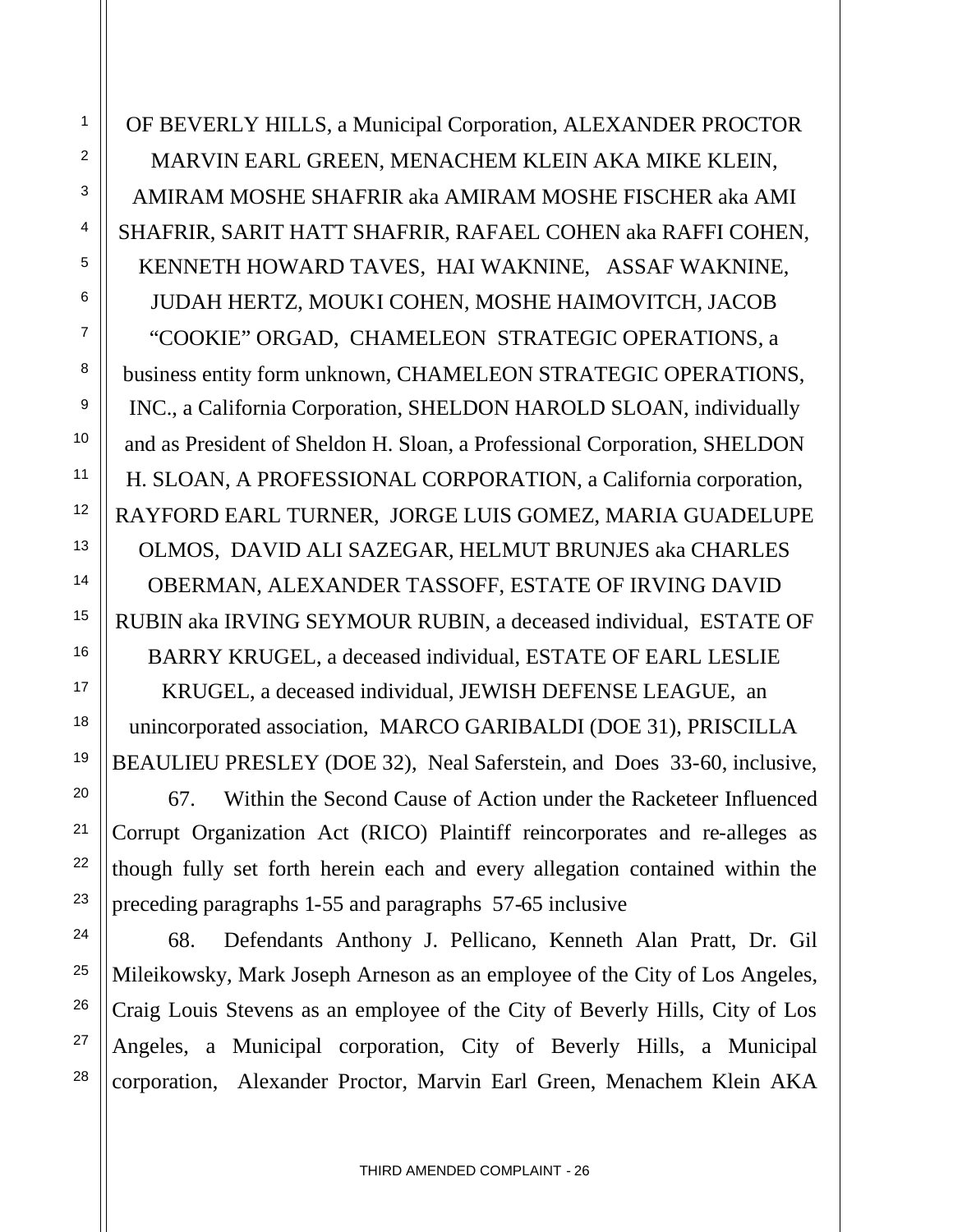Mike Klein, Amiram Moshe Shafrir aka Amiram Moshe Fischer aka Ami Shafrir, Sarit Hatt Shafrir, Rafael Cohen aka Raffi Cohen, Kenneth Howard Taves, Hai Waknine, Assaf Waknine, Judah Hertz, Mouki Cohen, Moshe Haimovitch, Jacob "Cookie" Orgad, Chameleon Strategic Operations, a business entity form unknown, Chameleon Strategic Operations, Inc., a California corporation, Sheldon Harold Sloan, individually and as President of Sheldon H. Sloan, a Professional Corporation, Sheldon H. Sloan, a Professional corporation, a California corporation, Jorge Gomez, Maria Guadelupe Olmos, David Sazegar, Helmut Brunjes aka Charles Oberman, Alexander Tassoff, Estate of Irving David Rubin aka Irving Seymour Rubin, a deceased individual, Estate of Barry Krugel, a deceased individual, Estate OF Earl Leslie Krugel, a deceased individual, Jewish Defense League, an unincorporated association, Marco Garibaldi (Doe 31), Priscilla Beaulieu Presley (DOE 32), Neal Saferstein and Does 33-60, inclusive constituted members of an alliance of RICO enterprises within the meaning of 18 USC 1961 et seq. At all time relevant herein, these criminal organizations included but were not limited to "The Jerusalem Network" of the Israeli Mafia, the "Bonanno crime family," the "Klein crime family" headed by Menachem "Mike" Klein composed of Jews and Israelis of Hungarian descent or origin, the "Red Mafiya" aka "Organizatzion" and the Jewish Defense League ("JDL").

1

2

3

4

5

6

7

8

9

10

11

12

13

14

15

16

17

18

19

20

21

22

23

24

25

26

27

28

69. Defendants Pellicano, Pratt and Mileikowski burglarized plaintiff's homes in Mill Valley and San Diego, California.

70. Defendant Pellicano wiretapped plaintiff's home in Mill Valley, his home in San Diego and his various businesses. As a proximate result of the illegal wiretapping of plaintiff, Pellicano solicited employment from defendant Ami Shafrir and in the course and scope of this employment, obtained personal information about plaintiff and his family and engaged in extortion against plaintiff.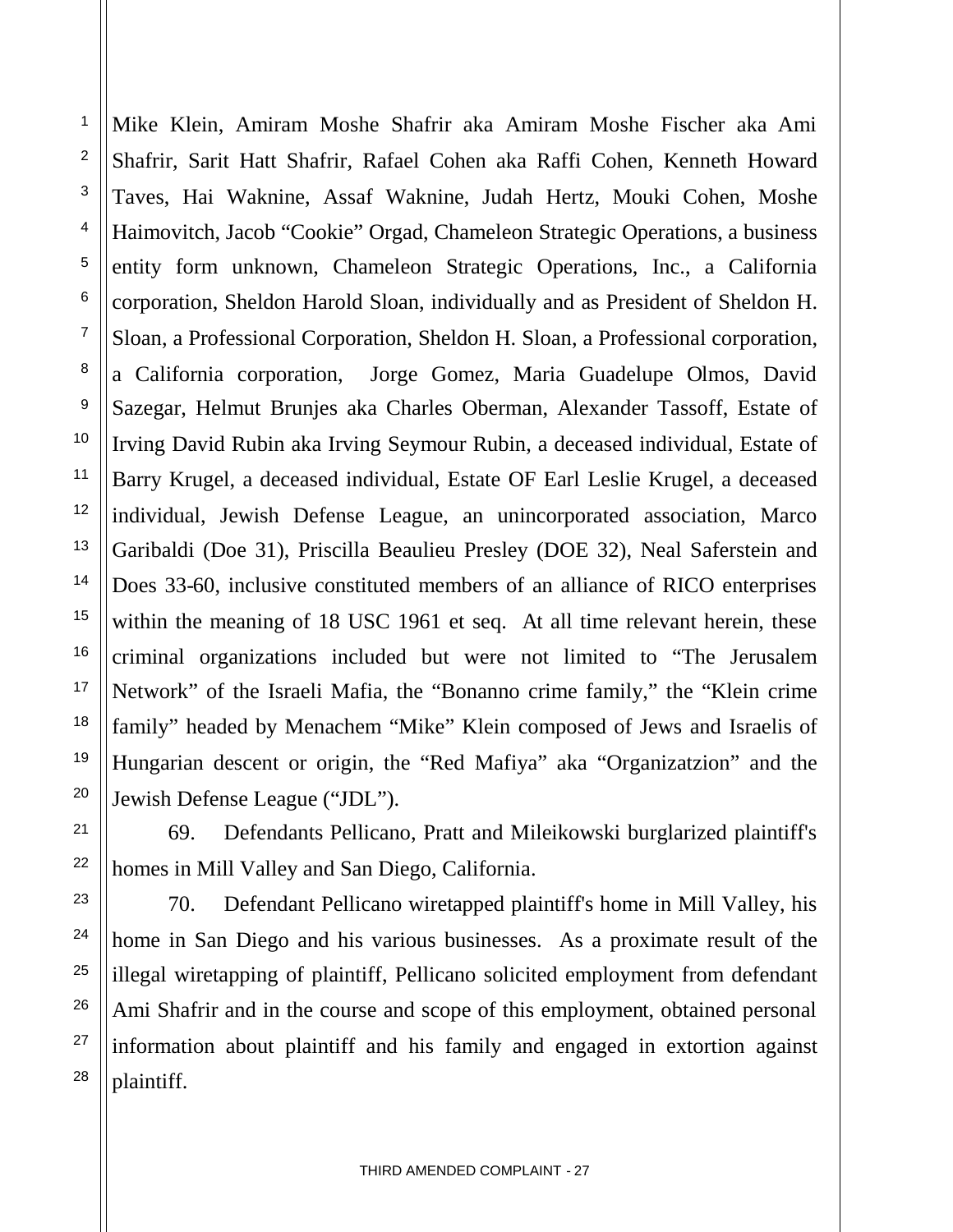71. In the course and scope of his employment by Defendant Ami Shafrir, Defendant Pellicano entered into an elaborate scheme of "bunco extortion," that had been developed and used by Defendant Klein, as described in paragraph 51(c). In this plot, a hand grenade was placed under the hood of Plaintiff's mother's vehicle, a photograph of C-4 explosives was left on the seat of a vehicle where Plaintiff would find it, and various death threats were made to Plaintiff. Plaintiff thereupon paid Defendant Pellicano \$200,000.00 and agreed to drop a lawsuit against Defendant Ami Shafrir as the price for safety for himself and his family.

72. Defendant Klein demanded a payment of \$200,000.00 under threat of death to Plaintiff which forced Plaintiff to agree to remain quiet while Gus Aguilar of Chicago Title processed and paid that sum out of escrow funds to satisfy an obviously phony and fabricated deed of trust.

73. Defendants Pellicano, Arneson, Stevens, Pratt, Mileikowsky, Proctor, Green, Klein, Ami Shafrir, Raffi Cohen, Hai and Assaf Waknine, Hertz, Mouki Cohen, Orgad, Haimovitch, Chameleon Strategic Operations (both entities), Sloan, Rubin, Barry and Earl Krugel, and JDL threatened Plaintiff or caused Plaintiff and his family to be threatened with violence in the commission of extortion regarding Plaintiff's business dealings, including but not limited to the conducting of physical raids of 8335 Sunset Boulevard, Los Angeles and 8670 Wilshire Boulevard, Beverly Hills in which Sheldon Sloan, an attorney and private investigators from Chameleon Strategic Operations, and/or Chameleon Strategic Operations Inc. were used to convince responding police officers including defendant Stevens that these burglaries, trespasses, robberies and extortions being committed in their presence were merely "civil disputes;".

74. Defendants Proctor and Green engaging in unlawful surveillance of Plaintiff and his family acting as independent contractors in violation of the

1

2

3

4

5

6

7

8

9

10

11

12

13

14

15

16

17

18

19

20

21

22

23

24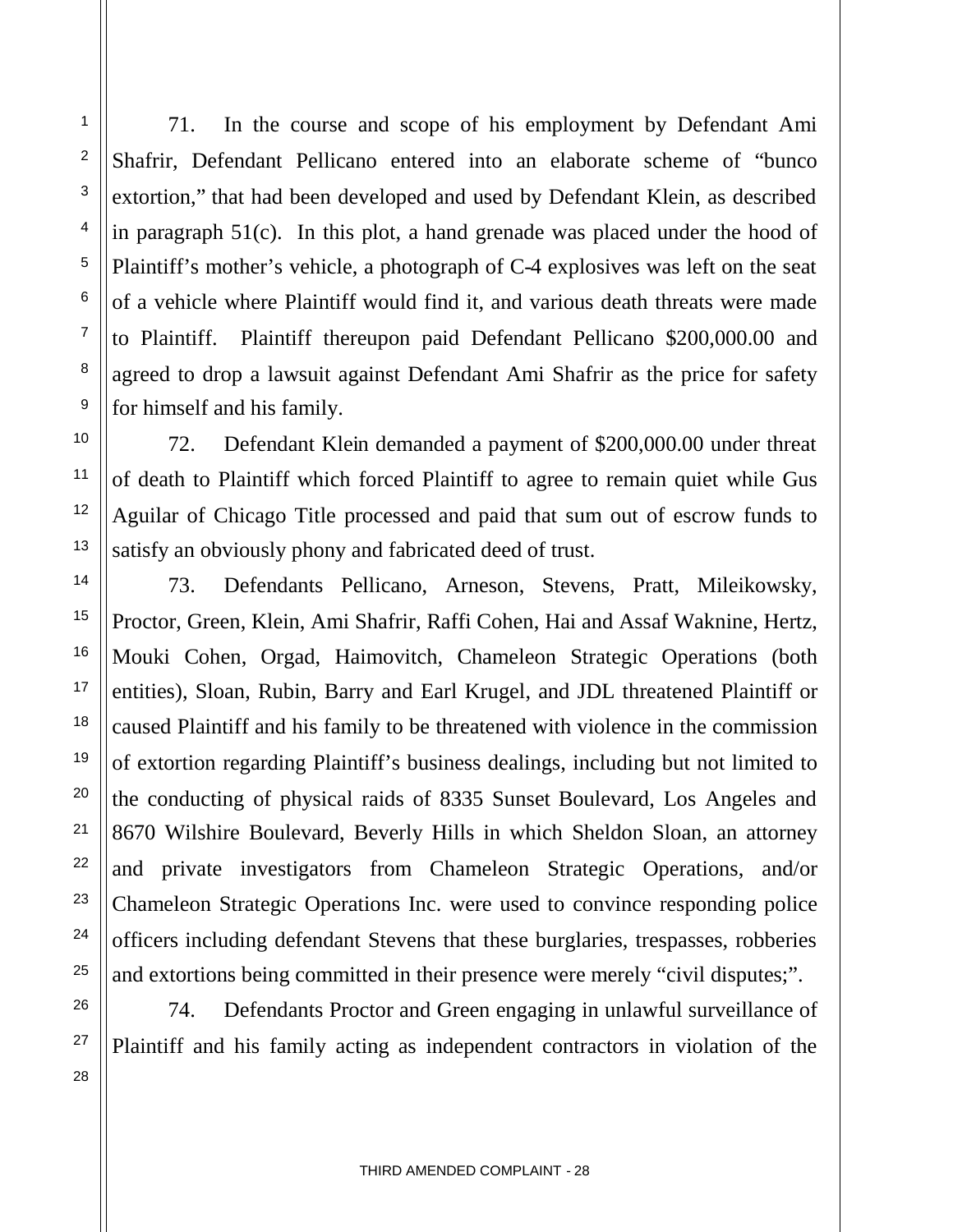California Private Investigator Act, Section 7520 et seq Business & Professions Code;

75. A forced real estate closing of 8670 Wilshire Boulevard was sold for \$9,500,000.00 and 8335 Sunset Boulevard sold for \$3,200,000.00, grossly under priced.

76 Defendant Sarit Shafrir obtaining a passport under false pretenses in violation of a court ordered injunction and utilizing it to transport data used for identity theft, extortion and fraud against members of the American armed services and others to Israel, where she was searched by the Mishmar Hagvuel (Israel Border Police) who disclosed and uncovered the transportation of these databases which led to an undercover sting investigation of the participants who were partners with defendants Ami and Sarit Shafrir on a porn website known as www.dreamfaktory.com. This undercover sting operation conducted through the Inspector General of the Department of Defense was revealed to clients of Federal Transtel, Inc. by the defendants herein to discourage such clients from sending billings through Federal Transtel, Inc. The retaliation by defendants Ami and Sarit Shafrir included inducement and encouragement to the clients of FTT, Inc. to file an involuntary bankruptcy against FTT, Inc. which caused the phone companies to withhold payments to FTT, Inc. and segregate all payments in the FTT, Inc. Evergreen Reserves accounts maintained by the phone companies. Defendants Ami & Sarit Shafrir have since been assigned all rights to over \$10,000,000.00 in reserves which equitably belong to FTT but are to flow to defendants and their creditors, including IRS, FTB, State of Michigan use tax investigators and the tens of thousands of consumers who are entitled to a refund. Through communications in response to www.freenicherie.com it has been learned that defendants Ami and Sarit Shafrir are attempting to evade payment to their creditors by directing funds into their attorney's client-trust accounts to shield the transfers. Plaintiffs are also informed and believe and

25

26

27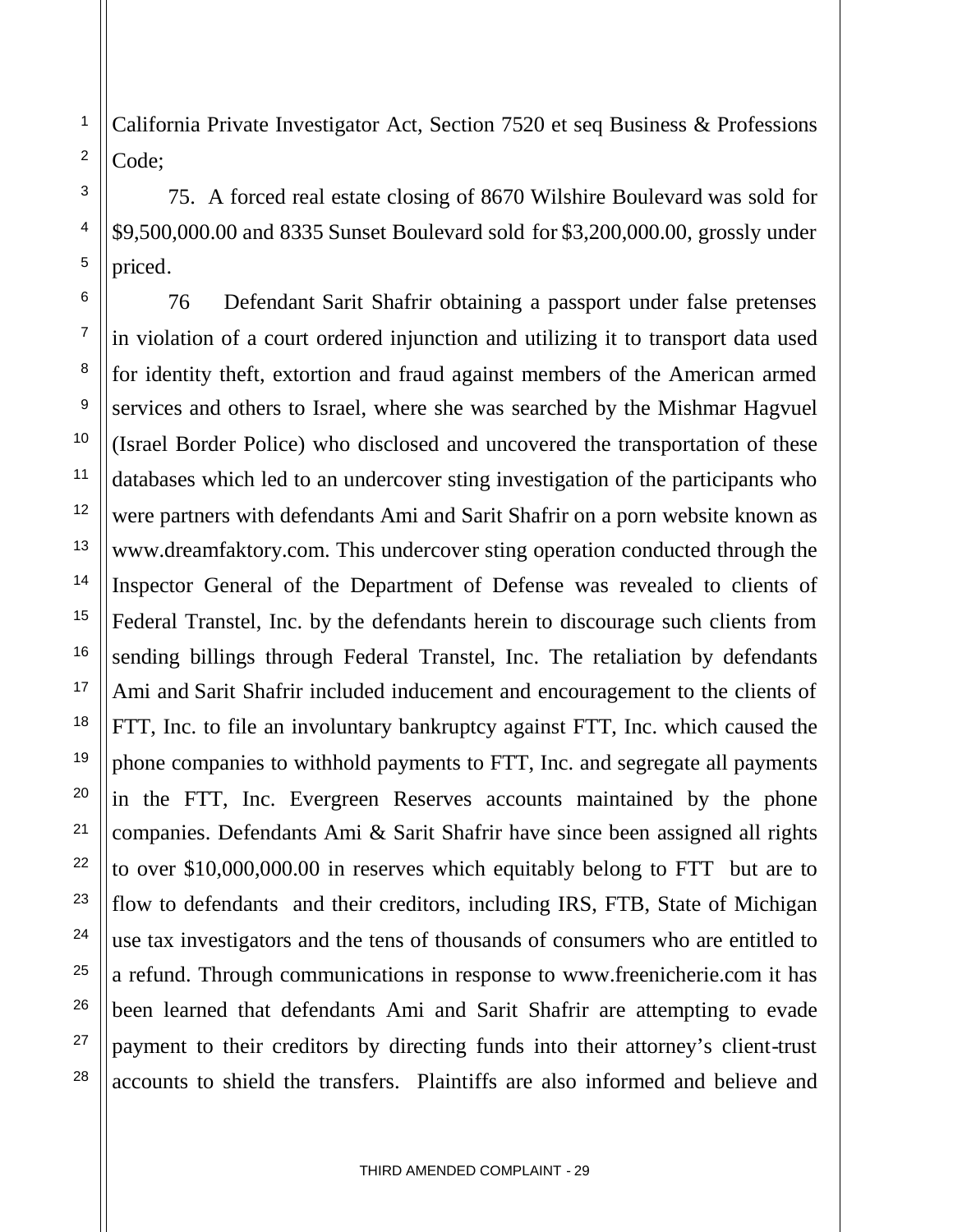thereon allege that Ami and Sarit Shafrir, and their attorneys, have "structured their assets" by creating "poison pill" liens on their real estate and other properties, such as through the filing of Uniform Commercial Code liens with the California Secretary of State, in which the attorneys claim to have liens for legal fees prioritized ahead of tax collecting authorities. By these ruses, the Shafrirs and their attorneys effectively dissuade taxing authorities from seizing their real estate and other assets.

77. In the course and scope of his illegal wiretapping of Plaintiff, Pellicano learned that Plaintiff was a federal whistle blower regarding a variety of illegal activities, including but not limited to the trafficking of expired and/or stolen pharmaceutical drugs that were sold at purported "discounts" to unscrupulous pharmacies in low-income and primarily minority group neighborhoods (e.g., African-American, Hispanic, and Asian-American); Pellicano made various people aware of these undercover activities by Plaintiff, illegal pharmaceutical traffickers, members of the Bonanno crime family, the Jerusalem Network, the Klein crime family and others so that they could take punitive steps against Plaintiff to discredit and destroy him.

78. Despite alleged audits by the IRS and FTB and State of Michigan the capital gains taxes due on the sale of the two Wilshire and Sunset properties have not been paid to the IRS or FTB since the two IRS liens totaling \$1,400,000.00 are still outstanding and unpaid. Plaintiff, who was certified as a whistle blower to the taxing authorities by filing a 211 Reward for Information and disclosing these tax evasion schemes to federal agents, has not been contacted about his reward or additional information needed for a thorough audit.

79. Defendant Sarit Shafrir, acting on behalf of herself and all other defendants obtained from Nextel Communications, Inc. by means of identity theft Plaintiff's cellular telephone bill and from that began calling everybody he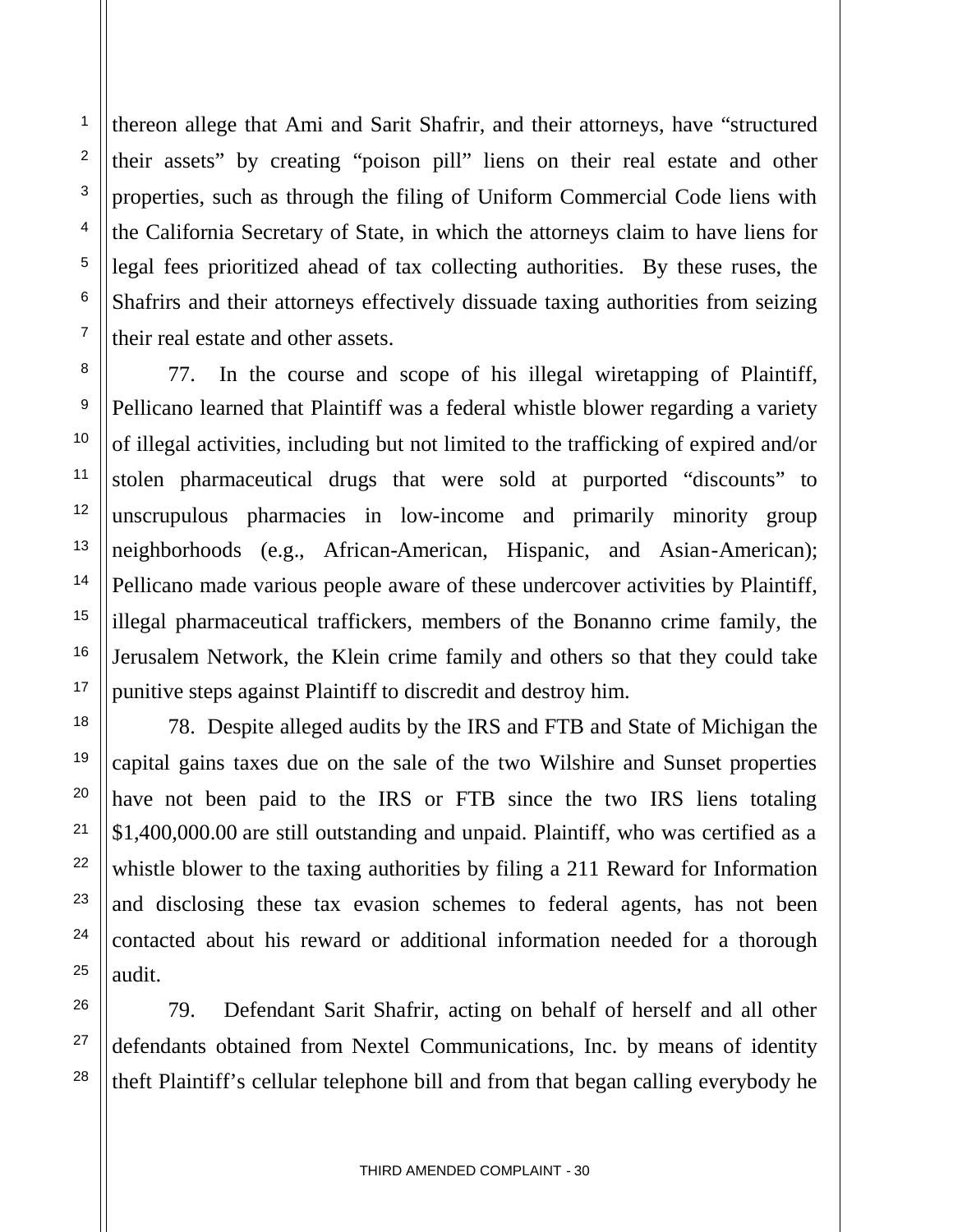had called to accuse Plaintiff of being a thief. This included the private cellular phone number of Plaintiff's Food & Drug Administration "handler" in connection with Plaintiff's undercover activities on behalf of the FDA, United States Department of Defense and other federal agencies, and telephoning Plaintiff's handler to obstruct Plaintiff's investigation of criminal activities of the Defendants. Defendant Sarit Shafrir subsequently lied to a federal agent, a Special Agent of the United States by falsely claiming to her that Defendant Ami Shafrir had obtained this telephone bill in civil proceedings discovery. This representation by Sarit Shafrir was done in willful violation of 18 USC 1001. Plaintiff is informed and believes and thereon alleges that Defendant Sarit Shafrir also obtained his other telephone bills from other telecommunications companies in a like manner (i.e., the same manner for which officers of Hewlett Packard have been indicted) who are defendants in this action.

1

2

3

4

5

6

7

8

9

10

11

12

13

14

15

16

17

18

19

20

21

22

23

24

25

26

27

28

80. When Plaintiff received death threats while at the premises of 8335 Sunset Boulevard. Los Angeles and at 8670 Wilshire Blvd. Beverly Hills, Plaintiff as a reasonable and prudent person dialed "911." Defendant Stevens of the Beverly Hills Police Department responded and proceeded to aid and abet the extortionate threats of violence by covering up the crimes;

81. Defendants Pellicano, Ami and Sarit Shafrir, Tassoff, Brunjes, Raffi Cohen, Taves, Hai and Assaf Waknine, Judah Hertz, Mouki Cohen, Haimovitch, Sloan, Chameleon, Sheldon H. Sloan a Professional Corporation, Gomez, Olmos, and Sazegar engaging in or aiding and abetting transfer of money to a variety of offshore accounts and RICO enterprises including but not limited to Rockport Investments (Cook Islands), Hungarian Broadcasting Company and its subsidiaries (Hungary and the Netherlands), as well as to locations in Vanuatu and the Cayman Islands; and, embezzling through fraudulent misrepresentation the transfer of ownership of Plaintiff's assets, including but not limited to his home in San Diego These defendants along with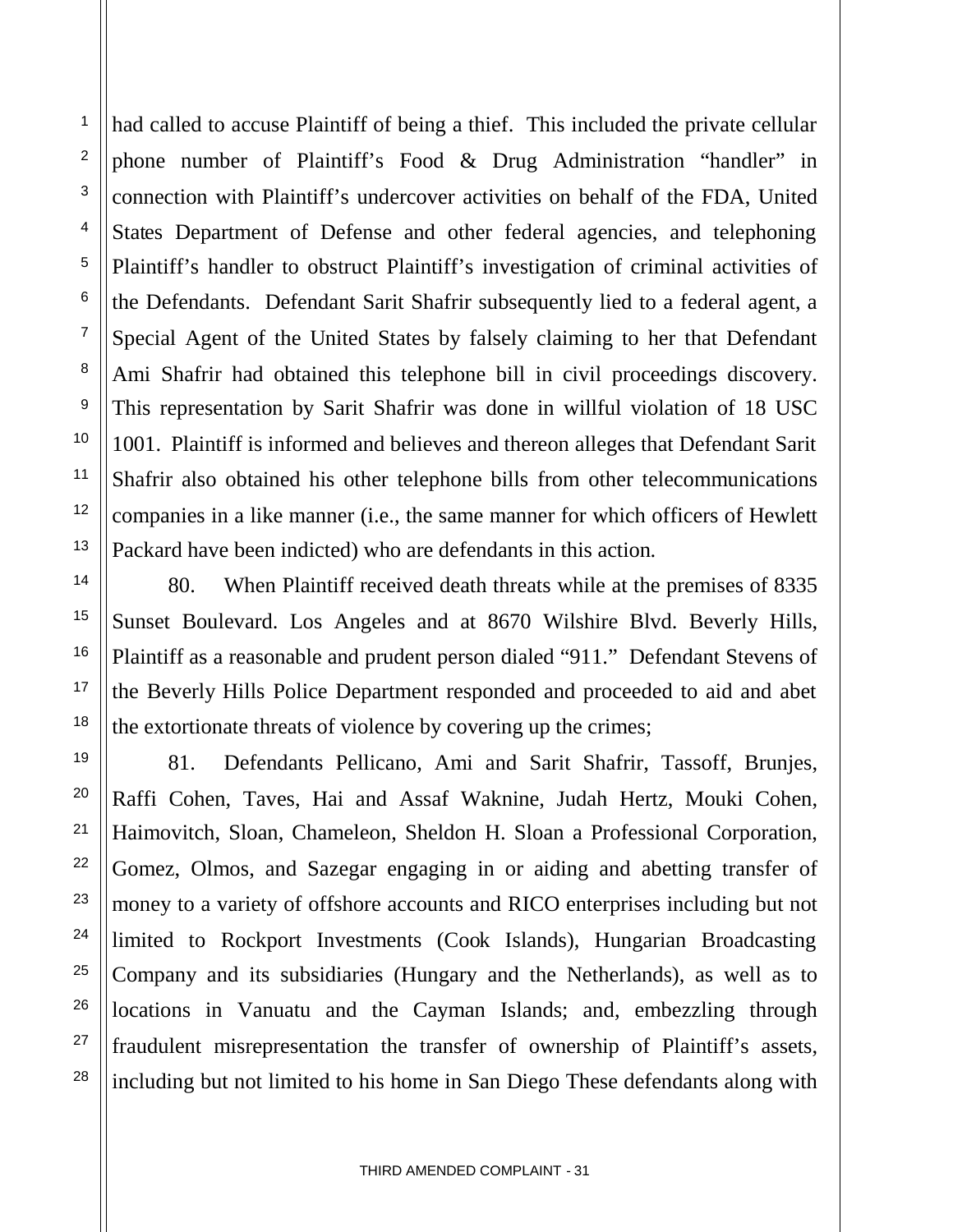Raffi Cohen and Klein also invented bogus business entities to create nonexistent debts, liens, and other encumbrances for the purpose of evading taxes and effecting fraudulent transfers, arranged phony sublets at 8335 Sunset Blvd. Los Angeles and 8670 Wilshire Blvd. Beverly Hills for the purpose of defrauding the cities of Los Angeles and Beverly Hills out of business taxes and other revenues through accounting fraud, which were expressly aided and abetted as to 8670 Wilshire Blvd by defendant Stevens. Another method of cheating cities out of taxes was by transferring the buildings to non-existent third parties created solely for the transaction itself who then transferred the property to the real owner, concealing the actual capital gains by never filing a tax return for the purported third party entities

82. Defendants Klein, Assaf Waknine and Ami Shafrir threatened plaintiff with death as well as repeatedly intimidating, and harassing Plaintiff when his whistle blowing activities were discovered by Pellicano's illegal wiretapping investigation, and forced him to dismiss, his whistle blower Case No. BC 284007 on December 24, 2002

83. Plaintiff has been damaged in an amount exceeding the jurisdictional minimum of the court, wherefore, Plaintiff brings suit on this cause of action for damages in an amount according to proof, to be trebled pursuant to 18 USC 1964(c) and reasonable attorney fees and costs under 18 USC 1964(c), and wherein, the Defendant's acts and omissions were fraudulent, malicious, and oppressive, for punitive damages in an amount to compensate for same in an amount to be proven at trial as to all defendants except the City of Los Angeles and the City of Beverly Hills.. Plaintiff also seeks imposition of a constructive trust over the assets of the Defendants derived from their unlawful activities.

27 ////

1

2

3

4

5

6

7

8

9

10

11

12

13

14

15

16

17

18

19

20

21

22

23

24

25

26

28 ////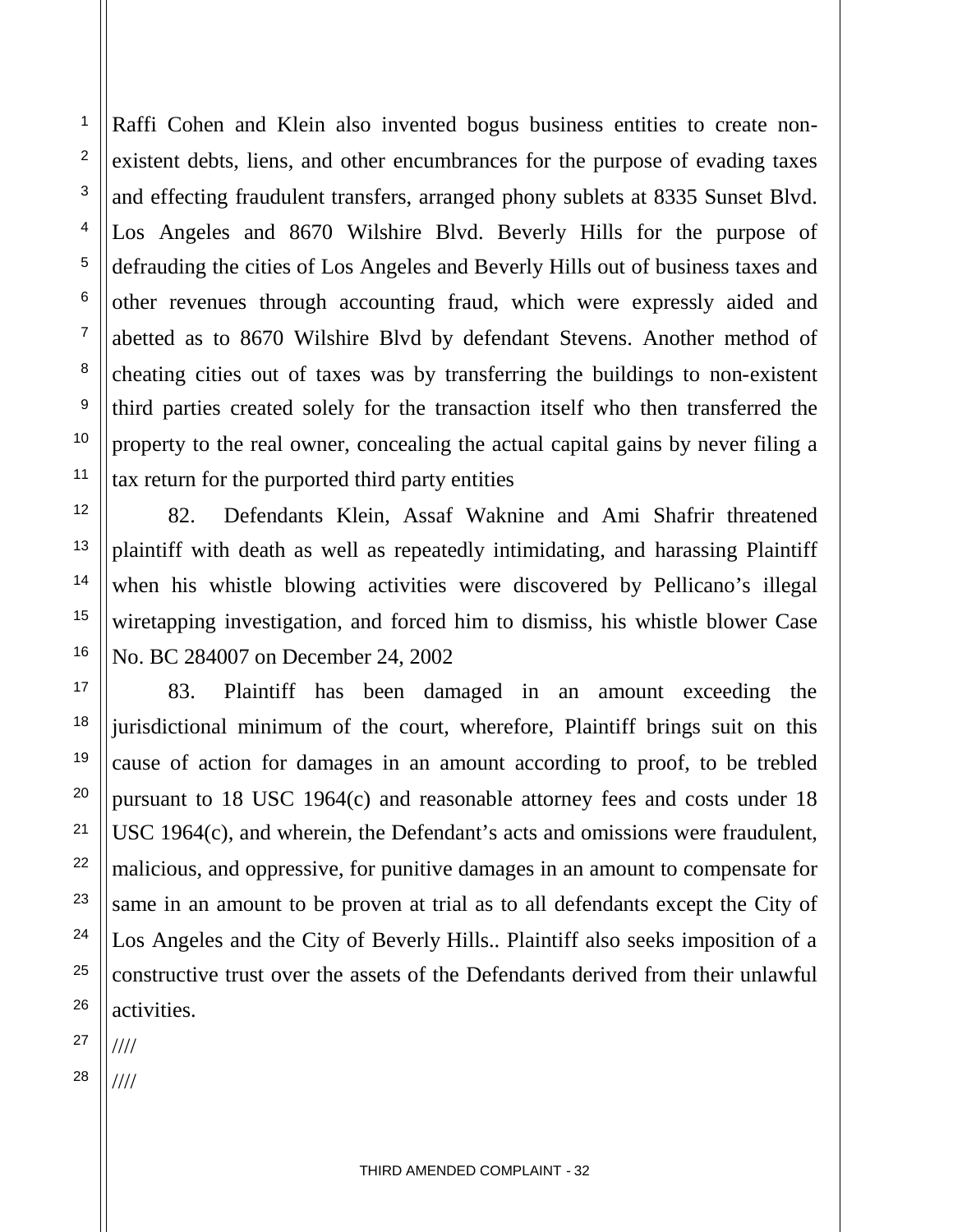# THIRD CAUSE OF ACTION 18 USC 1964(c) [RICO]

AGAINST DEFENDANTS ANTHONY J. PELLICANO, AT&T COMMUNICATIONS OF CALIFORNIA, INC., a California Corporation (as successor to SBC Communications and Bell South Corporation), QWEST COMMUNICATIONS CORPORATION, a

Delaware Corporation (as successor to U.S. West), MCI COMMUNICATIONS SERVICES, INC., a Delaware Corporation, VERIZON GLOBAL NETWORKS, INC., A Delaware Corporation, MARK JOSEPH ARNESON, CRAIG LOUIS STEVENS, KENNETH HOWARD TAVES, ASAF WAKNINE, JOHN HENDRICKSON, JOHN MASTERSON, RAYFORD EARL TURNER, TRAFIX, INC., a Delaware corporation, MERCANTILE CAPITAL, LLC, a Pennsylvania limited liability company,

GOINTERNET.NET, INC., a Delaware corporation, Neal Saferstein, and Does 61-90, inclusive,

84. Within the Third Cause of Action under the Racketeer Influenced Corrupt Organization Act (RICO) Plaintiff reincorporates and re-alleges as though fully set forth herein each and every allegation contained within the preceding paragraphs 1 -55 inclusive, 57-65 inclusive, and 67-82 inclusive.

85. Defendants Anthony J. Pellicano, AT&T Communications of California, Inc., a California Corporation (as successor to SBC Communications and Bell South Corporation), QWEST Communications Corporation, a Delaware Corporation (as successor to U.S. West), MCI Communications Services, Inc., a Delaware corporation, Verizon Global Networks, Inc., A Delaware Corporation, Mark Joseph Arneson, Craig Louis Stevens, Kenneth Howard Taves, Assaf Waknine, John Hendrickson, John Masterson, Rayford Earl Turner, Traffix, Inc., a Delaware corporation, Mercantile Capital, LLC, a Pennsylvania limited liability company, GoInternet.Net, Inc., a Delaware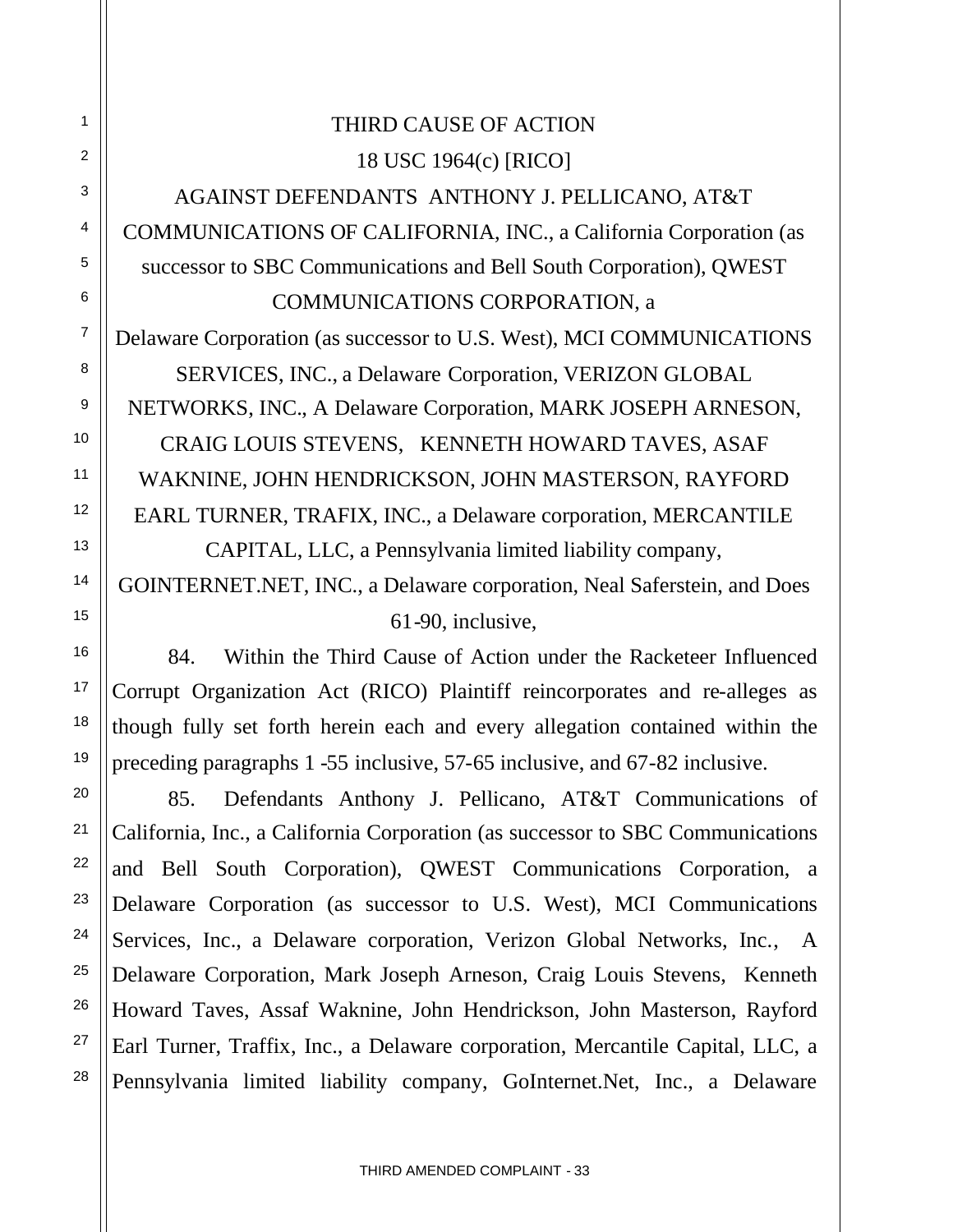corporation, Neal Saferstein, and Does 61-90, inclusive, constituted members of an alliance of RICO enterprises within the meaning of 18 USC 1961 et seq. At all time relevant herein, defendants were connected to criminal organizations included but not limited to "The Jerusalem Network" of the Israeli Mafia, the "Bonanno crime family," the "Klein crime family" headed by Menachem "Mike" Klein composed of Jews and Israelis of Hungarian descent or origin, the "Red Mafiya" aka "Organizatzion" and the Jewish Defense League ("JDL").

86. Plaintiff is informed and believes and thereon alleges that Defendants MCI, AT&T, Qwest, and Verizon were clients of Defendant Pellicano and that Pellicano was instrumental in protecting their "Evergreen Reserve Funds" from public or governmental scrutiny, operating in tandem with their assets management departments. Through his contacts with these telecommunications companies, Defendant Pellicano was given introduction and access to Defendants Arneson and Stevens who were employees of the City of Los Angeles and the City of Beverly Hills respectively and who had pre-existing relationships with these companies.

87. When Plaintiff was employed as president of Federal TransTel (FTT), a telephone billing company, he began to insist upon the telephone companies making payments from their "Evergreen Reserve Funds" to FTT. The Evergreen Reserve Funds were held by the telephone companies supposedly as a hedge for incorrect or unauthorized billings. There was no standard by which such funds were held and for how long. When Plaintiff first became president, the companies owed FTT an aggregate of over \$13 million. Plaintiff was able to reduce that amount to \$10.5 million.

88. In response to Plaintiff's legitimate and proper demands of the telecommunication companies to pay what they owed to FTT, telecommunication company asset management employees, including but not limited to Defendants Hendrickson, Masterson, and DOE 1 (Joan LNU, an

1

2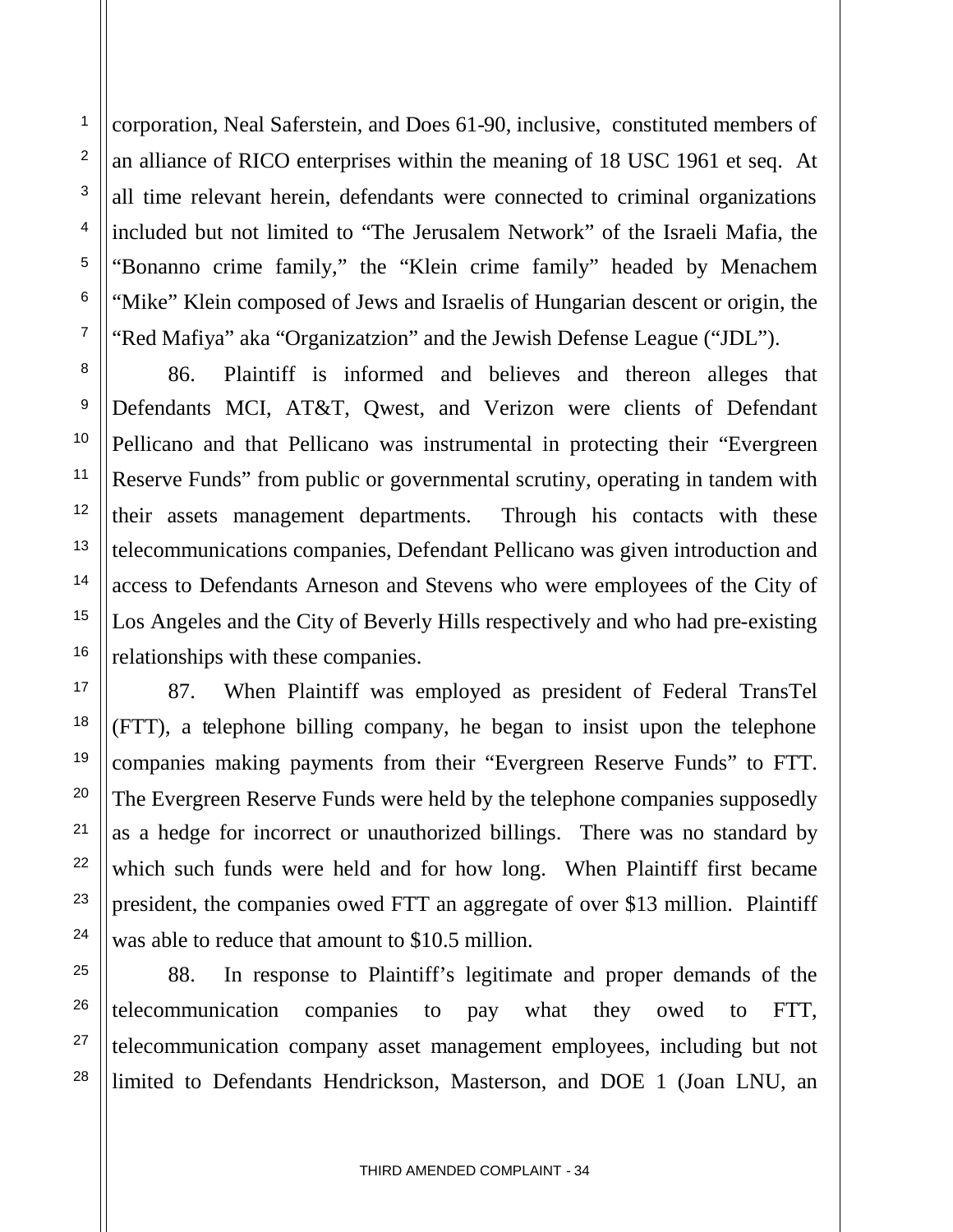employee of AT&T) solicited bribes from Plaintiff in the form of nepotistic hiring of their friends and/or relatives by FTT. In order to receive payments of legitimately owed moneys to FTT, Plaintiff was forced to hire approximately 15 (fifteen) individuals at the express request and insistence of these defendants.

1

2

3

4

5

6

7

8

9

10

11

12

13

14

15

16

17

18

19

20

21

22

23

24

25

26

27

28

89. Defendant Pellicano, in the course and scope of his illegal wiretapping of Plaintiff, learned that Plaintiff was a federal whistle blower regarding a variety of illegal activities, including but not limited to the trafficking of expired and/or stolen pharmaceutical drugs that were sold at purported "discounts" to unscrupulous pharmacies in low-income and primarily minority group neighborhoods (e.g., African-American, Hispanic, and Asian-American); the unlawful diversion of use taxes from government agencies through telephone company billing arrangements [including but not limited to nearly \$1 million diverted from the State of Michigan, for which Pellicano made payments to Cassis Travel as bribes on behalf of a former Governor and former State Treasurer of Michigan to insure that the resulting Michigan State Tax Lien would never be collected]; massive identity theft and small billing increment frauds; and other illegal activities. Pellicano made various people aware of these undercover activities by Plaintiff, including officials of the telecommunications companies, illegal pharmaceutical traffickers, members of the Bonanno crime family, the Jerusalem Network, the Klein crime family and others so that they could take punitive steps against Plaintiff to discredit and destroy him.

90. Defendant Turner, an employee of SBC predecessor of defendant AT&T obtained telephone toll information to enable Pellicano to seek out new potential clients who were involved in business or personal disputes with Plaintiff enabling him to peddle information to them concerning Plaintiff and provide them with a collateral advantage in their dealings and transactions with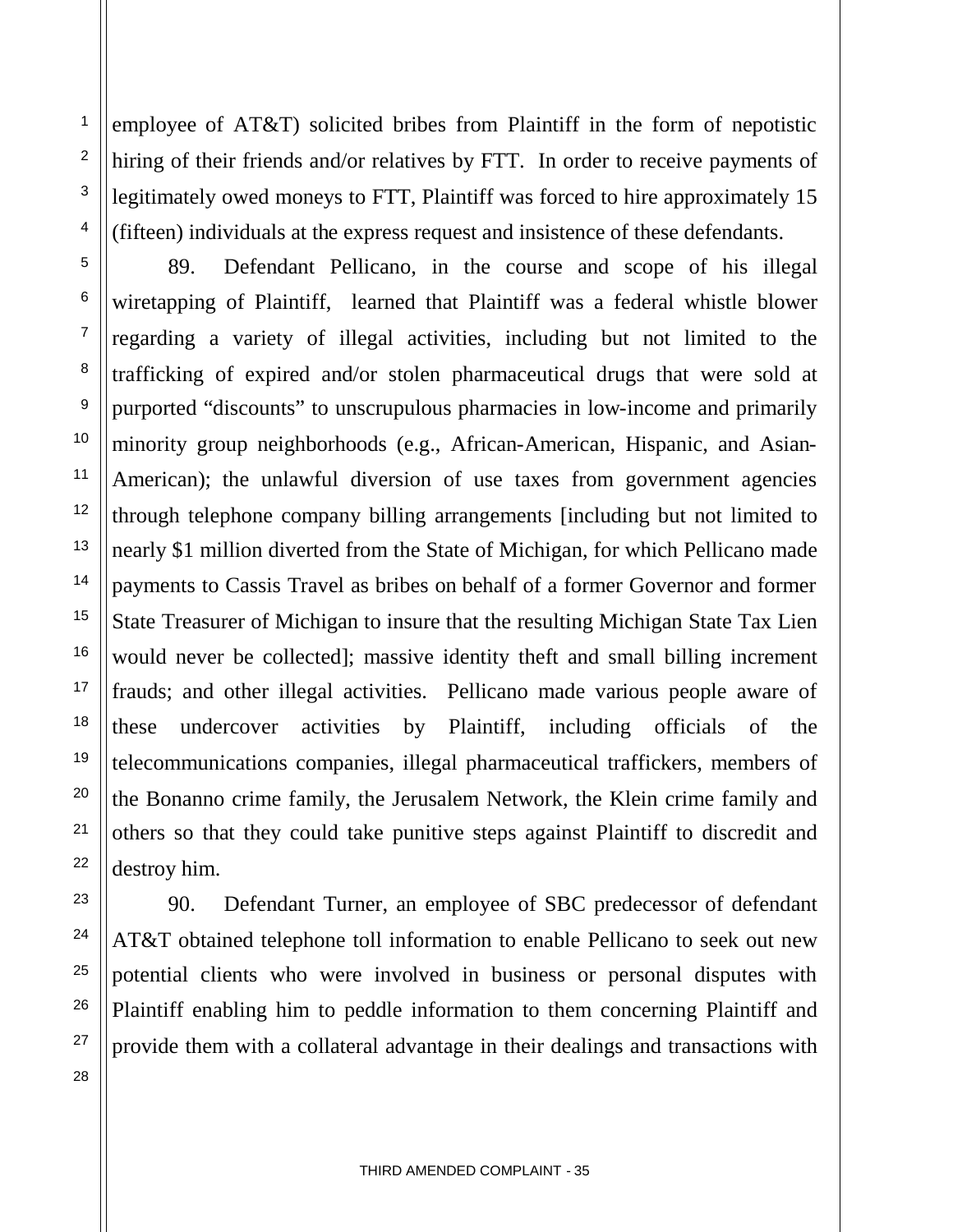Plaintiff, as well as to expose to them Plaintiff's activities as a federal and local law enforcement whistleblower.

1

2

3

4

5

6

7

8

9

10

11

12

13

14

15

16

17

18

19

20

21

22

23

24

25

26

27

28

91. The fraudulent billing of 17,000 clients by defendants Ami and Sarit Shafrir was uncovered by accountants working for defendant Ami and Sarit Shafrir who insisted on writing refund checks to some of these defrauded victims. Plaintiff is informed and believes that the checks were not delivered to the victims. This scheme has left a contingent liability for un-cashed checks totaling millions of dollars.

92. Upon Plaintiff's demand for a release of funds from the reserves, the telephone companies immediately froze the account and refused to deliver the FTT funds to plaintiff who is legitimately entitled to them in his own right and as Trustee for Six Children Educational Trust. Plaintiff is informed and believes and thereon alleges that \$10,000,000. in funds of FTT from the Evergreen Reserves Account are to be delivered wrongfully to defendants Ami and Sarit Shafrir.

93. "Small billing fraud" and identity theft schemes were perpetrated through Federal Transtel and other telephone billing company contractors and through related criminal enterprises (including but not limited to defendant Traffix, Inc. which conspired with Defendant Ami Shafrir to defraud the creditors and billed clients for bogus or non existent charges) on approximately 17,000 customers in one such scheme alone. Plaintiff, subsequent to learning of the billing practices of Traffix, Inc. (a) Refused to do any further business with Traffix, Inc; (b) Gave formal written notice to the telecommunications company defendants named herein of the fraudulent billing practices of Traffix, Inc. (c) Gave formal written notice to the other billing companies of the fraudulent billing practices of Traffix, Inc. Instead of refusing to do business with Traffix, Inc., the telecommunications company defendants retaliated against Plaintiff and FTT by (a) increasing his reserve account requirements in a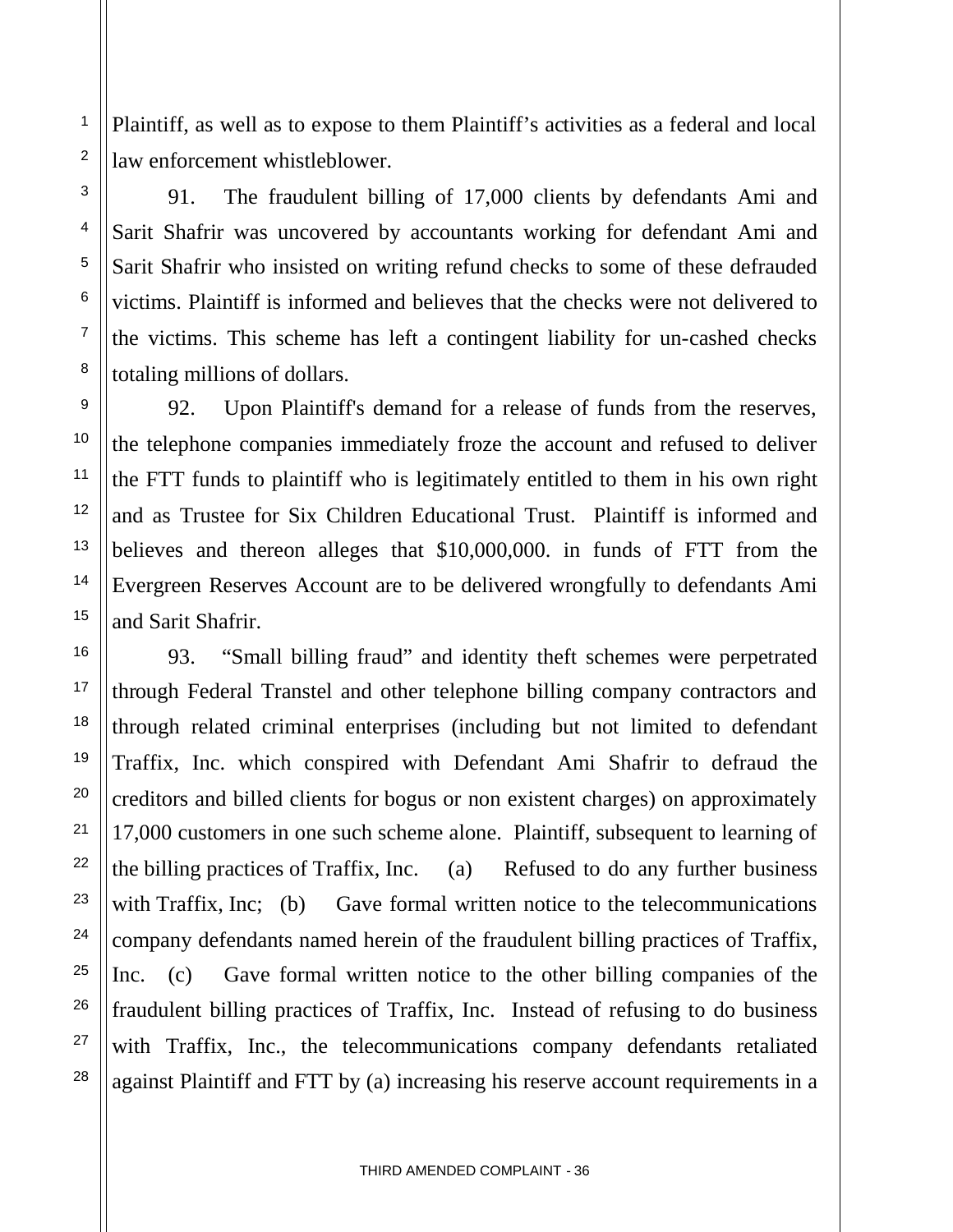manner calculated to put FTT out of business and (b) continued to do business with Traffix, Inc. through other billing companies, such as Integratel. Plaintiff was personally informed by Traffix, Inc., and believes, and thereon alleges, that Traffix, Inc. was operated and controlled by the Bonanno Crime Family of the Mafia or *La Cosa Nostra* and was threatened in an act of extortion by Traffix, Inc., a "RICO Predicate Act" as defined in 18 USC 1961(1)(A) is he did not continue doing business with Traffix, Inc. By their retaliation of increasing FTT's reserve accounts, the telecommunications company defendants conspired with and aided the act of extortion of Traffix, Inc. committed against Plaintiff.

94. Plaintiff has been damaged in an amount exceeding the jurisdictional minimum of the court, wherefore, Plaintiff brings suit on this cause of action for damages in an amount according to proof, to be trebled pursuant to 18 USC 1964(c) and reasonable attorney fees and costs under 18 USC 1964(c), and wherein, the Defendant's acts and omissions were fraudulent, malicious, and oppressive, for punitive damages in an amount to compensate for same in an amount to be proven at trial as to all defendants except the City of Los Angeles and the City of Beverly Hills.. Plaintiff also seeks imposition of a constructive trust over the assets of the Defendants derived from their unlawful activities.

## FOURTH CAUSE OF ACTION 42 USC 1983

# VIOLATION OF CIVIL RIGHTS UNDER COLOR OF AUTHORITY AGAINST ARNESON, STEVENS, CITY OF LOS ANGELES, CITY OF BEVERLY HILLS AND DOES 2-15, INCLUSIVE

95. Within the Fourth Cause of Action under 42 USC 1983, Plaintiff reincorporates and re-alleges each and every allegation contained within the preceding paragraphs 1-55 inclusive, and each and every allegation contained

1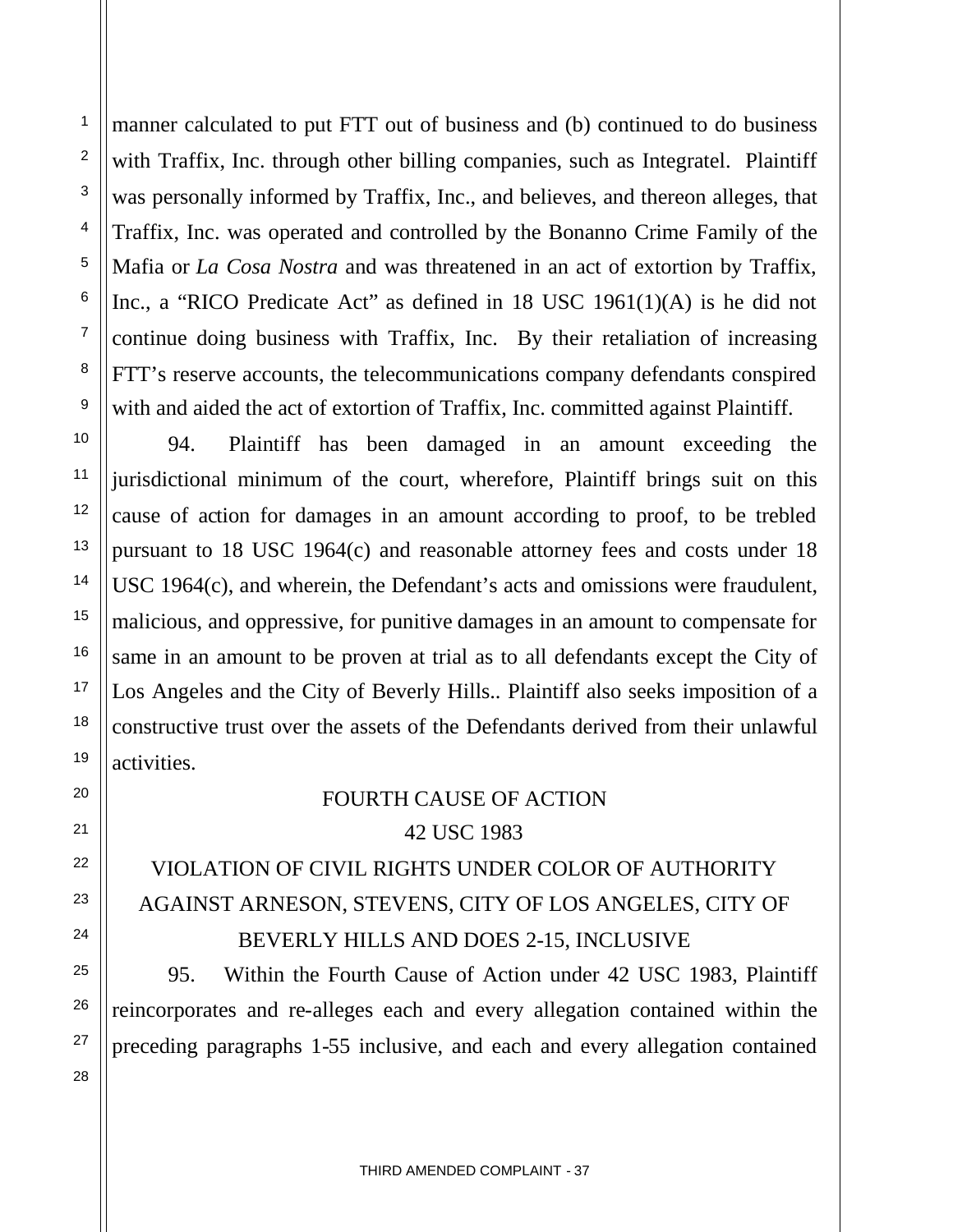within the preceding First, Second, and Third Cause of Action, as though fully set forth herein.

96. In doing the acts and omissions alleged herein, and in conspiring with the other defendants to do so, defendants Arneson and Stevens violated 18 USC 241 and Plaintiff's rights under the First and Fourteenth Amendments to the United States Constitution, Article I, Sections 1, 2, 7, 13, and 19 of the California Constitution, and Articles 9, 12, 14, 17, 19, and 25 of the International Covenant on Civil & Political Rights.

97. Plaintiff has been damaged by the acts and omissions of these defendants and brings suit for actual damages in an amount according to proof at trial, for reasonable attorney fees under 42 USC 1988(b), investigative costs under 42 USC 1988(c), and wherein their acts and omissions were oppressive and malicious, for punitive damages in an amount to be proven at trial as to all defendants except the City of Los Angeles and the City of Beverly Hills.

#### FIFTH CAUSE OF ACTION

#### 42 USC 1985

#### AGAINST ALL DEFENDANTS

98. Within the Fifth Cause of Action under 42 USC 1985, Plaintiff reincorporates and re-alleges each and every allegation contained within the preceding paragraphs 1-55 inclusive, and each and every allegation contained within the preceding First through Four Causes of Action, as though fully set forth herein.

99. In doing the acts and omissions alleged herein, Defendants conspired to prevent Plaintiff from testifying as a witness in criminal proceedings which would have been brought against them as a result of his activities as a federal whistleblower, in violation of his rights under 42 USC 1985(2).

1

2

3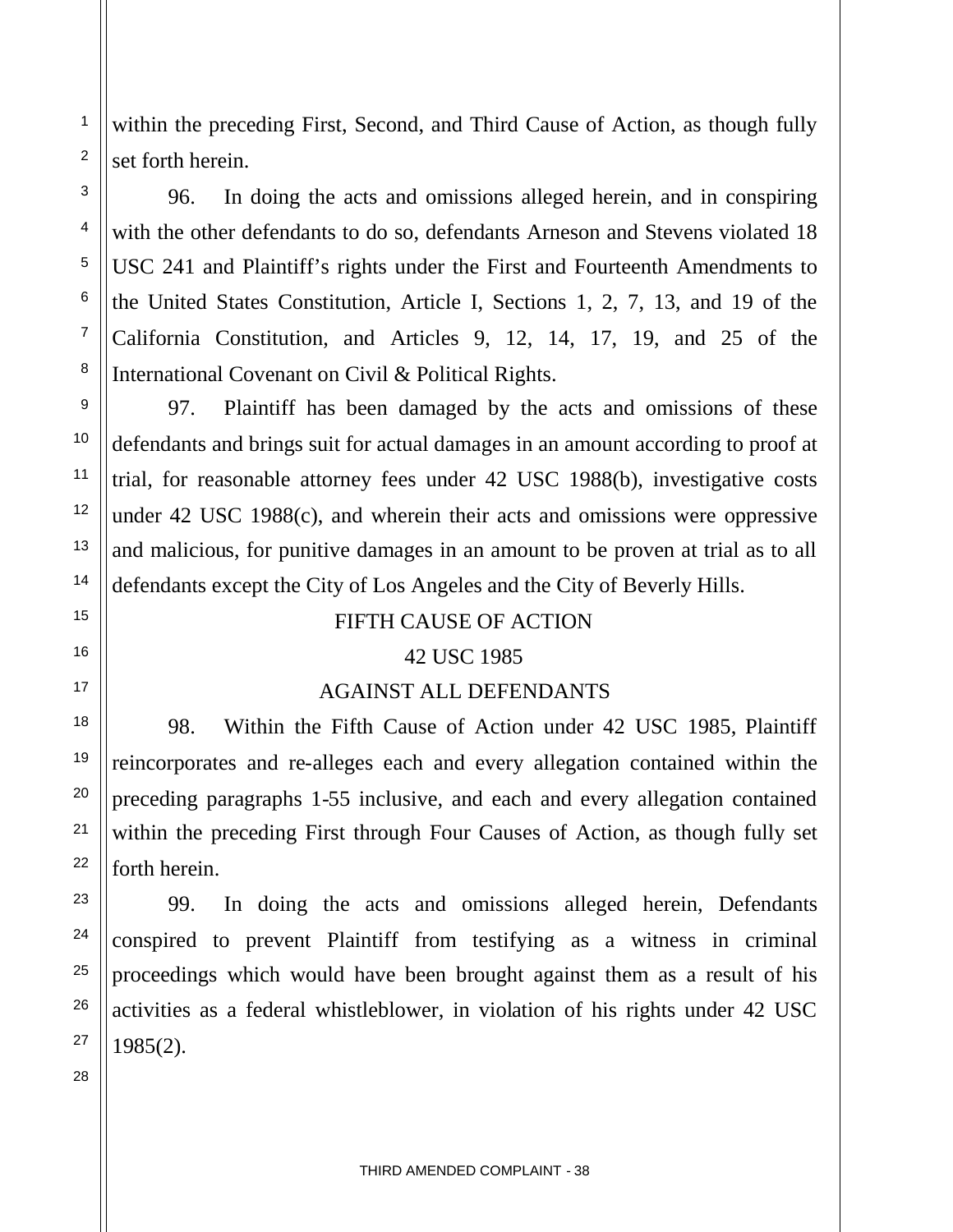100. In doing the acts and omissions alleged herein, Defendants conspired to prevent Plaintiff exercising his rights under the Constitution of the United States, the Constitution of the State of California, and the International Covenant on Civil and Political Rights in violation of 42 USC 1985(3).

101. Plaintiff has been damaged by the acts and omissions of these defendants and brings suit for actual damages in an amount according to proof at trial, for reasonable attorney fees under 42 USC 1988(b), investigative costs under 42 USC 1988(a), and wherein their acts and omissions were oppressive and malicious, for punitive damages in an amount to be proven at trial as to all defendants except the City of Los Angeles and the City of Beverly Hills.

#### SIXTH CAUSE OF ACTION

#### 42 USC 1986

# AGAINST DEFENDANTS ARNESON, STEVENS, CITY OF LOS ANGELES, CITY OF BEVERLY HILLS, DOES 2-15, INCLUSIVE and 91 and 92

102. Within the Sixth Cause of Action under 42 USC 1986, Plaintiff reincorporates and re-alleges each and every allegation contained within the preceding paragraphs 1-48, inclusive, and each and every allegation contained within the preceding First through Third Causes of Action, as though fully set forth herein.

103. As peace officers of the State of California or the United States of America, respectively, defendants Arneson, Stevens, Doe 91, and Doe 92 were obligated to protect and defend the rights of Plaintiff and to prevent the conspiratorial acts and omissions alleged herein from taking place.

104. At all times relevant herein, various Doe defendants who were in supervisory authority over defendants Arneson, Stevens, Doe 91 and Doe 92 and/or prosecutors who knew or should have known that they were engaged in unlawful conspiratorial activities failed to exercise their obligations to prevent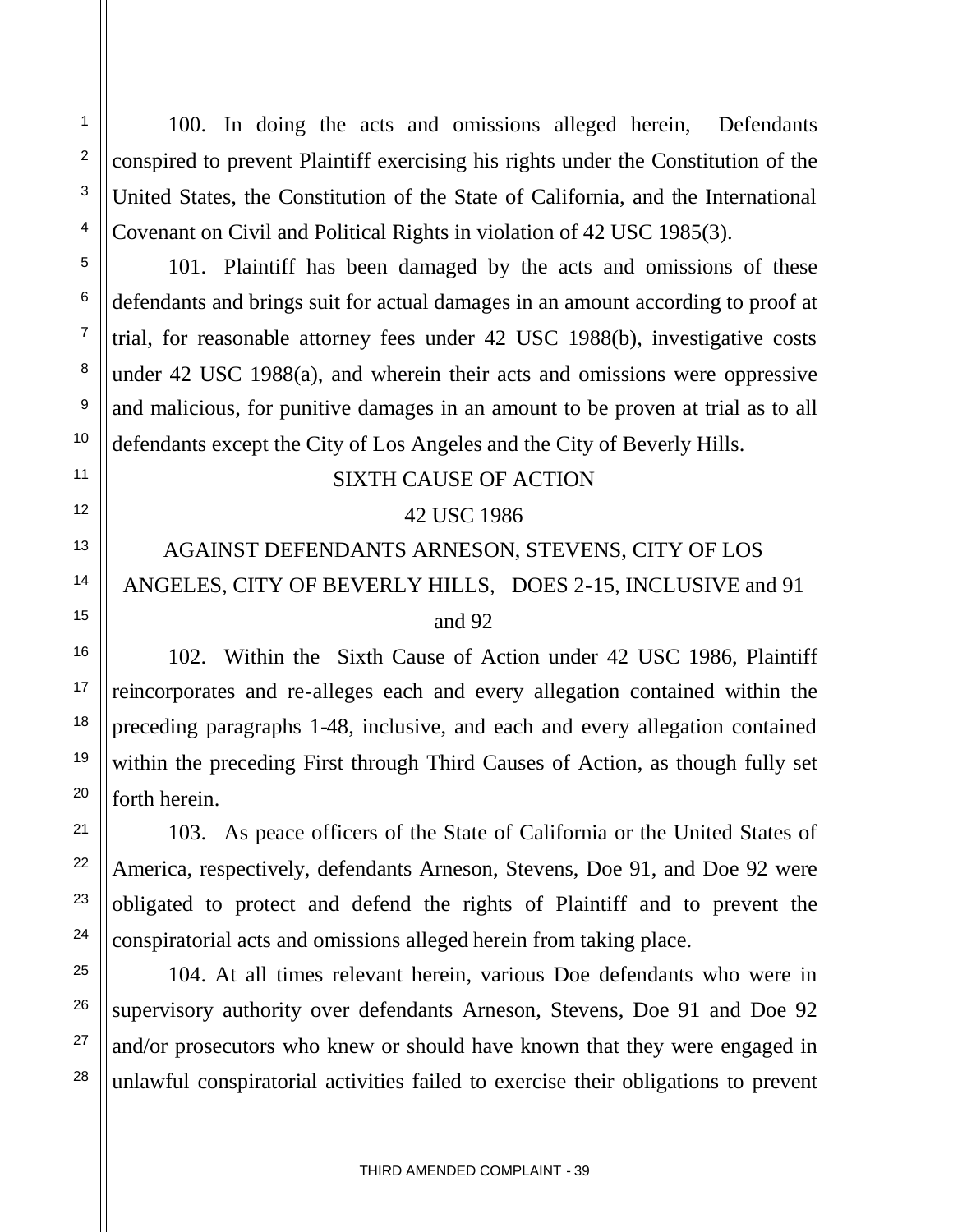those acts and omissions from taking place are allowing them to continue unabated.

1

2

3

4

5

6

7

8

9

10

11

12

13

14

15

16

17

18

19

20

21

22

23

24

25

26

27

28

105. Plaintiff has been damaged by the acts and omissions of these defendants and brings suit for damages in the statutory amount of \$5,000.00 each.

# SEVENTH CAUSE OF ACTION

## "A BIVENS ACTION"

## AGAINST DOES 16-25, INCLUSIVE

106. Within the Seventh Cause of Action under Bivens v Six Unknown Agents, 403 US 388 (1971), Plaintiff reincorporates and re-alleges each and every allegation contained within the preceding paragraphs 1-55, inclusive, and each and every allegation contained within the preceding First through Fourth Causes of Action, as though fully set forth herein.

107. In doing the acts and omissions alleged herein, and in conspiring with the other defendants to do so, Does 91 and 92 violated 18 USC 241 and Plaintiff's rights under the First and Fourteenth Amendments to the United States Constitution, Article I, Sections 1, 2, 7, 13, and 19 of the California Constitution, and Articles 9, 12, 14, 17, 19, and 25 of the International Covenant on Civil & Political Rights.

107. Plaintiff has been damaged by the acts and omissions of these defendants and brings suit for actual damages in an amount according to proof and wherein, the acts and omissions of these defendants were oppressive and malicious, for punitive damages in an amount according to proof.

# EIGHTH CAUSE OF ACTION BANE CIVIL RIGHTS ACT AGAINST ALL DEFENDANTS

108. Within the Eighth Cause of Action under Section 52.1 of the California Civil Code, Plaintiff reincorporates and re-alleges each and every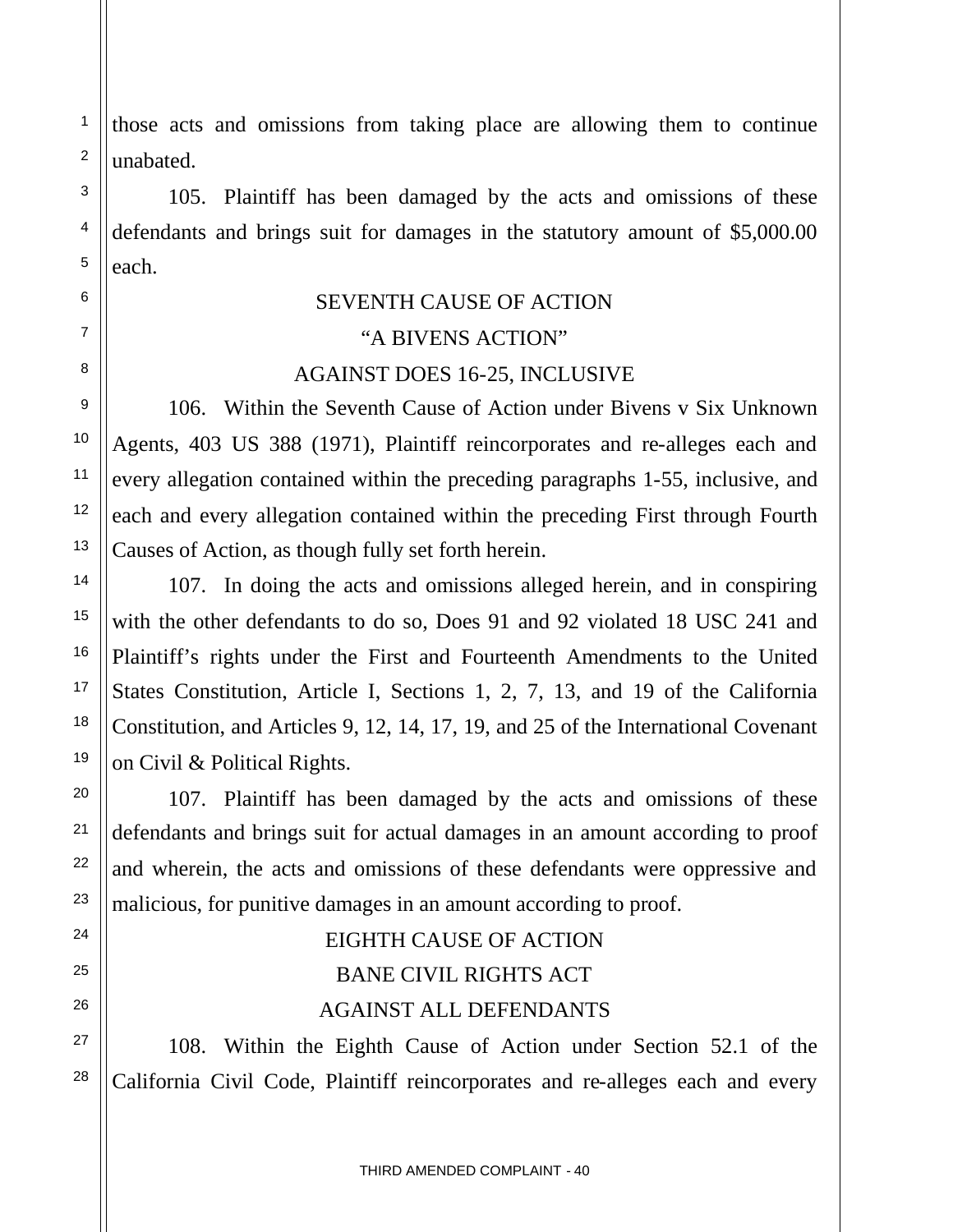allegation contained within the preceding paragraphs 1-55 inclusive, and each and every allegation contained within the preceding First through Seventh Causes of Action, as though fully set forth herein.

109. In doing the acts and omissions alleged herein, and in conspiring with the other defendants to do so, the Defendants violated 18 USC 241 and Plaintiff's rights under the First and Fourteenth Amendments to the United States Constitution, Article I, Sections 1, 2, 7, 13, and 19 of the California Constitution, and Articles 9, 12, 14, 17, 19, and 25 of the International Covenant on Civil & Political Rights.

110. Threats of violence and intimidation were repeatedly made against Plaintiff and his family by the Defendants including but not limited to the use of a hand grenade and C-4 explosives, the use of a vicious dog named "Uzi" owned by Defendant Klein, the use of numerous thugs acting as so-called "investigators" under the auspices of Chameleon Strategic Operations, and the threats of the Bonanno Crime Family made through an officer of Traffix, Inc. as well as a west coast Bonanno Crime Family soldier who was video-taped in the commission of extortion by law enforcement authorities against Plaintiff.

111. Plaintiff has suffered damages for which he brings suit under Section 52.1 of the California Civil Code according to proof, for punitive damages according to proof as to all defendants except the City of Los Angeles and the City of Beverly Hills, for a \$25,000.00 for each incident according to proof against each defendant, and for reasonable attorney fees.

#### NINTH CAUSE OF ACTION

## SECTION 2891(e) CALIFORNIA PUBLIC UTILITIES CODE AGAINST TURNER, AT&T and DOES 26-35, INCLUSIVE

112. Within the Ninth Cause of Action under Section 2891(e) of the California Public Utilities Code, Plaintiff reincorporates and re-alleges each and every allegation contained within the preceding paragraphs 1-55, inclusive, and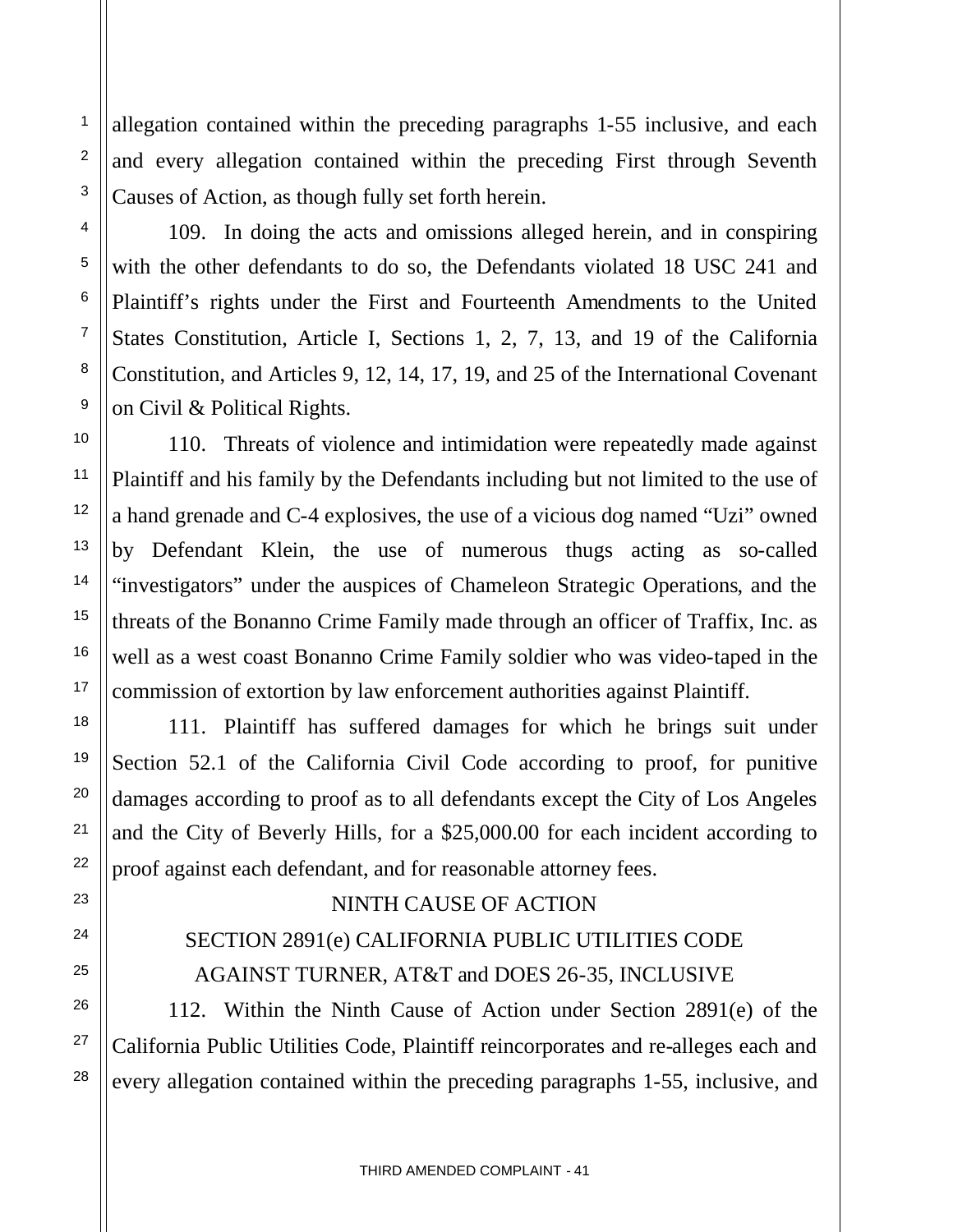each and every allegation contained within the preceding First Cause of Action, as though fully set forth herein.

113. In doing the acts and omissions alleged herein Defendant Turner acted within the course and scope of his duties as an employee of AT&T and AT&T is therefore liable for his participation in the aforementioned conspiracy under the provisions of Section 2891(e) of the Public Utilities Code and the damages caused to Plaintiff.

114. Plaintiff has been damaged by the acts and omissions of these defendants and brings suit for actual damages in an amount according to proof at trial, and wherein their acts and omissions were oppressive and malicious, for punitive damages in an amount to be proven at trial.

# TENTH CAUSE OF ACTION SECTION 637.2 OF THE CALIFORNIA PENAL CODE AGAINST ALL DEFENDANTS

115. Within the Tenth Cause of Action under Section 637.2 of the California Penal Code, Plaintiff reincorporates and re-alleges each and every allegation contained within the preceding paragraphs 1-48, inclusive, and each and every allegation contained within the preceding First Cause of Action, as though fully set forth herein.

116. In doing the acts and omissions alleged herein constitute repeated violations of California Penal Code Sections entitling Plaintiff to compensation under Section 637.2 of the Penal Code.

117. Plaintiff has suffered actual damages and brings suit for actual damages to be trebled pursuant to the provisions of Section 637.2 Penal Code. ////

26 ////

1

2

3

4

5

6

7

8

9

10

11

12

13

14

15

16

17

18

19

20

21

22

23

24

25

27 ////

28 ////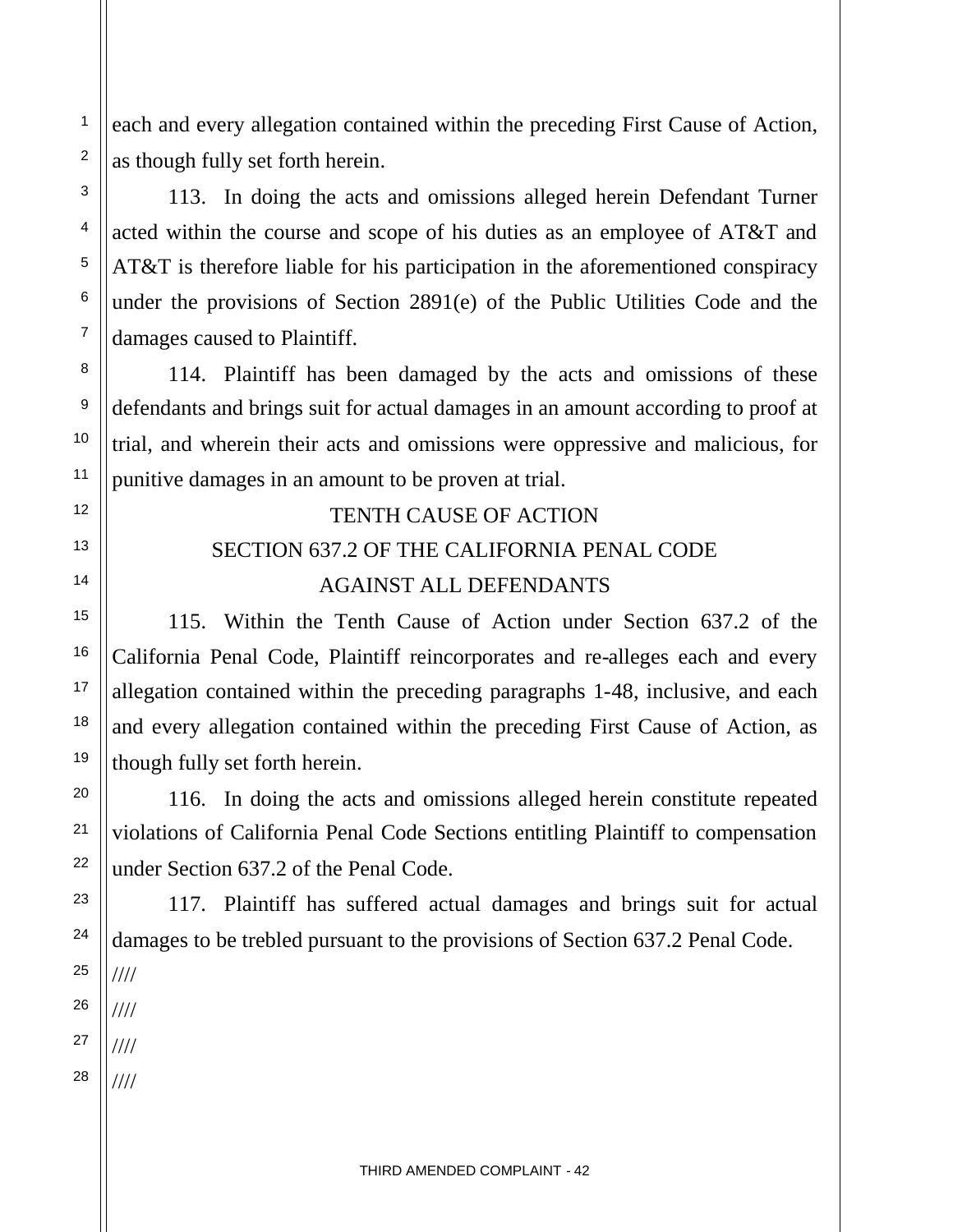# ELEVENTH CAUSE OF ACTION 18 USC 2520 AGAINST ALL DEFENDANTS

119.. Within the Eleventh Cause of Action under 18 USC 2520, Plaintiff reincorporates and re-alleges each and every allegation contained within the preceding paragraphs 1-55, inclusive, and each and every allegation contained within the preceding First Three Causes of Action, as though fully set forth herein.

120. Plaintiff has suffered damages from the violations of 18 USC 2511 committed and/or attempted against him, wherefore he brings action under 18 USC  $2520(c)(2)$  for the greater of actual damages and any profits derived from the sale \$100.00 per day or \$10,000.00, for punitive damages according to proof under 18 USC 2520(b)(2) as to all defendants except the City of Los Angeles and the City of Beverly Hills, and attorney and investigative fees and costs under 18 USC 2520(b)(3).

## TWELFTH CAUSE OF ACTION

# INVASION OF PRIVACY AND INDEMNIFICATION AGAINST ALL DEFENDANTS

121. Within the Twelfth Cause of Action for Invasion of Privacy, Plaintiff reincorporates and re-alleges each and every allegation contained within the preceding paragraphs 1-55, inclusive, and each and every allegation contained within the preceding First through Eleventh Causes of Action, as though fully set forth herein.

122. In doing the acts and omissions alleged herein, Defendants and each of them invaded Plaintiff's constitutional and other legal and civil rights to privacy acts, which defendants violated against Plaintiff and against other unsuspecting victims who have communicated with Plaintiff in his role as president of Federal Transtel, Inc. These consumers had no idea as to why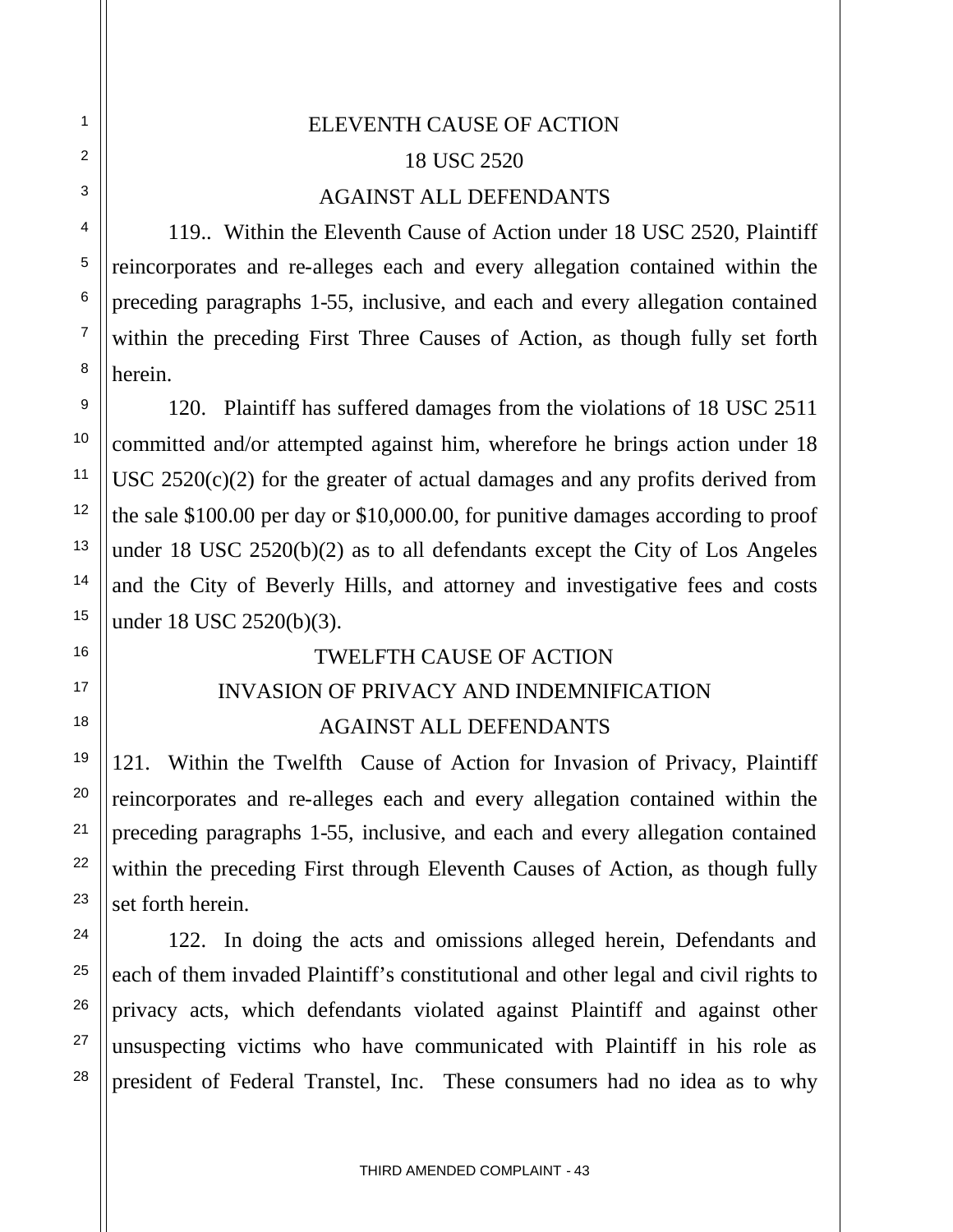charges were appearing on their phone bills and credit card bills. These consumers requested that defendants reimburse and retract these bogus charges from their bills.

1

2

3

4

5

6

7

8

9

10

11

12

13

14

15

16

17

18

19

20

21

22

23

24

25

26

27

28

123. Sarit and Ami Shafrir indemnified Plaintiff from any cause of action or Class Action suit brought on behalf of the defrauded consumers. One class of victims totaling 17,000 individuals was disclosed by the accountants for the Shafrirs who had insisted refund checks be issued to some of these victims in that class. The refund checks were issued and signed but never mailed by the Shafrirs. These consumers have communicated recently with Plaintiff through information uncovered in a website known as www.freenicherie.com. On this site are some of the names of the aggrieved consumers. Plaintiff has referred these individuals to the FTC for reimbursement as well as to the telephone companies who are holding in trust the Evergreen Reserves to compensate victims of identity theft and fraudulent billing.

124. The telephone companies named in these suits have been requested to communicate and refund these consumers. Indemnification to this Plaintiff from any suits brought by these individuals is hereby requested. An order from this court protecting and shielding this Plaintiff from liability to these defrauded individuals is requested in this suit. There is over \$10,000,000.00 currently on deposit with the phone companies who allowed fraudulent and bogus charges to be billed to their clients.

125. Defendants should be required to refund and account for these monies and assure proper payment and refund of these fraudulent charges. Defendants have ignored and delayed and obstructed the orderly repayment of these refunds to thousands of individuals. In the event of a short-fall in the withheld Evergreen Reserves with the phone companies defendants Ami and Sarit Shafrir have issued indemnifications and hold harmless agreements to their employees and agents to shield them from liability and to enable them to freely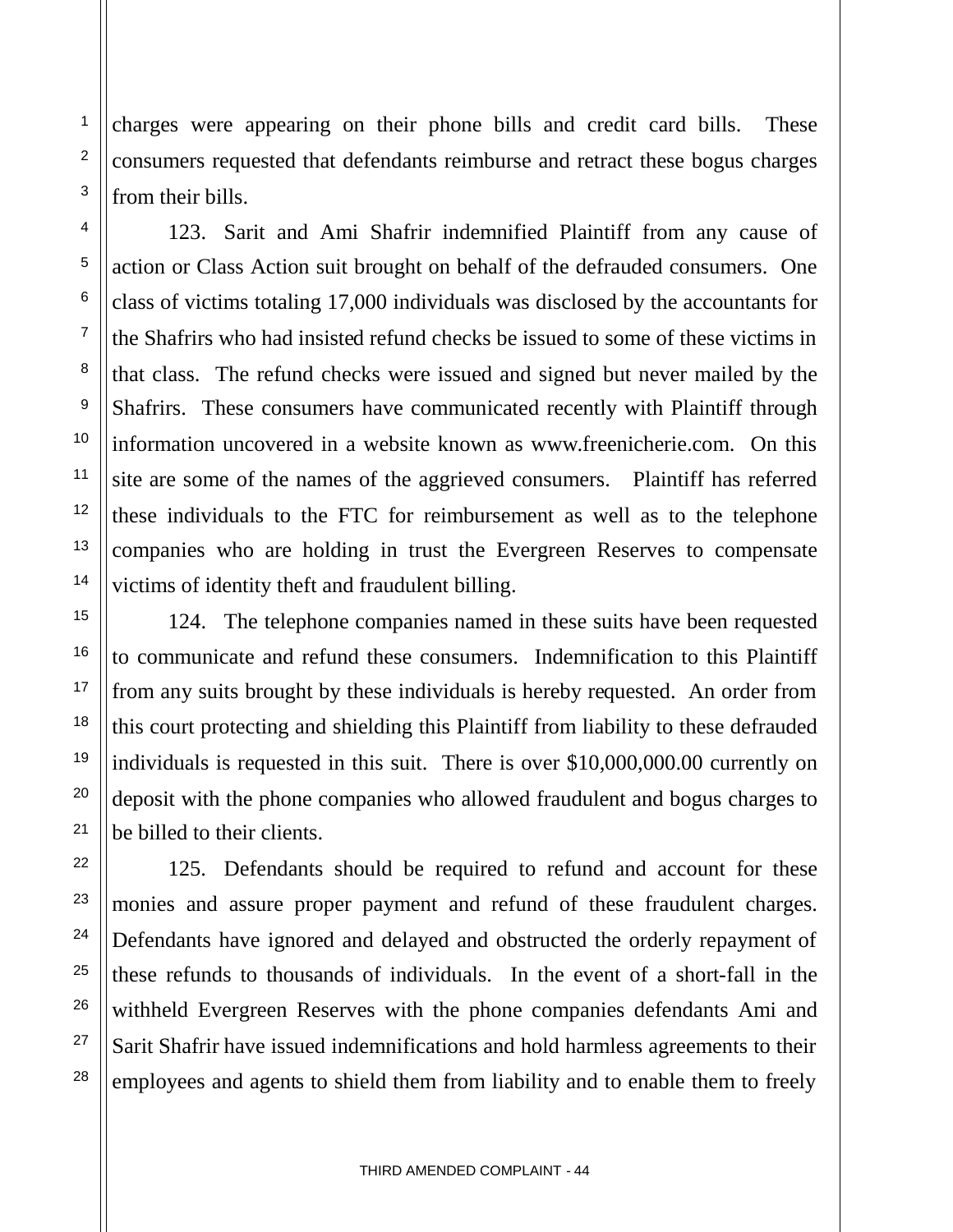disclose the events surrounding the theft and fraudulent billing on these consumers.

1

2

3

4

5

6

7

8

9

10

11

12

13

14

15

16

17

18

19

20

21

22

23

24

25

26

27

28

126. Defendants Sarit and Ami Shafrir have claimed indigence and poverty after hiding their assets with a variety of "front men" and shell corporations. This scheme commenced upon the disclosure to the FTC of massive identity theft and fraud by defendants Sarit and Ami Shafrir and their partner Kenneth Taves. Defendants Sarit and Ami Shafrir conspired to transfer their assets and create a tax loss by wiring money from First Credit Bank in the amount of \$5,000,000.00 designated to Hungarian Broadcasting Corporation which then transferred the money to other Shafrir designees to hold on their behalf.

127. Defendant Alex Tassoff in Germany is but one of these individuals according to sworn declarations given to federal agents. This testimony is in complete contradiction and disregard to sworn declarations given to the honorable Kenneth Black of Los Angeles Superior Court in divorce proceedings known as Shafrir vs. Shafrir. In the divorce which was structured to shield some of the assets from seizure by the FTC in FTC vs. Ken Taves and NetOptions Defendants Sarit and Ami Shafrir both claimed indigence. Both were found by Judge Kenneth Black to be perjurers. Judge Black sanctioned Ami Shafrir by removing his attorneys Richard Sherman, Esq. and Robert Young, Esq. from representing Ami Shafrir and filed a criminal referral relating to perjured financial statements and disclosures given to the court under penalty of perjury. In particular, Judge Black found that Mr. Sherman utilized his attorney-client trust account to hide \$200,000.00 wired by the Shafrirs from off-shore. Mr. Sherman admitted to giving cash payments to Mr. Shafrir in structured amounts of \$9,000.00 to \$9,900.00 to avoid disclosure by banking authorities. All this while was done while Ami Shafrir claimed poverty and indigence. Judge Black ordered Sarit Shafrir to pay spousal support to Ami Shafrir as the sanction for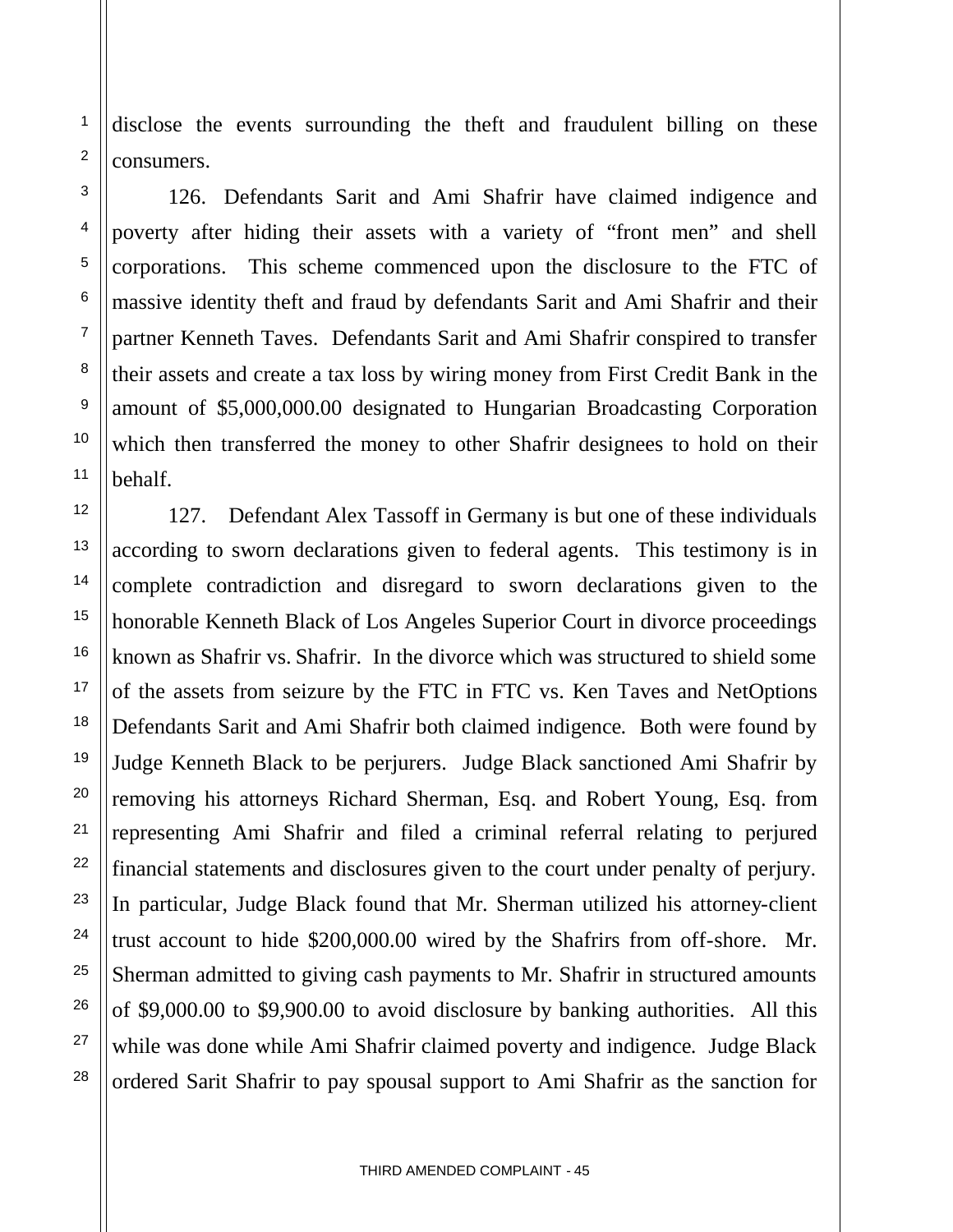her perjured statements. This was based upon a declaration filed by Ami Shafrir with Judge Black entitled "77 Lies of Sarit Shafrir". The appearance by the Defendants Sarit and Ami Shafrir of an acrimonious divorce was done to confuse their creditors and create a "smoke screen" to their tax evasion schemes.

1

2

3

4

5

6

7

8

9

10

11

12

13

14

15

16

17

18

19

20

21

22

23

24

25

26

27

28

128.. When Plaintiff, who was managing Federal Transtel, Inc., uncovered these felonies as part of Federal Transtel's attempt to recover millions of dollars looted by the Shafrirs he disclosed these tax evasion and identity theft schemes to the proper law enforcement agencies and taxing authorities. Defendants conspired to silence and muzzle Plaintiff and intimidate and harass his family. Plaintiff prays for an order of indemnification of this honorable court.

129. Plaintiff has been damaged by the acts and omissions of these defendants and brings suit for actual damages in an amount according to proof at trial, and wherein their acts and omissions were oppressive and malicious, for punitive damages in an amount to be proven at trial as to all defendants except the City of Los Angeles and the City of Beverly Hills. Plaintiff also seeks court enforcement of all indemnification agreements.

# THIRTEENTH CAUSE OF ACTION

## INFORMATION PRACTICES ACT, SECTION 1798.45

## OF THE CALIFORNIA CIVIL CODE

AGAINST DEFENDANTS ARNESON, STEVENS, CITY OF LOS ANGELES, CITY OF BEVERLY HILLS AND DOES 2-15, INCLUSIVE

130. Within the Thirteenth Cause of Action for violation of the Information Practices Act, Plaintiff reincorporates and re-alleges each and every allegation contained within the preceding paragraphs 1-55, inclusive, and each and every allegation contained within the preceding First through Twelfth Causes of Action, as though fully set forth herein.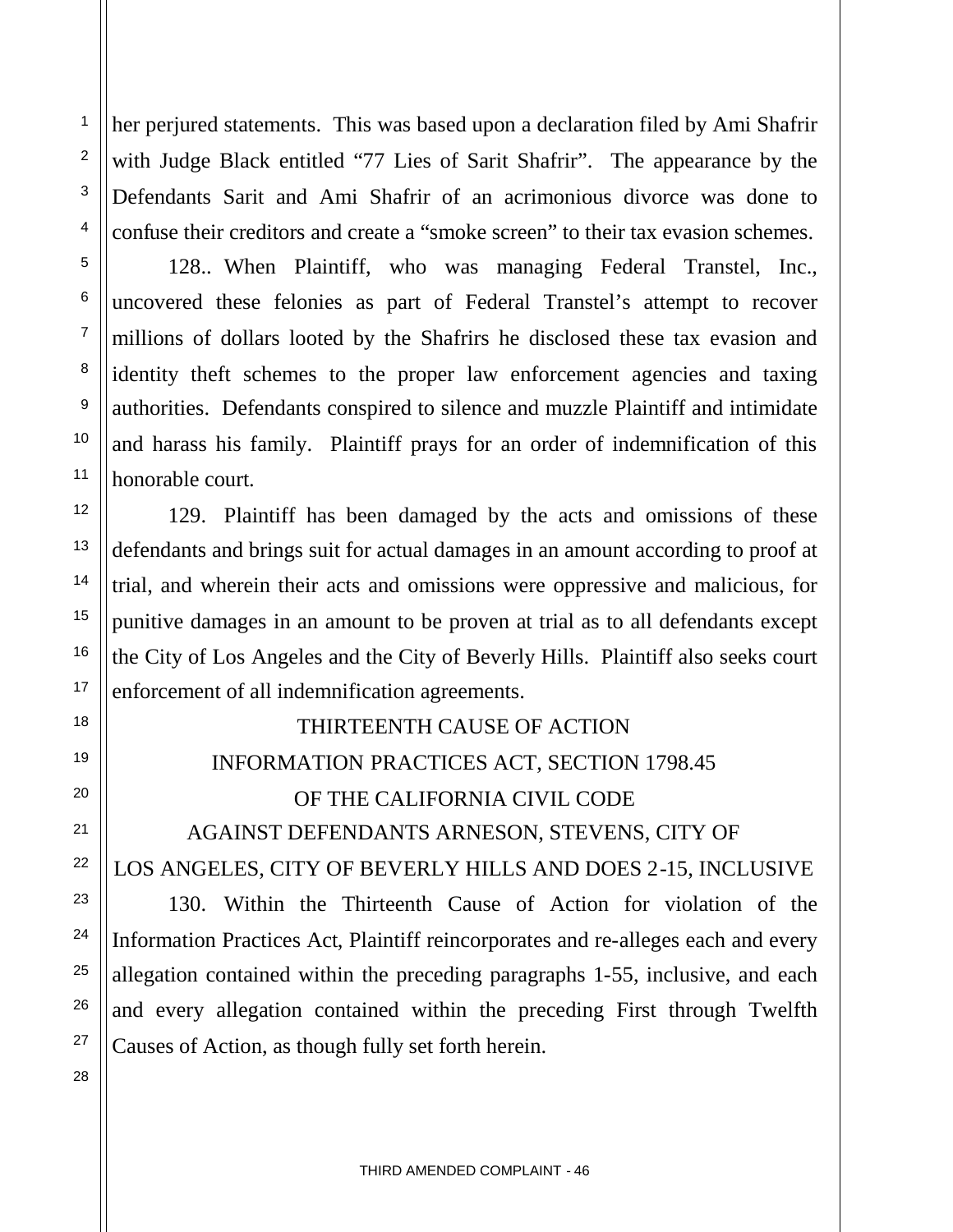131. In dong the acts and omissions alleged herein, Defendants violated the provisions of Section 1798.24 of the California Civil Code by Arneson and Stevens providing personal information concerning the Plaintiff to Defendant Pellicano and others.

132.. Defendant City of Los Angeles and Does 2-15, inclusive maintain a pattern and practice of aiding and abetting violations of the Information Practices Act by (a) failing to notify known victims of violations, (b) failing to interview victims during investigations of violations, (c) failing to appropriately discipline perpetrators of violations, and (d) promoting violators to reward them for maintaining silence about the actual ramifications of their violations, such as the City did in the case of William Baumann. The City of Los Angeles also failed to take appropriate disciplinary action against Defendant Arneson when he was caught unlawfully obtaining photographs of attractive females while on duty in Pacific Division at Venice Beach, purportedly for use in creating photo – identification "six-packs" of suspected prostitutes.

133. Plaintiff has been damaged by the acts and omissions of these defendants and brings suit for actual damages in an amount according to proof at trial, including damages for mental suffering as provided by Section 1798.48 of the California Civil Code, as well as reasonable attorney fees, and wherein their acts and omissions were oppressive and malicious, for punitive damages in an amount to be proven at trial as to all defendants except the City of Los Angeles and the City of Beverly Hills.

#### FOURTEENTH CAUSE OF ACTION

#### FRAUD

#### AGAINST PRATT AND DOES 31-35, INCLUSIVE

134. Within the Fourteenth Cause of Action for Common Counts, Plaintiff reincorporates and re-alleges each and every allegation contained within the preceding paragraphs 1-55, inclusive, and each and every allegation

1

2

3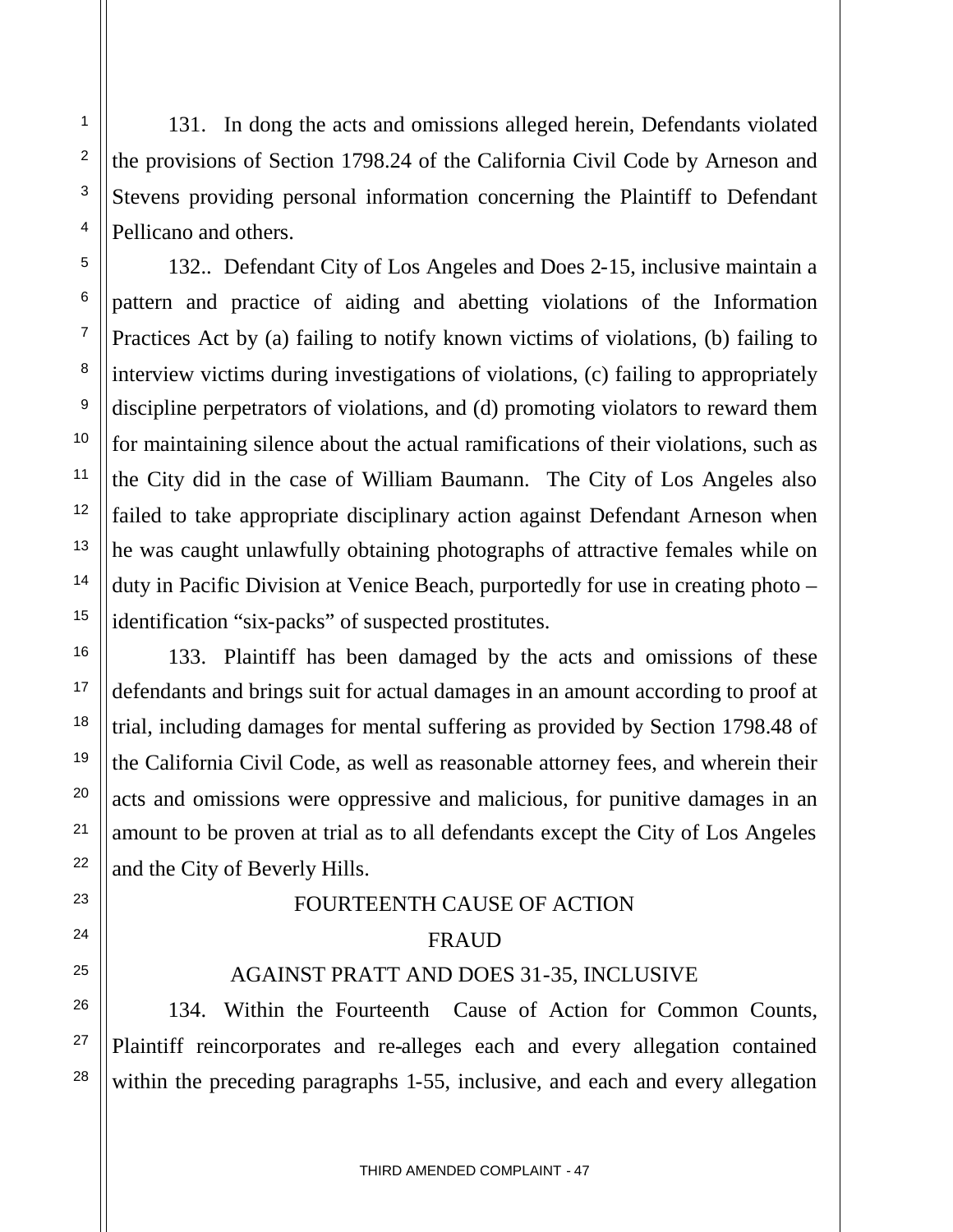contained within the preceding First Three Causes of Action, as though fully set forth herein.

135.. Defendant Pratt entered into an unlawful oral agreement in violation of Section 6148 of the California Business & Professions Code in which Pratt was paid approximately \$30,000.00 to perform a legal service for Plaintiff's spouse in defense of a probate action. The oral agreement provided that Pratt was to refund the money to Plaintiff upon distribution of proceeds at the end of the probate action. The oral agreement contemplated that Defendant Pratt would only engage in lawful litigation tactics.

136. In spite of Defendant Pratt's assurances to Plaintiff that the filing of a "tactical" complaint was lawful, Plaintiff is informed and believes and thereon alleges that in fact the action filed by Pratt, an elder abuse complaint, was a malicious tactical complaint and that such tactics by Pratt, i.e., filing bogus and malicious elder abuse complaints in probate court are a pattern of his law practice. Plaintiff is informed and believes and thereon alleges that Pratt routinely does this with impunity because he is protected by prominent associates and colleagues in the Marin County Bar Association. Because Pratt caused this complaint to be filed as part of the work for which he had been paid, Pratt is not entitled to compensation because the work was done in violation of public policy.

137.. In express violation of his agreement with Plaintiff, Pratt failed to return the moneys that he had been paid by Plaintiff, and further took actions directly contrary to Plaintiff's interests by suing Plaintiff's sister in law, Kristine Larson (now Kristine Ault), for an additional sum of money to which he was not entitled.

138. In reasonable reliance on the representations of Pratt as to the legitimacy of his legal tactics and that he would return Plaintiff's retainer upon recovery of a probate settlement, Plaintiff paid Pratt a retainer as requested.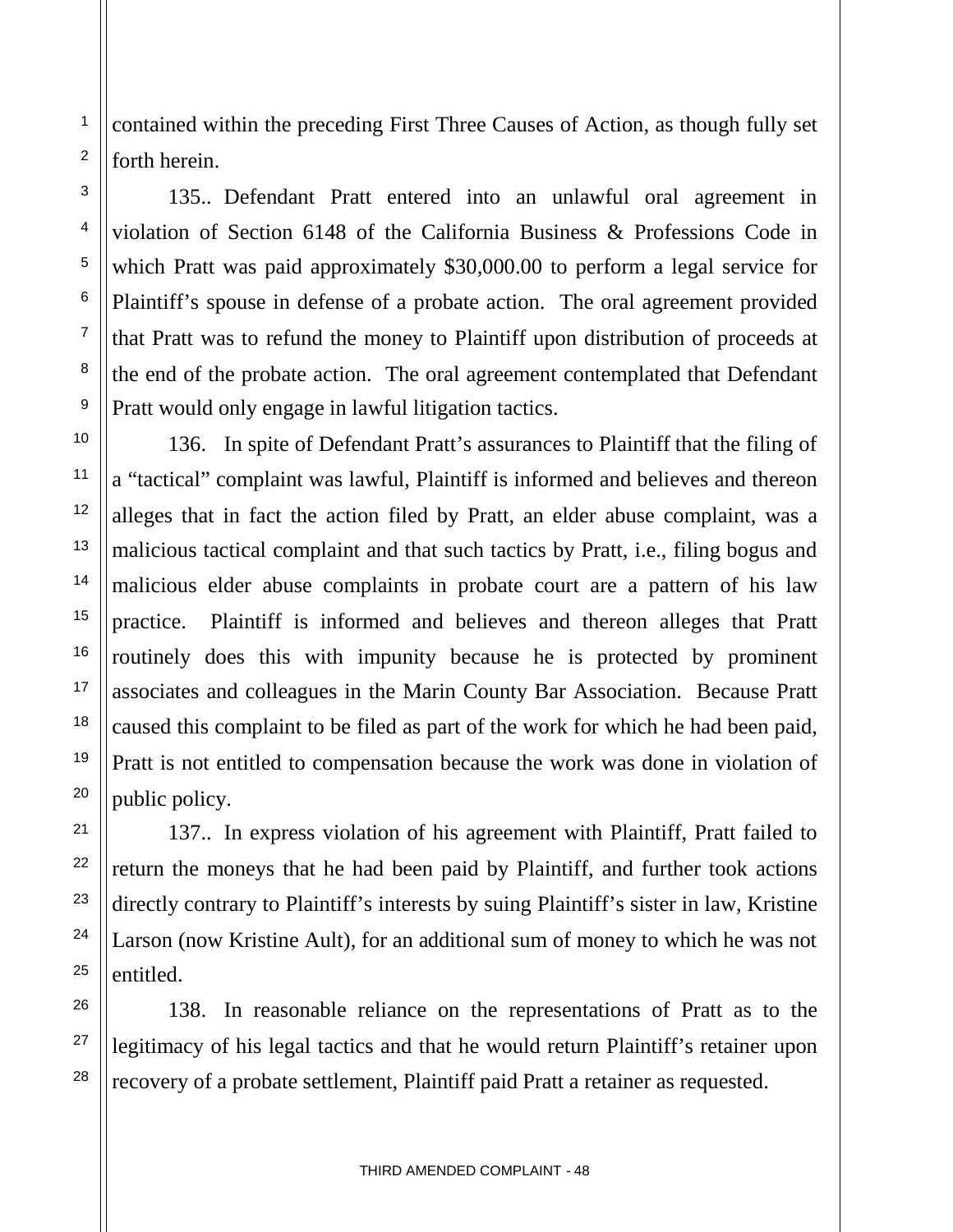139. Pratt breached the covenant of good faith and fair dealing as well as State Bar Rules of Professional Conduct 3-100, 3-200, 3-210, and 3-310 in doing the acts and omissions alleged herein. Pratt expressly violated the provisions of Rule 3-310 by failing to obtain the written informed consent of Plaintiff and of Defendant Mileikowsky to waive conflicts of interest when they became adversarial and when Pratt revealed to Defendant Mileikowsky the existence and nature of the fraudulent billings done by Traffix, Inc. through FTT, information which he had learned within the course and scope of his attorney-client relationship with Plaintiff Nicherie.

140. Plaintiff has been damaged by the acts and omissions of these defendants and brings suit for actual damages in an amount according to proof at trial, and wherein their acts and omissions were oppressive and malicious, for punitive damages in an amount to be proven at trial.

## FIFTEENTH CAUSE OF ACTION

#### QUIET TITLE

## BY ALL PLAINTIFFS AGAINST DEFENDANTS GOMEZ, OLMOS, SAZEGAR, SHAFRIR AND Does 36-50 inclusive

141. Within the Fifteenth Cause of Action for Quiet Title, Plaintiff reincorporates and re-alleges each and every allegation contained within the preceding paragraphs 1-55, inclusive, and each and every allegation contained within the preceding First Three Causes of Action, as though fully set forth herein.

142. Plaintiffs are the beneficial owners of the properties alleged herein and thus now seek a judgment that they are the legal owners in fee simple of the property and that defendants have no interest in the property adverse to the plaintiffs, as the defendants sued herein have so badly managed the properties referenced above having committed fraud, waste and conversion, as set forth in this complaint.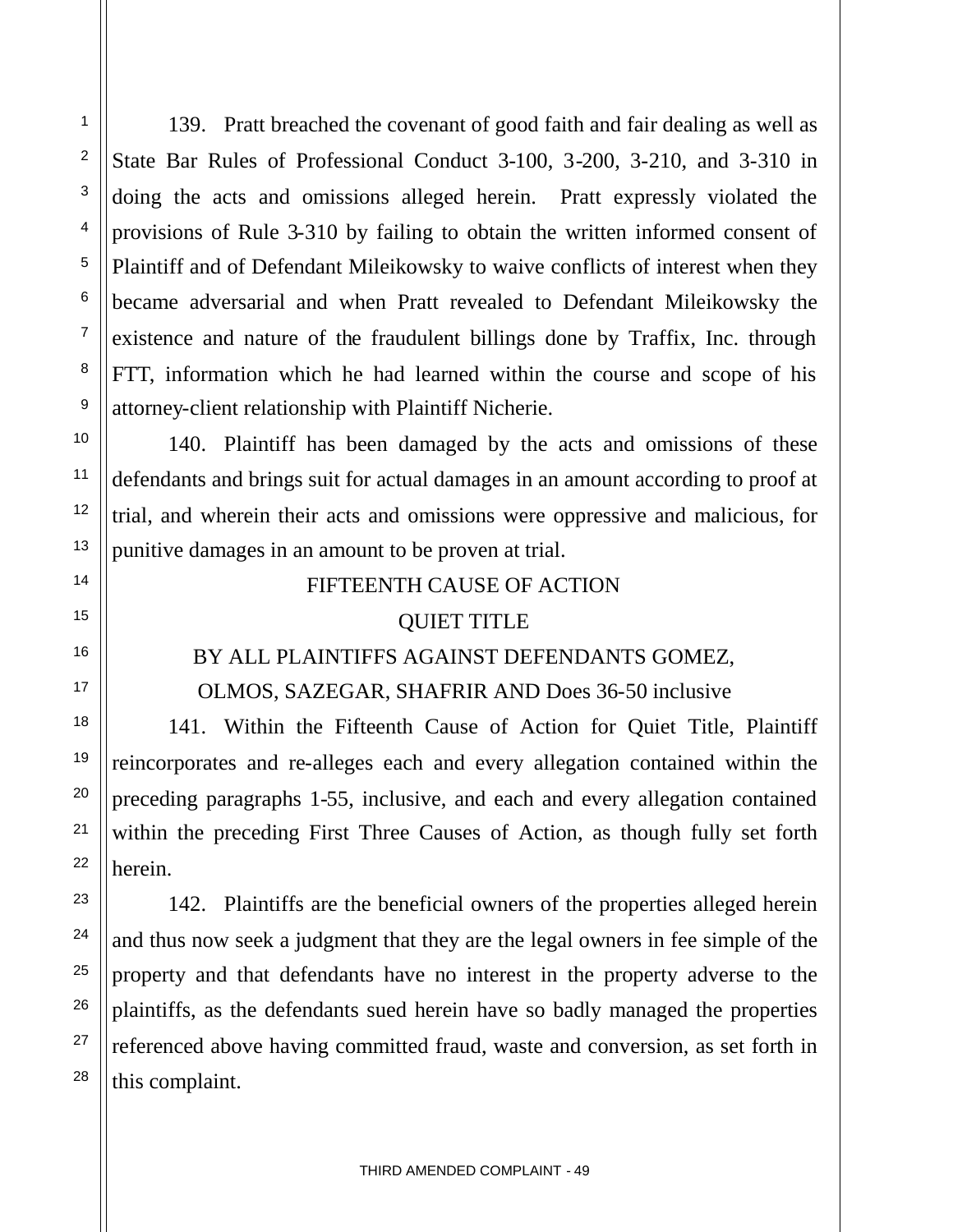143. Plaintiff has suffered economic and non-economic damages in an amount to be proven at trial and wherein, the acts and omissions of the defendants and each of them sued in this cause of action are fraudulent, malicious, and oppressive as to Plaintiffs' rights, Plaintiffs are entitled to recover punitive damages in an amount according to proof at trial.

#### SIXTEENTH CAUSE OF ACTION

# ACTUAL FRAUD BY CONCEALMENT & INTENTIONAL MISREPRESENTATION

## BY ALL PLAINTIFFS AGAINST DEFENDANTS GOMEZ, OLMOS, SAZEGAR, SHAFRIR AND Does 36-50 inclusive

144. Within the Sixteenth Cause of Action for Actual Fraud, Plaintiff reincorporates and re-alleges each and every allegation contained within the preceding paragraphs 1-55, inclusive, and each and every allegation contained within the preceding First, Second, Third and Fifteenth Causes of Action, as though fully set forth herein.

145. In doing the acts and omission alleged herein, Defendants Gomez, Olmos, Sazegar, and Shafrir intentionally misrepresented and concealed their intentions and transactions in managing the property identified in paragraph 2, from Plaintiffs.

146. At all times relevant herein, these Defendants were obligated to tell Plaintiffs the truth about their intentions and transactions.

147. In reasonable reliance upon the representations of these Defendants, Plaintiffs gave them access to and title to properties and moneys.

148.. Plaintiff has suffered economic and non-economic damages in an amount to be proven at trial and wherein, the acts and omissions of the defendants and each of them sued in this cause of action are fraudulent, malicious, and oppressive as to Plaintiffs' rights, Plaintiffs are entitled to recover punitive damages in an amount according to proof at trial.

1

2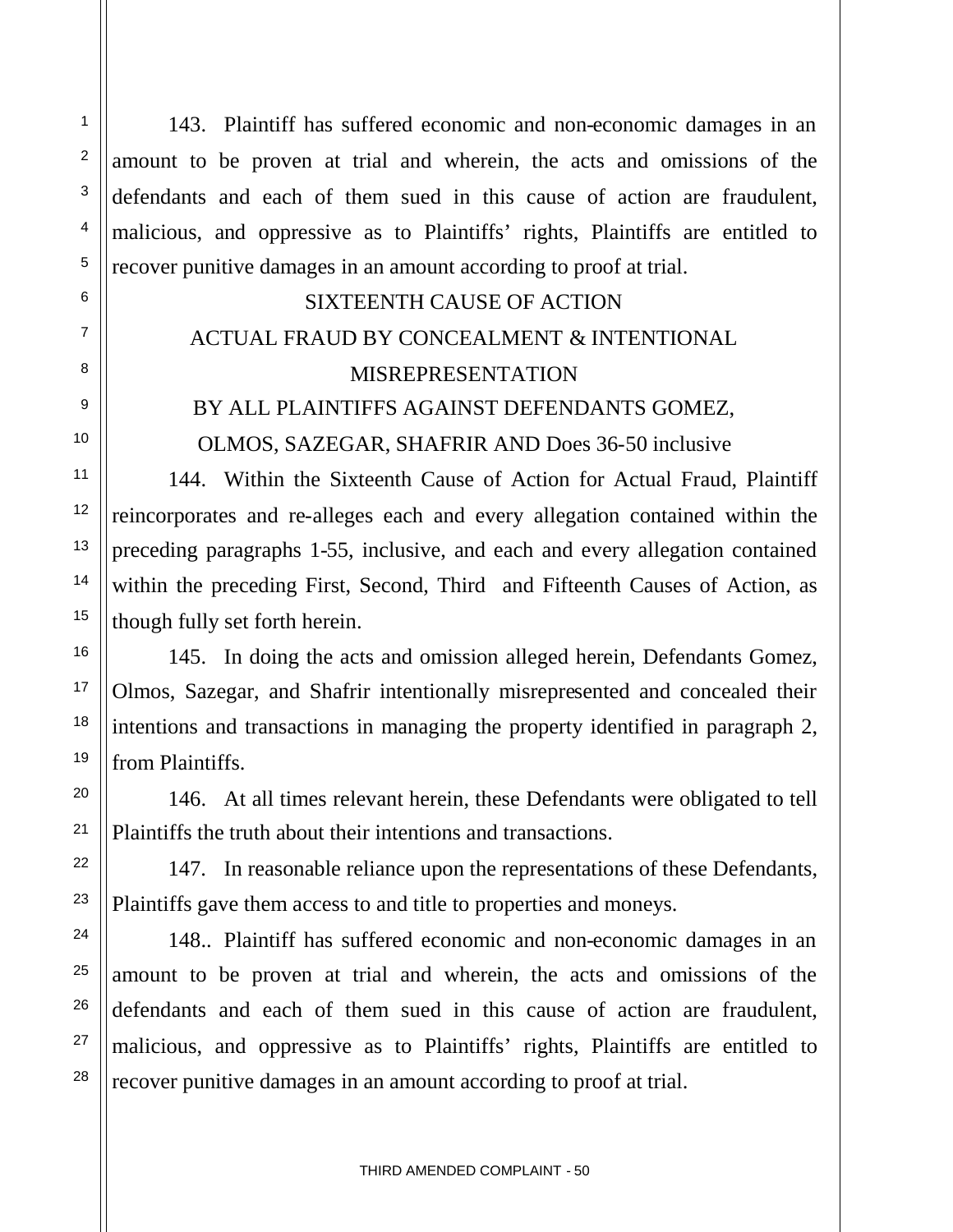# SEVENTEENTH CAUSE OF ACTION CONVERSION OF MONIES BY ALL PLAINTIFFS AGAINST DEFENDANTS GOMEZ,

1

2

3

4

5

6

7

8

9

10

11

12

13

14

15

16

17

18

19

20

21

22

23

24

25

26

27

28

## OLMOS, SAZEGAR, AMI SHAFRIR AND Does 36-50 inclusive

149. Within the Seventeenth Cause of Action for Conversion, Plaintiff reincorporates and re-alleges each and every allegation contained within the preceding paragraphs 1-55, inclusive, and each and every allegation contained within the preceding First, Second, Third, Fifteenth, and Sixteenth Causes of Action, as though fully set forth herein.

150. In doing the acts and omissions alleged herein Defendants Gomez, Olmos, Sazegar, and Shafrir converted monies due and owing to Plaintiffs.

151.. Plaintiff has suffered economic and non-economic damages in an amount to be proven at trial and wherein, the acts and omissions of the defendants and each of them sued in this cause of action are fraudulent, malicious, and oppressive as to Plaintiffs' rights, Plaintiffs are entitled to recover punitive damages in an amount according to proof at trial.

## EIGHTEENTH CAUSE OF ACTION

## CONSTRUCTIVE TRUST

## BY ALL PLAINTIFFS AGAINST DEFENDANTS GOMEZ,

OLMOS, SAZEGAR, SHAFRIR AND Does 36-50 inclusive

152. Within the Sixteenth Cause of Action for Constructive Trust, Plaintiff reincorporates and re-alleges each and every allegation contained within the preceding paragraphs 1-55, inclusive, and each and every allegation contained within the preceding First, and Thirteenth through Fifteenth Causes of Action, as though fully set forth herein.

153. By reason of the fraudulent and otherwise wrongful manner in which the defendants or any of them, obtained their alleged right, claim or interest in and to the property, defendants and each of them, have no legal or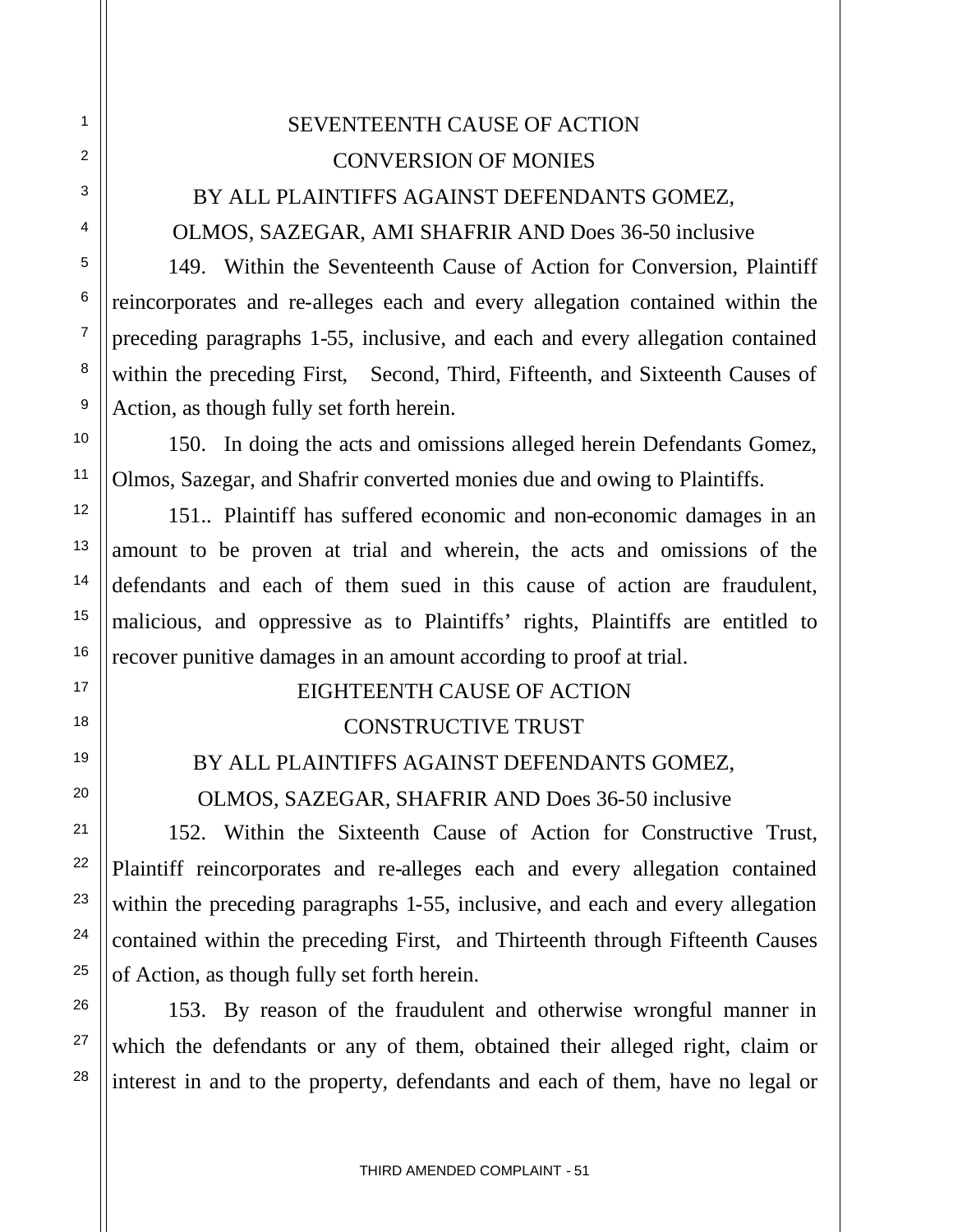equitable right, claim or interest therein, but, instead, Defendants and each of them are involuntary trustees holding said property and profits therefrom in constructive trust for Plaintiffs with the duty to convey the same to Plaintiffs forthwith.

154. By reason of the conduct of the Defendants Plaintiffs are entitled to a declaration that Defendants hold the properties identified in paragraph 2 as constructive trustees for the benefit of the Plaintiffs.

# NINETEENTH CAUSE OF ACTION ACCOUNTING AND COMMON COUNTS BY ALL PLAINTIFFS AGAINST DEFENDANTS GOMEZ, OLMOS, SAZEGAR, SHAFRIR AND Does 36-50 inclusive

155. Within the Nineteenth Cause of Action for Common Counts, Plaintiff reincorporates and re-alleges each and every allegation contained within the preceding paragraphs 1-55, inclusive, and each and every allegation contained within the preceding First, Second Third and Fifteenth through Eighteenth Causes of Action, as though fully set forth herein.

156. Plaintiffs and Defendants Gomez, Olmos, Sazegar and Shafrir entered into oral agreements concerning the mutual obligations of the parties concerning the handling of monies in which these Defendants became obligated to Plaintiffs for monies in amounts to be ascertained, which Plaintiff has demanded of them and which they refuse to provide to Plaintiffs.

160. Plaintiffs are entitled to an accounting and for return of the funds due and owing to Plaintiffs and therefore brings suit for an amount to be proven at trial on the issues herein.

25 26 //// ////

1

2

3

4

5

6

7

8

9

10

11

12

13

14

15

16

17

18

19

20

21

22

23

24

27 ////

28 ////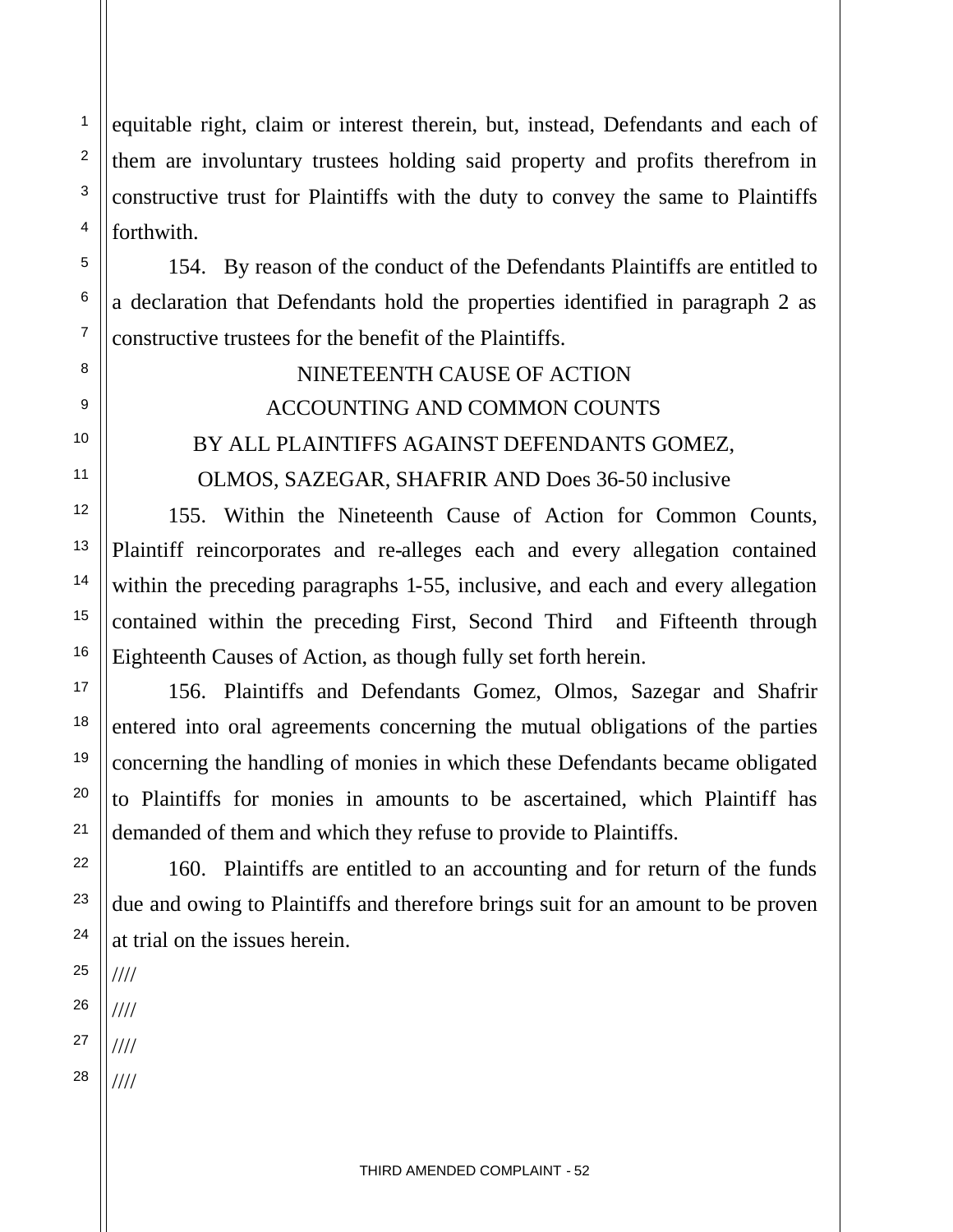|            | <b>TWENTIETH CAUSE OF ACTION</b>                                                 |  |
|------------|----------------------------------------------------------------------------------|--|
|            | UNDER THE FALSE CLAIMS ACT                                                       |  |
|            | 31USC3730(b)                                                                     |  |
|            | BY DANIEL NICHERIE ON BEHALF OF THE UNITED STATES OF                             |  |
|            | <b>AMERICA</b>                                                                   |  |
|            | AGAINST DEFENDANTS ANTHONY J. PELLICANO, AMIRAM MOSHE                            |  |
|            | SHAFRIR aka AMIRAM MOSHE FISCHER aka AMI SHAFRIR, SARIT                          |  |
|            | HATT SHAFRIR, KENNETH HOWARD TAVES, ASSAF WAKNINE,                               |  |
|            | JUDAH HERTZ, AT&T COMMUNICATIONS OF CALIFORNIA, INC., a                          |  |
|            | California Corporation (as successor to SBC Communications and Bell South        |  |
|            | Corporation), QWEST COMMUNICATIONS CORPORATION, a Delaware                       |  |
|            | Corporation (as successor to U.S. West), MCI COMMUNICATIONS                      |  |
|            | SERVICES, INC., a Delaware Corporation, VERIZON GLOBAL                           |  |
|            | NETWORKS, INC., a Delaware Corporation, JOHN HENDRICKSON, JOHN                   |  |
|            | MASTERSON, TRAFFIX, INC., a Delaware corporation, MERCANTILE                     |  |
|            | CAPITAL, LLC, a Pennsylvania limited liability company,                          |  |
|            | GOINTERNET.NET, INC., a Delaware corporation, NEAL SAFERSTEIN, and               |  |
| Does 1-200 |                                                                                  |  |
|            | PLAINTIFF DANIEL NICHERIE ON BEHALF OF THE UNITED STATES                         |  |
|            | OF AMERICA alleges:                                                              |  |
|            | Within the Twentieth Cause of Action under the False Claims Act,<br>161.         |  |
|            | 31 USC 3730(b), Plaintiff Daniel Nicherie on behalf of the United States of      |  |
|            | America, reincorporates and re-alleges as though fully set forth herein each and |  |
|            | every allegation contained within the preceding Nineteen Causes of Action.       |  |
|            | In doing the acts and omissions alleged herein:<br>162.                          |  |
|            | Defendants Hertz and Mercantile Capital, LLC used or<br>(a)                      |  |
|            |                                                                                  |  |

1

2

3

4

5

6

7

8

9

10

11

12

13

14

15

16

17

18

19

20

21

22

23

24

25

26

27

28

invested, directly or indirectly, income and/or the proceeds of income acquired through the scheme described herein, in acquisition of any interest in, or the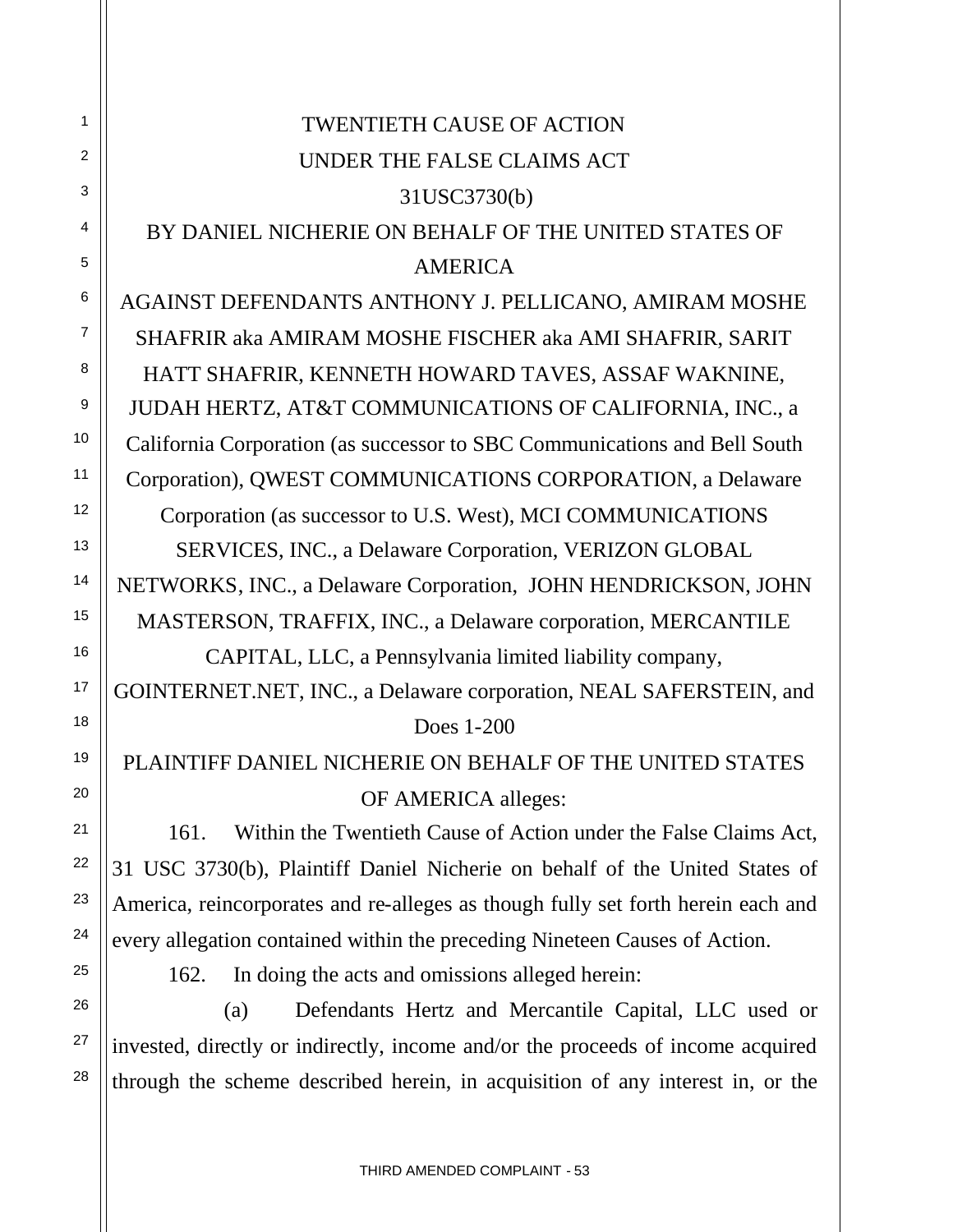establishment or operation of, enterprises which are engaged in, or the activities of which affect, interstate or foreign commerce in violation of 18 USC 1962(a);

1

2

3

4

5

6

7

8

9

10

11

12

13

14

15

16

17

18

19

20

21

22

23

24

25

26

27

28

(b) Defendants Amiram Moshe Shafrir, Sarit Hatt Shafrir, Kenneth Howard Taves, Assaf Waknine, Traffix, Inc., Gointernet.Net, Inc. and Neal Saferstein conducted "small increment billing" frauds repeatedly which targeted the United States government and its employees who had authority to use government credit cards and to make use of government telephones;

(c) Defendant Anthony J. Pellicano exposed Plaintiffs whistle blowing activities to the Federal Trade Commission to telecommunications companies AT&T COMMUNICATIONS OF CALIFORNIA, INC., a California Corporation (as successor to SBC Communications and Bell South Corporation), QWEST COMMUNICATIONS CORPORATION, a Delaware Corporation (as successor to U.S. West), MCI COMMUNICATIONS SERVICES, INC., a Delaware Corporation, VERIZON GLOBAL NETWORKS, INC., a Delaware Corporation) who profited from the activities of the Defendants identified in paragraph (b), above, and urged the adoption of retaliatory measures against Plaintiff, including but not limited to convincing the telecommunications companies to dramatically increase the size of their "Evergreen" or billing error reserve funds withheld from Federal TransTel and thereby pressure and destroy Federal TransTel as a business;

(d) Defendants AT&T COMMUNICATIONS OF CALIFORNIA, INC., a California Corporation (as successor to SBC Communications and Bell South Corporation), QWEST COMMUNICATIONS CORPORATION, a Delaware Corporation (as successor to U.S. West), MCI COMMUNICATIONS SERVICES, INC., a Delaware Corporation, VERIZON GLOBAL NETWORKS, INC., a Delaware Corporation profited from the activities of the Defendants identified in paragraph (b) above and aided extortionate threats by Traffix, Inc., a *de facto* "RICO Enterprise" of the Bonanno Crime Family as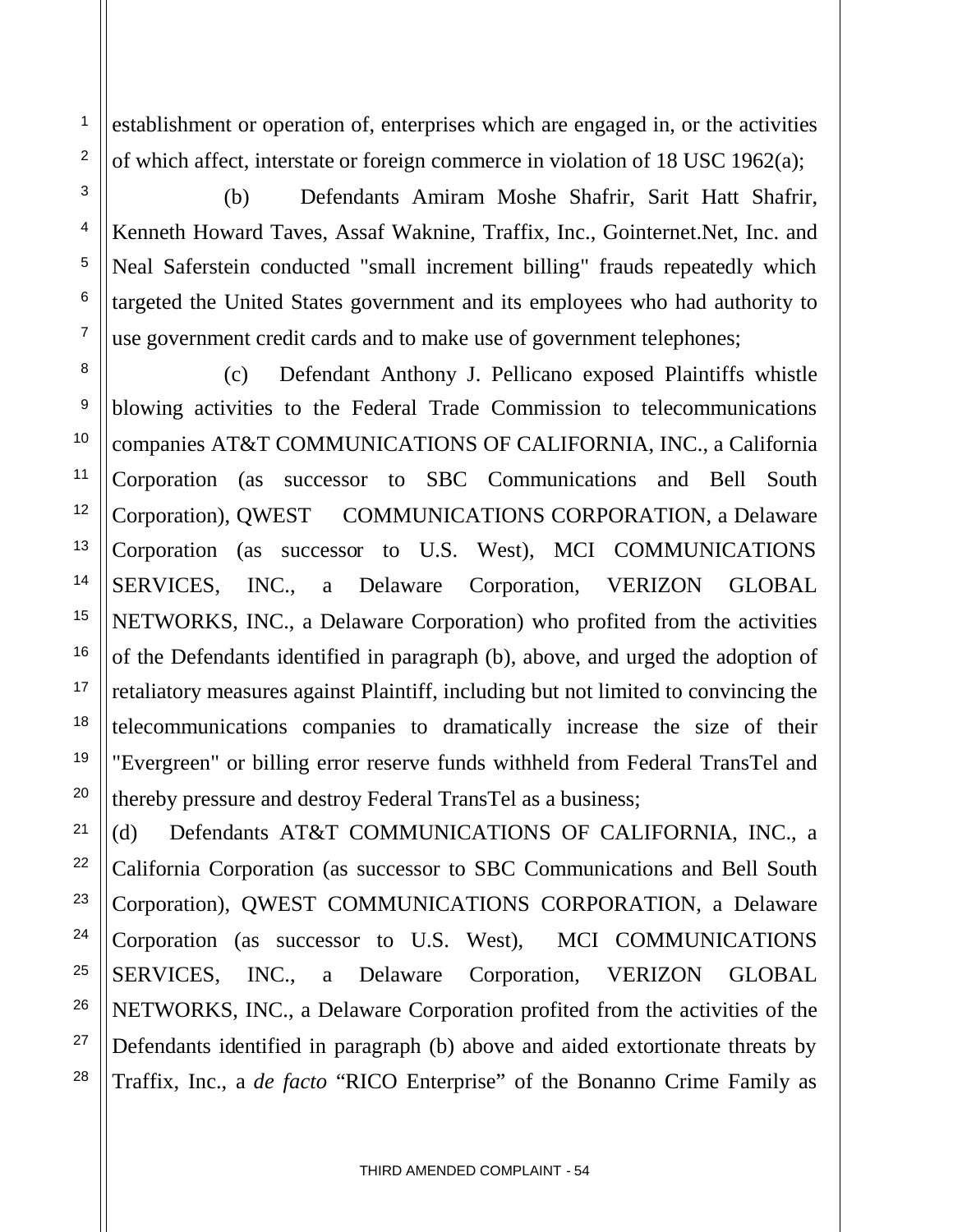heretofore alleged by increasing FTT's reserve accounts to put FTT out of business;

(e) Defendants Masterson and Hendrickson, acting on behalf of their employers, threatened to and did retaliate against Plaintiff Daniel Nicherie in an effort to silence his whistle blowing on their acts and omissions to the Federal Trade Commission and other government agencies;

(f) Defendant Masterson, in the course and scope of his employment and agency, pressured Plaintiff Daniel Nicherie to hire his relatives and friends by unlawfully threatening to withhold payments due to Federal TransTel;

163. Various Doe defendants engaged in inter-related fraudulent schemes against the United States of America including but not limited to the use of billings through telecommunications companies and independently contracted billing companies. These inter-related schemes involved:

(a) the sales of pharmaceutical drugs that had expired, damaged through lack of proper refrigeration and handling, and/or had been stolen and which have been the subject of Food & Drug Administration Office of Criminal Investigations Case Nos. 96- SDC-703-0148(J) ("Operation Grey Pill"), 99- SDC-703-487(J), and 99-MIF-703- 01215;

(b) the sales of office supplies to federal and especially military employees that have been investigated by the Department of Defense and other agencies as "Operation Empty Box;"

(c) creation of illicit business entities in order to purchase pharmaceutical drugs illegally at Federal Supply Schedule prices for re-sale.

. The acts and omissions described herein have resulted in a series of arrests and criminal and civil prosecutions based in part upon the whistle blowing activities of plaintiff Daniel Nicherie, including but not limited to the following: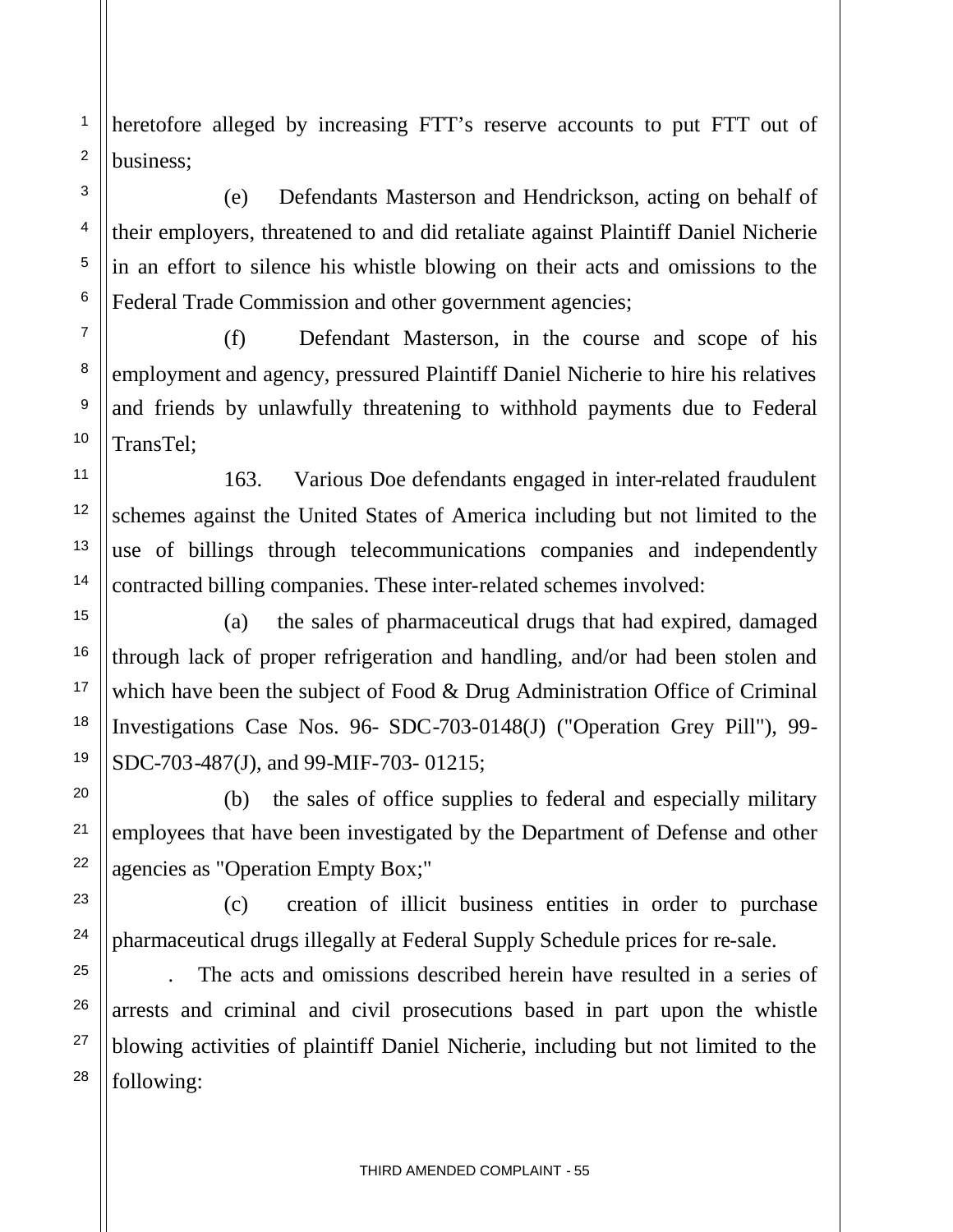(a) Sarit Hatt Shafrir was arrested by the Mishmar Hagvuel (Israel Border Police) when she attempted to enter Israel with a CD of digital billing information for thousands of members of the United States armed services;

(b) Defendant Taves was prosecuted and sentenced to federal prison for fraud;

(c) Defendant Anthony J. Pellicano is being prosecuted for illegal wiretapping activities; additional related acts and omissions by Pellicano included his having obtained information concerning Plaintiffs whistle blowing activities which the telecommunications companies used to retaliate against Plaintiff and to counter his efforts to assist the United States of America;

(d) Federal criminal prosecutions of Anthony John Sposato, Fred Solmor, Martin George Thuna, Irving J. Levin, and others;

(e) Defendant Neal Saferstein, a former vice president of telecommunications companies (defendants herein), began Gointernet.Net, Inc. and was sued and judgment entered by the Federal Trade Commission for his illicit billing schemes.

. The United States of America has been damaged by the acts and omissions of the defendants herein, wherein, the United States of America is entitled to recover of the defendants an amount to be proven at trial on the matter herein, to be trebled according to 31 USC 3729(a), and plaintiff Daniel Nicherie is entitled to recover 25-30 of the recovery along with costs, attorney fees and expenses of the suit herein pursuant to 31 USC 3730 (d)(2).BY DANIEL NICHERIE ON BEHALF OF THE UNITED STATES OF AMERICATWENTIETH CAUSE OF ACTION UNDER THE FALSE CLAIMS ACT 31USC3730(b).

WHEREFORE, PLAINTIFF PRAYS FOR RELIEF AS FOLLOWS:

1. For judgment for Plaintiff and against the defendants and each of them;

2. For damages according to proof;

28

1

2

3

4

5

6

7

8

9

10

11

12

13

14

15

16

17

18

19

20

21

22

23

24

25

26